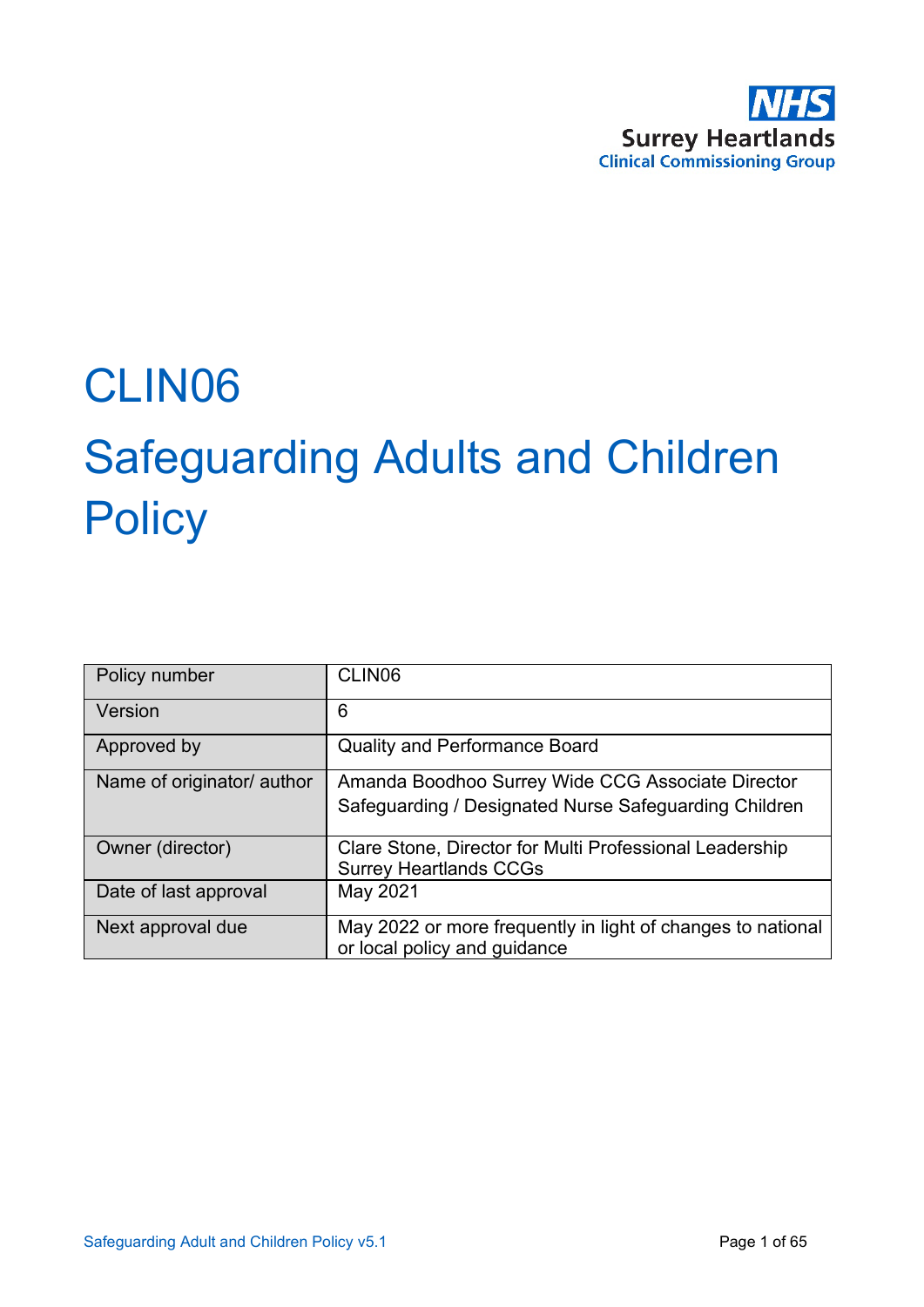# **Version control sheet**

| <b>Version</b> | Date       | Author                   | <b>Status</b> | Comments / changes since last<br>version                                                                                                                                                                                                                                                                                                                                                                                                                                                                                                                                                                                                                                                                                                                                                                                                                                                                                                                                                                               |
|----------------|------------|--------------------------|---------------|------------------------------------------------------------------------------------------------------------------------------------------------------------------------------------------------------------------------------------------------------------------------------------------------------------------------------------------------------------------------------------------------------------------------------------------------------------------------------------------------------------------------------------------------------------------------------------------------------------------------------------------------------------------------------------------------------------------------------------------------------------------------------------------------------------------------------------------------------------------------------------------------------------------------------------------------------------------------------------------------------------------------|
| 1.0            | 03/01/2017 | Amanda<br><b>Boodhoo</b> | Approved      |                                                                                                                                                                                                                                                                                                                                                                                                                                                                                                                                                                                                                                                                                                                                                                                                                                                                                                                                                                                                                        |
| 2.0            | 25/10/2017 | Amanda<br><b>Boodhoo</b> | Approved      | Point 5 - NHSE role and<br>$\bullet$<br>responsibility removed<br>Points 5.1, 5.2, 5.3 updates to<br>$\bullet$<br>reflect Surrey Heartlands<br>governance structure<br>Point 5. 6 - Surrey wide CCG<br>$\bullet$<br>team roles and responsibilities<br>updated<br>Point 5.7 - Examples of work<br>with providers to support the<br>safeguarding of adults at risk<br>and children is in Appendix 3<br><b>Point 7 Local and National</b><br>Safeguarding Issues moved to<br>App 8<br>Point 7.5 Link to Multiagency<br><b>Statutory Guidance for the</b><br>conduct of DHR's<br>Point 7.7 Link to G&W Intranet<br>page on Statutory and<br><b>Mandatory Training</b><br>Point 8.8 E-Safety removed<br>$\bullet$<br>Point 8.8 Engagement with<br>SSAB & SSAB removed and<br>included in Point 5.3<br>Points 8.9, 8.10, 8.11, 8.12<br>removed<br>Appendix 2 Safeguarding Team<br><b>Contact Details updated</b><br>Links to local, national and<br>statutory guidance, SSCB and<br>SSAB policies and procedures<br>updated |
| 3.0            | 01/11/2018 | Amanda<br><b>Boodhoo</b> |               | Updated:<br>key legislation and guidance,<br>including new adults<br>intercollegiate document<br>Amended managing allegations<br>to include new term of 'people<br>in positions of trust'<br>Contact details updated                                                                                                                                                                                                                                                                                                                                                                                                                                                                                                                                                                                                                                                                                                                                                                                                   |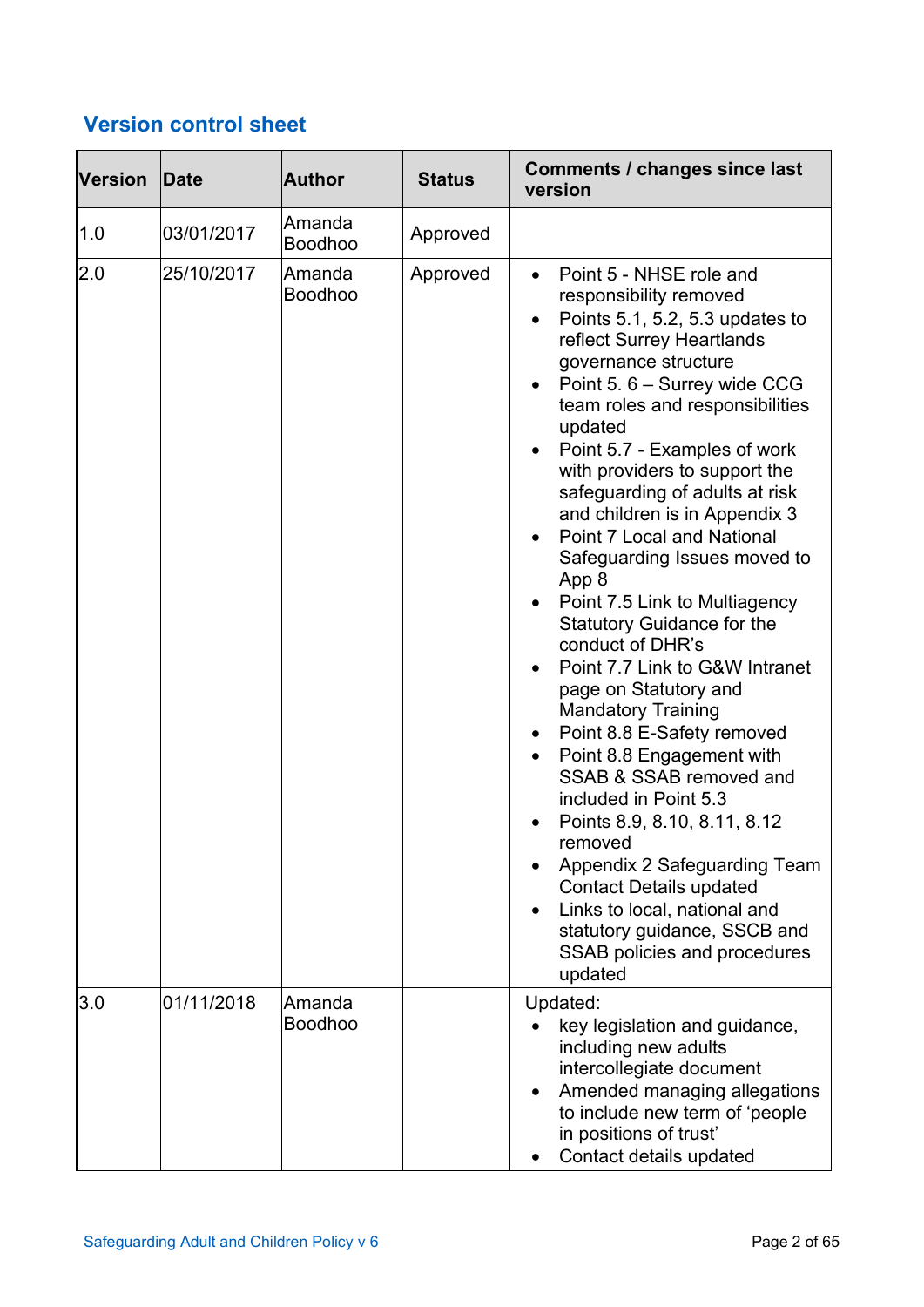| <b>Version</b> | Date       | <b>Author</b>          | <b>Status</b> | Comments / changes since last<br>version                                                                                                                                                                                                                                                                                                                                                                                                                                                                                                                                                                                        |
|----------------|------------|------------------------|---------------|---------------------------------------------------------------------------------------------------------------------------------------------------------------------------------------------------------------------------------------------------------------------------------------------------------------------------------------------------------------------------------------------------------------------------------------------------------------------------------------------------------------------------------------------------------------------------------------------------------------------------------|
|                |            |                        |               | Under Roles & responsibilities<br>(children)Included paragraph<br>from Working together<br>regarding new arrangement for<br>'safeguarding partners'<br>Included section on child death<br>$\bullet$<br>review<br><b>Amended - Surrey Heartlands</b><br>as the host and explanation<br>added regarding arrangement                                                                                                                                                                                                                                                                                                               |
| 4.0            | 01.11.19   | Noreen<br>Gurner-Smith |               | Updated:<br>Key legislation and guidance<br>$\bullet$<br>including Mental Capacity<br>(amendment) Act and SAAF<br><b>Under Procedure: CPSA</b><br>(Children's single point of<br>access) added<br><b>Child safeguarding Practice</b><br>$\bullet$<br><b>Reviews included</b><br><b>Contact details of Countywide</b><br>$\bullet$<br>team updated<br><b>CSPA</b> included and contact<br>details<br>Updated Appendix 9 to include<br>Family resilience/ Think family,<br>Contextual safeguarding and<br>Child criminal exploitation,<br>Honour based violence Forced<br>marriage and Internet/Social<br>media and Online Safety |
| 5.0            | 31.03.2020 | Noreen<br>Gurner-Smith |               | Updated<br><b>NHS Surrey Heartlands CCG</b><br>added<br>Speech, language and<br>communication needs included<br>in equality analysis<br>Voice of child/voice of adults<br>added to annual report<br>components<br>Trauma informed clinical<br>Supervision offer for Chief<br>Nurses added<br>Trauma informed care                                                                                                                                                                                                                                                                                                               |
| 6.0            | 9.2.21     | Linda<br>Cunningham    |               | 2.4, 7.19.2, 7.20.2 Looked after<br>children: Knowledge, skills and                                                                                                                                                                                                                                                                                                                                                                                                                                                                                                                                                             |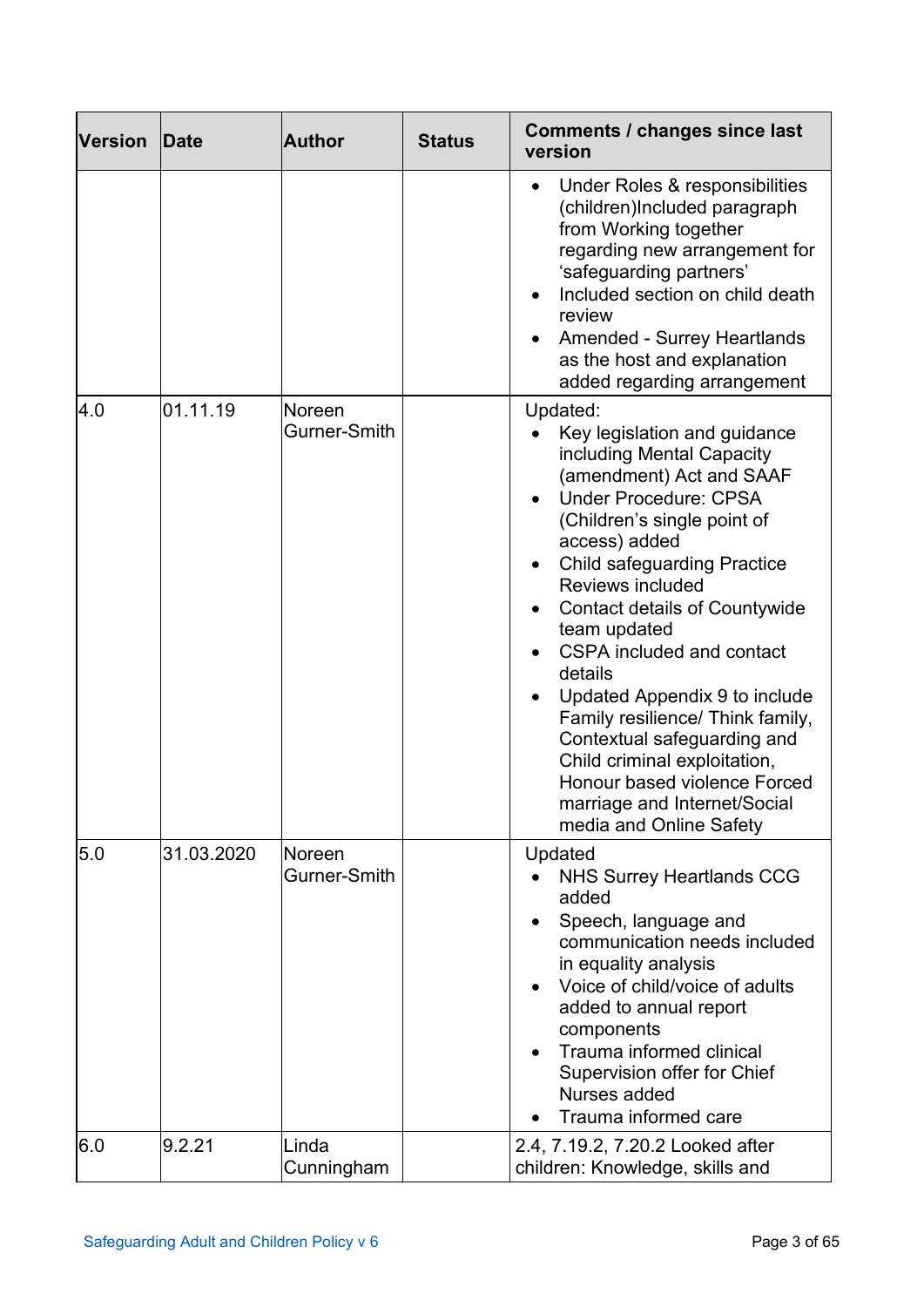| <b>Version</b> | Date       | <b>Author</b>                                                      | <b>Status</b> | <b>Comments / changes since last</b><br>version                                                                                                                                                                                                                                                                                                                                                                                                                                                                                                                                                                                                                                                                                                                                                                                   |
|----------------|------------|--------------------------------------------------------------------|---------------|-----------------------------------------------------------------------------------------------------------------------------------------------------------------------------------------------------------------------------------------------------------------------------------------------------------------------------------------------------------------------------------------------------------------------------------------------------------------------------------------------------------------------------------------------------------------------------------------------------------------------------------------------------------------------------------------------------------------------------------------------------------------------------------------------------------------------------------|
|                |            | / Rachael<br>Redwood /<br>Helen Milton /<br>Noreen<br>Gurner-Smith |               | competences of health care staff<br>Intercollegiate Role Framework<br>(March 2020)<br>2.5 (and bibliography) added<br>reference to the Crime and Disorder<br>Act 1998 and to the Homelessness<br><b>Reduction Act 2017</b><br>5.5.2, 5.6.1, 5.7, 5.7.1, 5.8.1, 8.2.1<br>Director for Multi professional<br>Leadership<br>7.4.3 7.4.3 Table 3 - CCG<br>Safeguarding children and adult<br>reporting schedule<br>7.8.1 Annual provider safeguarding<br>reports to be shared with the<br>Associate Director for Safeguarding<br>7.16.1 Reports/chronologies for rapid<br>review process and SSCP Case<br><b>Review Panel</b><br>8.2.1 Surrey Heartlands Quality and<br><b>Performance Board</b><br>11. Appendix 2 Contact Details<br>updated<br>18. Appendix 9: Local and National<br>Safeguarding Issues for Children and<br>Adults |
| 6.0            | 06/05/2021 | Quality and<br>Performance<br><b>Board</b>                         | Final         | Approved                                                                                                                                                                                                                                                                                                                                                                                                                                                                                                                                                                                                                                                                                                                                                                                                                          |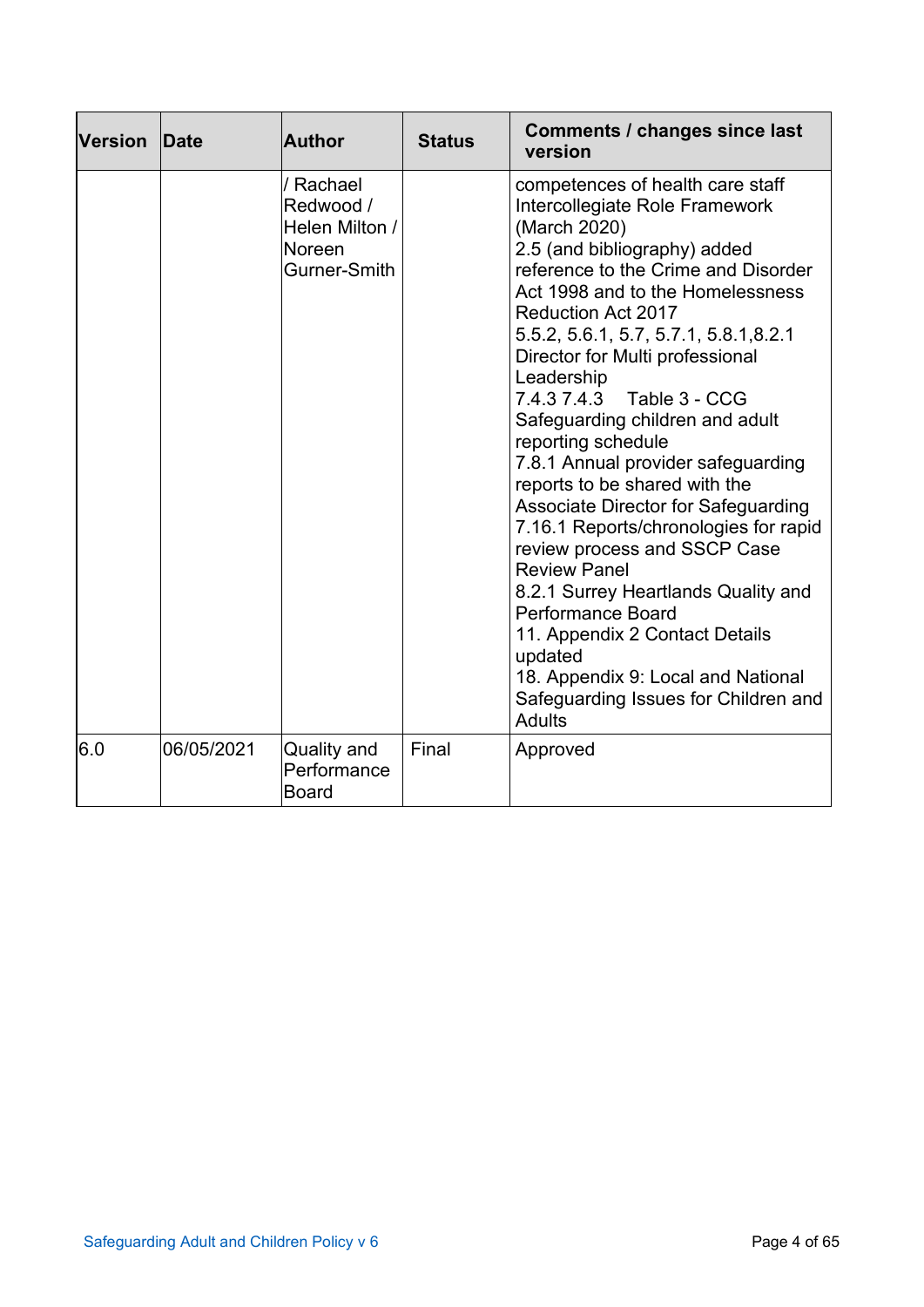# **Equality statement**

Surrey Heartlands Clinical Commissioning Group (CCG) is committed to promoting equality and diversity in all its activities and to promoting inclusive processes, practices and culture.

- We will strive to work to eliminate any unlawful or unfair discrimination including direct or indirect discrimination, discrimination by association, discrimination linked to a perceived characteristic, harassment and victimisation.
- We will remain proactive in taking steps to ensure inclusion and engagement for all the people who work for and with us.
- We will continue to strive towards a culture that is diverse and inclusive that recognises and develops the potential of all staff and service users.
- We recognise the business benefits and opportunities of having a diverse community of staff who value one another and realising the contribution they can make to achieving the CCG's vision.

This includes promoting equality and diversity for all irrespective of:

- o age\* o religion or belief\*
- o disability\* o sexual orientation\*
- o ethnic group\* o marriage and civil partnership\*
- o gender\* o pregnancy and maternity\*
- o gender reassignment\*

\*Under the Equality Act (2010) these are known as "protected characteristics".

In addition, it includes promoting equality and diversity for carers, people with diverse communication needs and veterans.

The CCG aims to meet the diverse needs of our service, population and workforce, ensuring that none are placed at a disadvantage over others. We take into account the Human Rights Act 1998 and promote equal opportunities for all. We embrace the seven staff pledges in the NHS Constitution that represent a commitment by the NHS to provide high-quality working environments for staff. This policy is consistent with these pledges.

This document has been assessed to ensure that no employee or member of the public receives less favourable treatment based on their protected characteristics.

Members of staff, volunteers or members of the public are invited to request assistance with this policy if they have particular needs. If the member of staff has language difficulties and difficulty in understanding this policy, the use of an interpreter will be considered.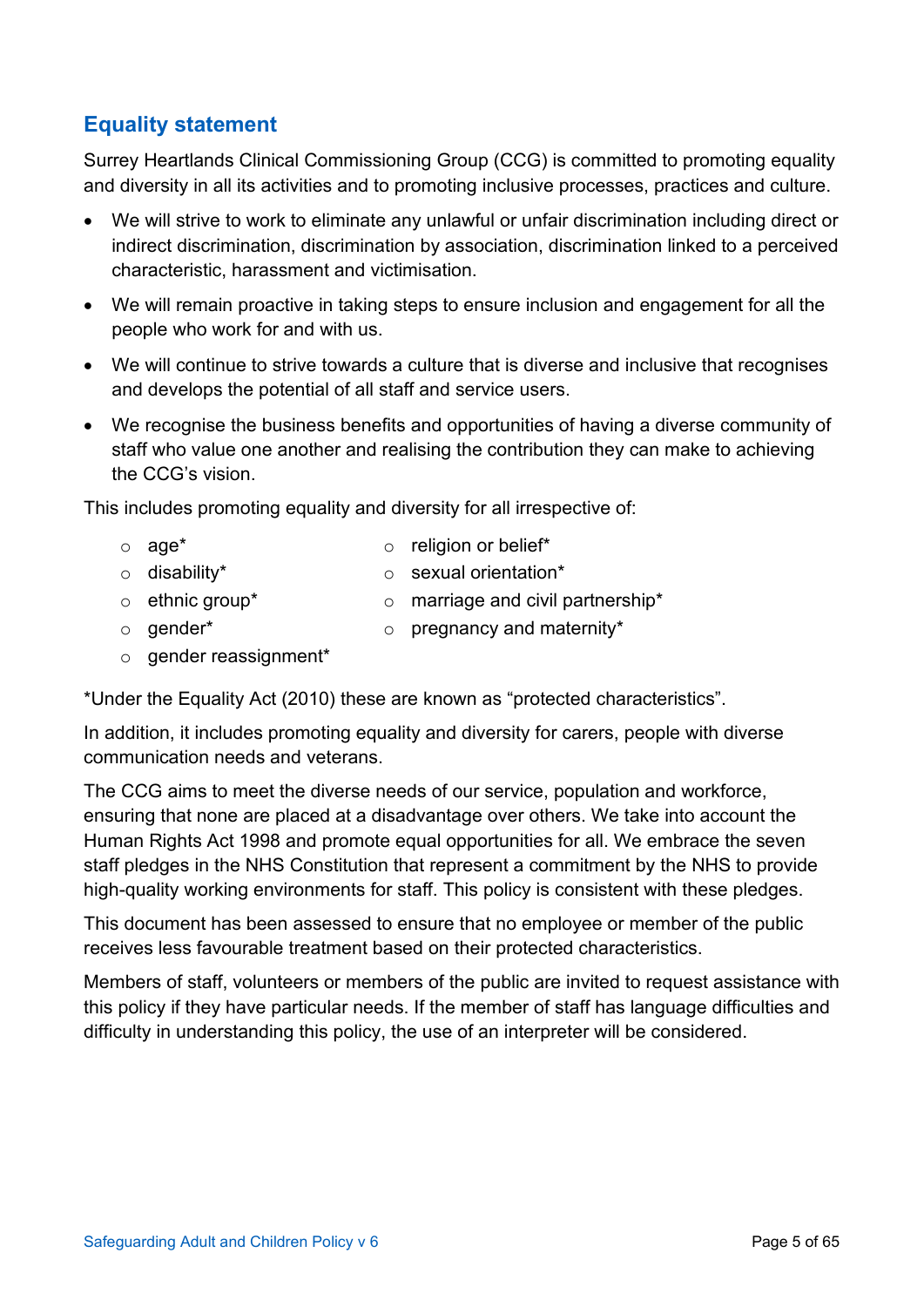# **Equality analysis**

Equality analysis is a way of considering the effect on different groups protected from discrimination by the Equality Act, such as people of different ages. There are two reasons for this:

- to consider if there are any unintended consequences for some groups
- to consider if the policy will be fully effective for all target groups

| <b>Title of Policy:</b>                 | <b>Policy Ref:</b>              |
|-----------------------------------------|---------------------------------|
| Safeguarding Adults and Children Policy | CLIN <sub>06</sub>              |
| Assessment conducted by (name, role):   | <b>Start date for analysis:</b> |
| Amanda Boodhoo, Surrey wide Associate   | Finish date:                    |
| Director for Safeguarding               | 09.02.21                        |

#### **Give a brief summary of the policy. Explain its aim.**

All staff in the CCG. The aim is to ensure that the CCG upholds all elements of safeguarding adults, children and young people legislation and ensure staff are aware of their responsibilities to safeguard and promote the welfare of adults, children and young people

## **Who is intended to benefit from this policy? Explain the aim of the policy as applied to this group.**

All CCG staff.

Adults, children and young people residing in Surrey Heartlands CCG areas

**1. Evidence considered**. *What data or other information have you used to evaluate if this policy is likely to have a positive or an adverse impact upon protected groups when implemented?*

Legislation, national and local guidance. Lessons from local and national Child Safeguarding Practice Reviews, Safeguarding Adults Reviews and DHR's.

*2.* **Consultation.** *Give details of all consultation and engagement activities used to inform the analysis of impact.*

No

#### **3. Analysis of impact**

*In the boxes below, identify any issues in the policy where equality characteristics require consideration for either those abiding by the policy or those the policy is aimed to benefit, based upon your research.*

*Are there any likely impacts for this group? Will this group be impacted differently by this policy? Are these impacts negative or positive? What actions will be taken to mitigate identified impacts?*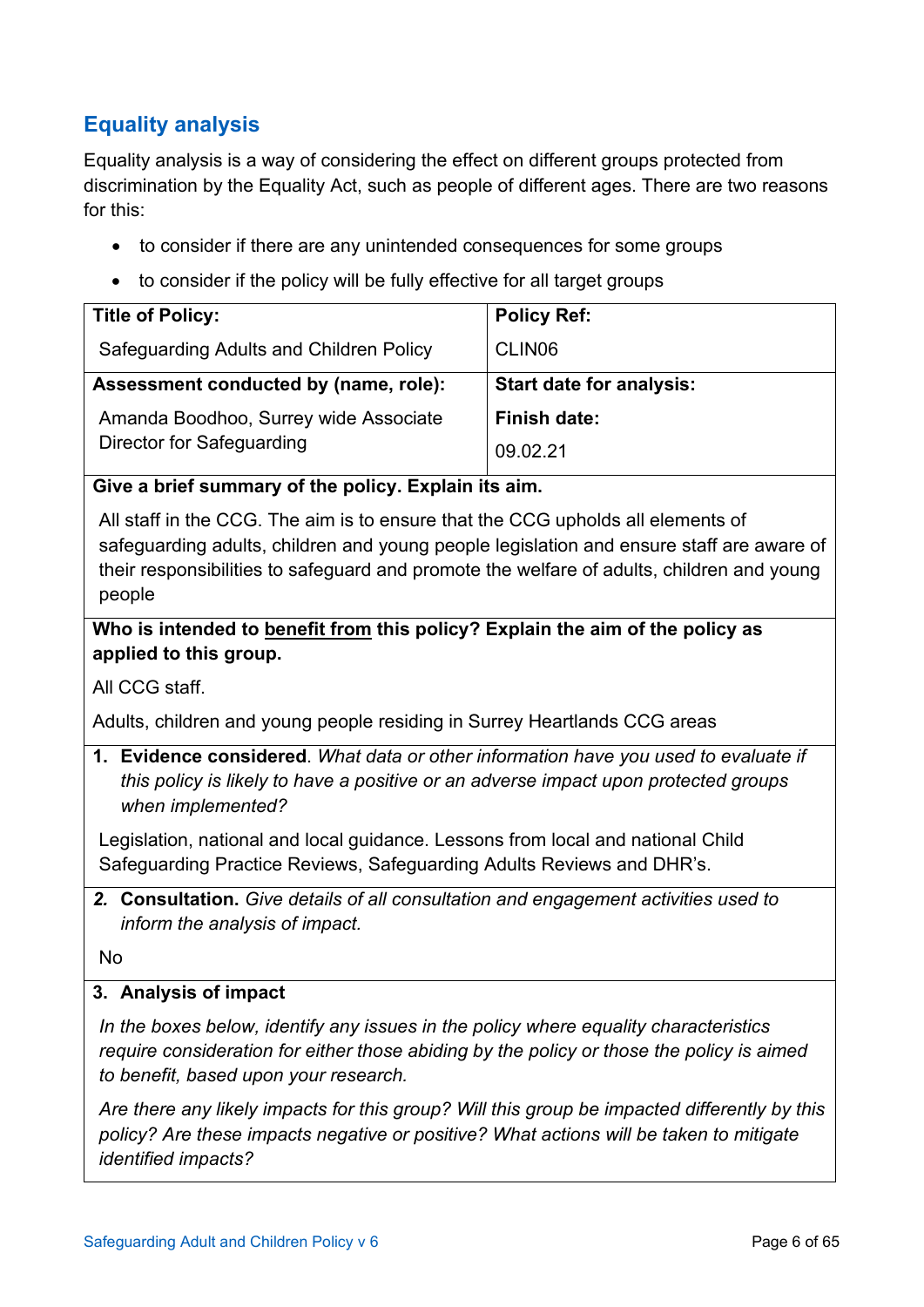| a) Age<br>Ageism is prejudice or<br>discrimination on the grounds of a<br>person's age. Ageism can affect<br>anybody, regardless of their age                                                                                                                                                                                                                                                                                     | No adverse impact. Older people, children and<br>young people can be at greater risk of abuse<br>and harm. To mitigate this, the CCG works<br>closely with commissioned providers, primary<br>care and local authorities to ensure risks have<br>been highlighted and mitigated.                                                                                                                                                                                                                             |
|-----------------------------------------------------------------------------------------------------------------------------------------------------------------------------------------------------------------------------------------------------------------------------------------------------------------------------------------------------------------------------------------------------------------------------------|--------------------------------------------------------------------------------------------------------------------------------------------------------------------------------------------------------------------------------------------------------------------------------------------------------------------------------------------------------------------------------------------------------------------------------------------------------------------------------------------------------------|
|                                                                                                                                                                                                                                                                                                                                                                                                                                   | Under the collaborative hosting arrangements<br>for safeguarding, NHS Surrey Heartlands CCG<br>has an integrated approach to safeguarding to<br>ensure that adult, children, young people and<br>those entering transition into adulthood are<br>able to access appropriate support                                                                                                                                                                                                                          |
| b) Disability<br>A person has a disability (by law) if<br>they have a physical or mental<br>impairment which has a substantial<br>and long-term adverse effect on that<br>person's ability to carry out normal<br>day-to-day activities.                                                                                                                                                                                          | No adverse impact. Adults, children and young<br>people with sensory disability or speech,<br>language and communication needs will<br>require support to be able to access<br>information in different ways e.g. via Braille,<br>audio text, makaton, large font, black on yellow<br>background etc. The CCG undertakes to<br>provide this policy in the format required on<br>request. The policy ensures that adults,<br>children and young people at risk and those<br>with disabilities are safeguarded |
| c) Gender reassignment<br>Gender reassignment is a personal,<br>social, and sometimes medical<br>process by which a person's gender<br>appears to others to have changed.<br>Anyone who proposes to, starts or<br>has completed a process to change<br>his, her or their gender is protected<br>from discrimination under the<br>Equality Act. A person does not<br>need to be undergoing medical<br>supervision to be protected. | No adverse impact. Policy ensures that all<br>vulnerable people are safeguarded against<br>gender/ hate crimes                                                                                                                                                                                                                                                                                                                                                                                               |
| d) Marriage or civil partnership<br>This is the relationship between two<br>people who are husband and wife,<br>or a similar relationship between<br>people of the same sex (as defined                                                                                                                                                                                                                                           | No adverse impact. Policy ensures adults,<br>children and young people at risk are<br>safequarded against religious abuse and hate<br>crimes/incidents and risk of radicalisation.<br>Cultural blindness is the incapacity to<br>comprehend how specific situations may be                                                                                                                                                                                                                                   |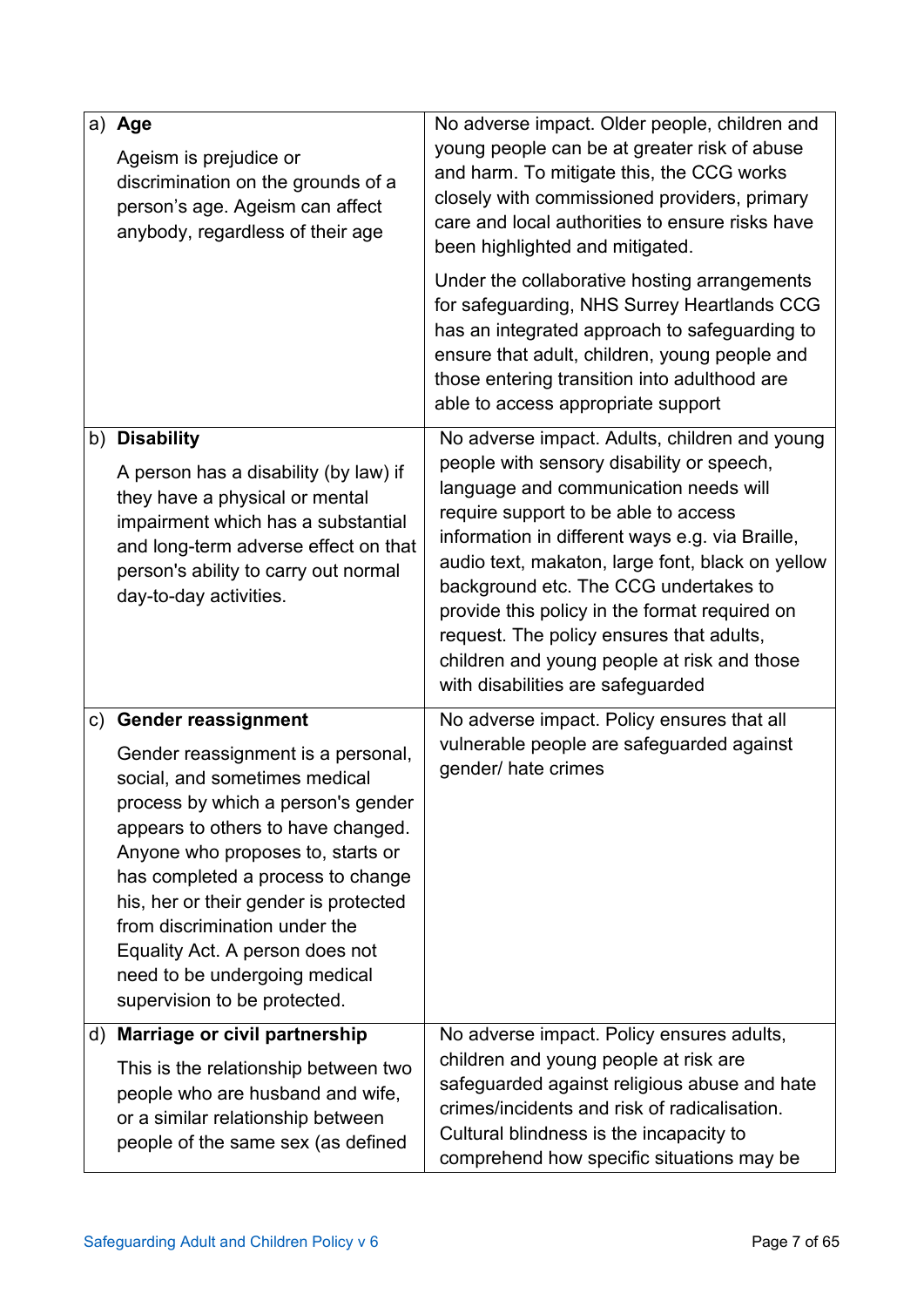|    | by Marriage (Same Sex Couples)<br>Act 2013).<br>Civil partners must be treated the<br>same as married couples on a wide<br>range of legal matters.                                                                                                                                    | seen by individuals belonging to another<br>culture. Subsequently there is a risk that the<br>behaviour of those adults, children and young<br>people at risk, might become normalised.<br>These risks have been mitigated and are<br>highlighted within this policy and safeguarding<br>adults and children training.                                                                                                                                                       |
|----|---------------------------------------------------------------------------------------------------------------------------------------------------------------------------------------------------------------------------------------------------------------------------------------|------------------------------------------------------------------------------------------------------------------------------------------------------------------------------------------------------------------------------------------------------------------------------------------------------------------------------------------------------------------------------------------------------------------------------------------------------------------------------|
|    | e) Pregnancy and maternity<br>(adoption is covered within this)<br>Pregnancy - being pregnant or<br>expecting a baby. Maternity is the<br>period after the birth or adoption<br>and is linked to maternity and<br>adoption leave in the employment<br>context.                        | No adverse impact. Policy ensures all staff are<br>aware of the need to safeguard all adults,<br>children and young people at risk of harm and<br>abuse.                                                                                                                                                                                                                                                                                                                     |
| f) | Race<br>Race characteristics refers to a<br>group of people defined by their<br>race, colour and nationality<br>(including citizenship) ethnic or<br>national origins.                                                                                                                | No adverse impact. It is recognised that<br>transgender adults and young people can<br>experience barriers to services. It is important<br>that this equality group feel able to raise<br>safeguarding concerns and to ensure such<br>situations are resolved. The policy ensures<br>that concerns are dealt with confidentially and<br>securely. Safeguarding training addresses the<br>different forms of abuse and provides<br>resources on how these should be reported. |
| g) | <b>Religion and belief</b><br>Religion refers to any religion while<br>belief comprises religious and<br>philosophical beliefs including lack<br>of belief. Generally, a belief should<br>affect your life choices or the way<br>you live for it to be included in the<br>definition. | No adverse impact. Policy ensures that all staff<br>are aware of the need to safeguard all adults,<br>children and young<br>people against<br>hate<br>crimes/incidents.                                                                                                                                                                                                                                                                                                      |
|    | h) Sex<br>This is defined as a person's legal<br>sex; in the UK this is recognised as<br>either being a man or a woman. Sex<br>is more commonly referred to as<br>gender identity, which is the internal<br>sense of being male, female, a                                            | No adverse impact. Policy ensures that all staff<br>are aware of the need to safeguard adults,<br>children and young people against hate<br>crimes/ incidents. The same applies to fathers<br>taking paternity leave.                                                                                                                                                                                                                                                        |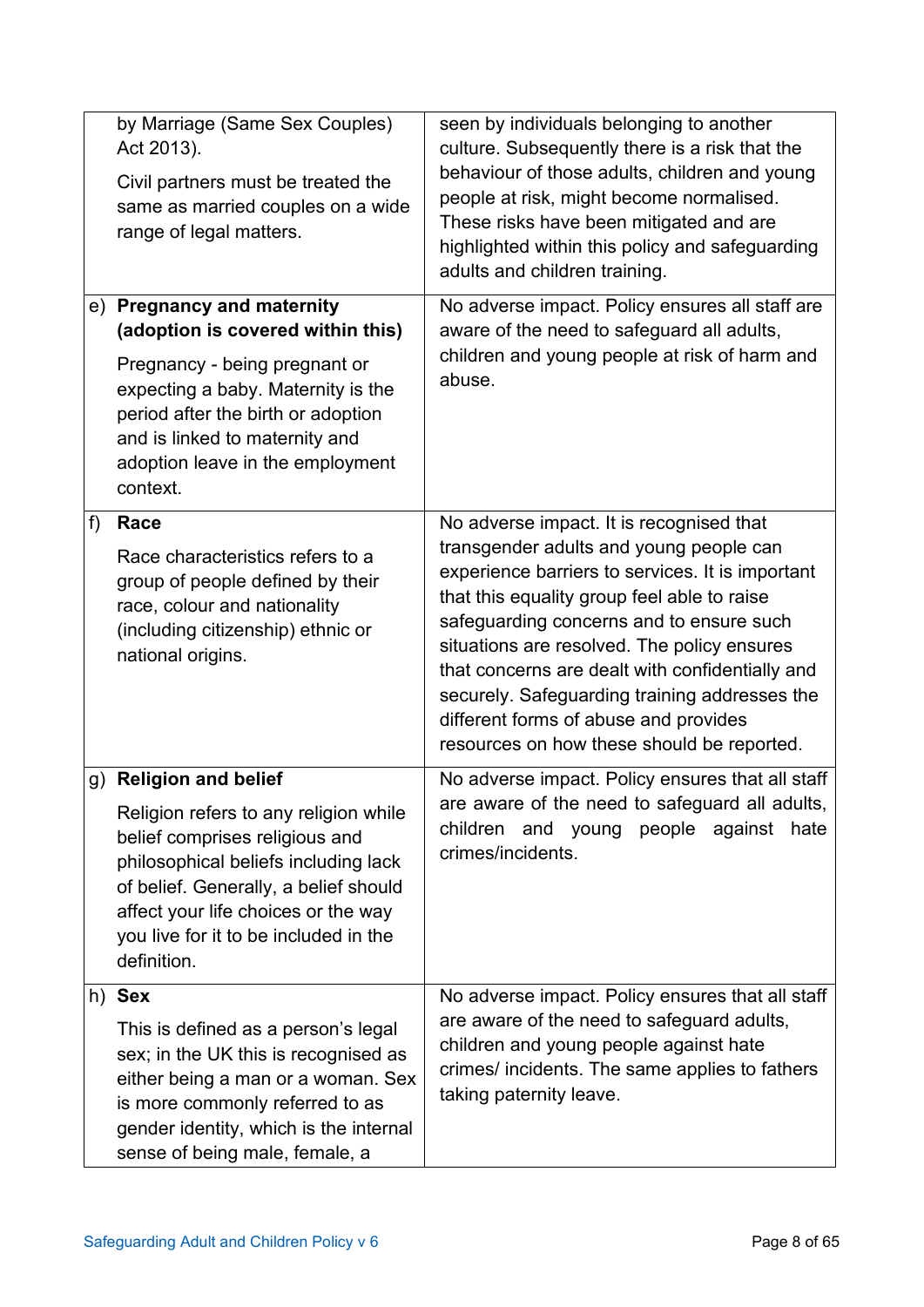|             | combination of male and female, or                                                                                                                                                                                                                                                                  |                                                                                                                                                                                                                                                                                                                                                                                                                                   |
|-------------|-----------------------------------------------------------------------------------------------------------------------------------------------------------------------------------------------------------------------------------------------------------------------------------------------------|-----------------------------------------------------------------------------------------------------------------------------------------------------------------------------------------------------------------------------------------------------------------------------------------------------------------------------------------------------------------------------------------------------------------------------------|
|             | neither male or female.                                                                                                                                                                                                                                                                             |                                                                                                                                                                                                                                                                                                                                                                                                                                   |
| i)          | <b>Sexual orientation</b><br>Refers to a persons' orientation or<br>attraction towards; the same sex,<br>opposite sex or to both sexes.                                                                                                                                                             | No adverse impact predicted from this policy.<br>The Policy aims to ensure that all staff are<br>aware of the need to safeguard all adults,<br>children and young people against hate<br>crimes/incidents.                                                                                                                                                                                                                        |
| $ j\rangle$ | <b>Carers</b>                                                                                                                                                                                                                                                                                       |                                                                                                                                                                                                                                                                                                                                                                                                                                   |
|             | A carer is anyone, including children<br>and adults who looks after a family<br>member, partner or friend who<br>needs help because of their illness,<br>frailty, disability, a mental health<br>problem or an addiction and cannot<br>cope without their support. The care<br>they give is unpaid. |                                                                                                                                                                                                                                                                                                                                                                                                                                   |
|             |                                                                                                                                                                                                                                                                                                     | If any negative or positive impacts were identified are they valid, legal and/or                                                                                                                                                                                                                                                                                                                                                  |
|             | justifiable? Please detail.                                                                                                                                                                                                                                                                         |                                                                                                                                                                                                                                                                                                                                                                                                                                   |
|             | N/A                                                                                                                                                                                                                                                                                                 |                                                                                                                                                                                                                                                                                                                                                                                                                                   |
|             | actions?                                                                                                                                                                                                                                                                                            | 4. Monitoring- How will you review/monitor the impact and effectiveness of your                                                                                                                                                                                                                                                                                                                                                   |
|             |                                                                                                                                                                                                                                                                                                     | There is a Safeguarding Adults and Children standing item at Surrey Heartlands<br>Integrated Care System Quality and Performance Board meeting that provides regular<br>assurances to the Governing Body demonstrating how the CCG is discharging its<br>safeguarding responsibilities. There is no formal process in place that monitors the<br>impact on protected groups. The safeguarding dashboard is reported on within the |

Annual and the 6 month Interim Board Report.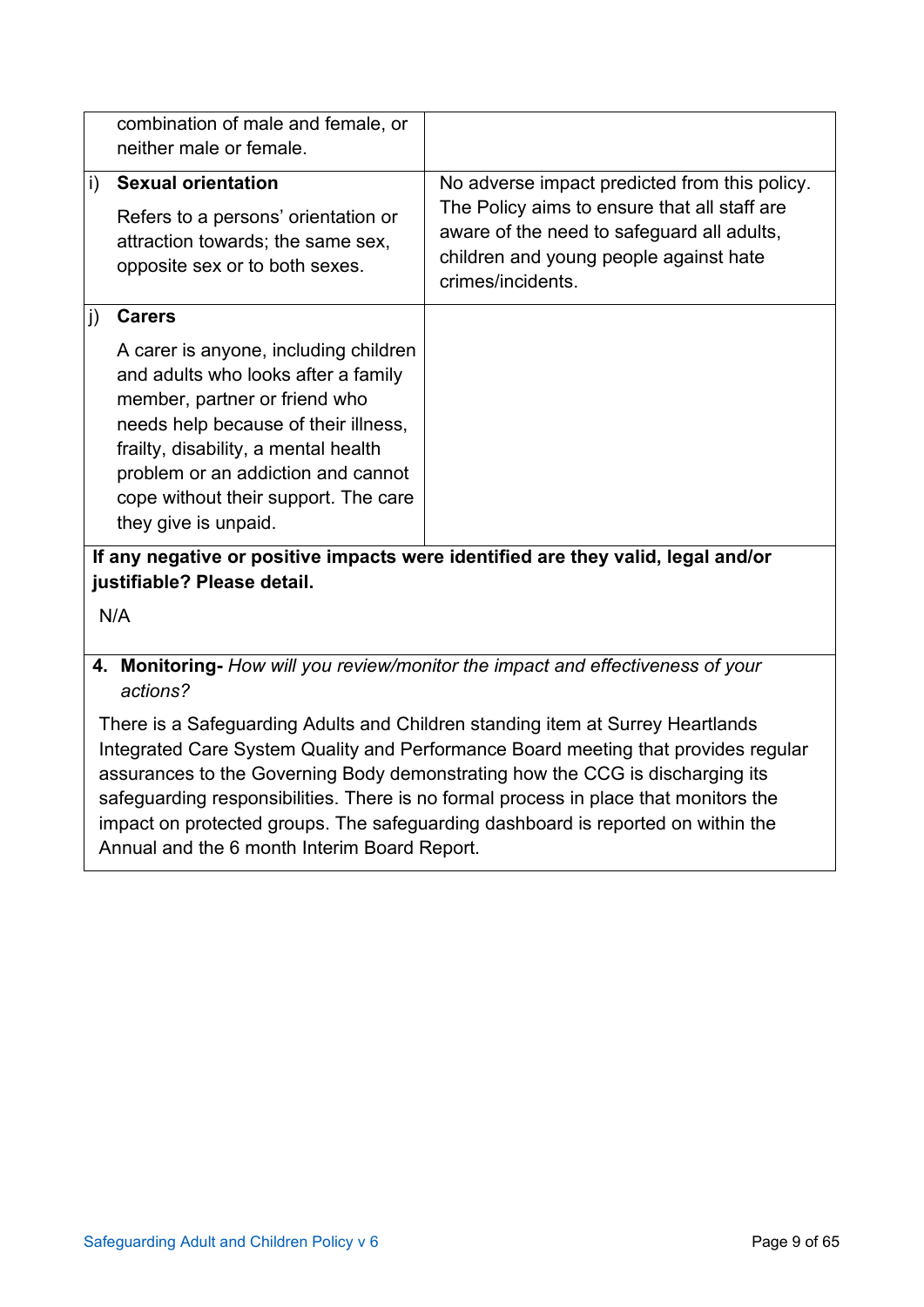# **Contents**

| $\mathbf{1}$ . |                                                                          |  |
|----------------|--------------------------------------------------------------------------|--|
| 2.             |                                                                          |  |
| 2.4            |                                                                          |  |
| 2.5            |                                                                          |  |
| 2.6            |                                                                          |  |
| 3.             |                                                                          |  |
| 4.             |                                                                          |  |
| 4.2            |                                                                          |  |
| 4.3            |                                                                          |  |
| 5.             |                                                                          |  |
| 5.3            |                                                                          |  |
| 5.4            |                                                                          |  |
| 5.5            |                                                                          |  |
| 5.6            |                                                                          |  |
| 5.7            |                                                                          |  |
| 5.8            |                                                                          |  |
| 5.9            |                                                                          |  |
| 5.10           |                                                                          |  |
| 5.11           |                                                                          |  |
| 5.12           |                                                                          |  |
| 5.13           |                                                                          |  |
| 5.14           | Designated GP Safeguarding Adults and children and Named GP Safeguarding |  |
|                |                                                                          |  |
| 5.15           |                                                                          |  |
| 5.16           |                                                                          |  |
| 6.             |                                                                          |  |
| 6.2            |                                                                          |  |
| 6.3            |                                                                          |  |
| 6.4            |                                                                          |  |
| 7.             |                                                                          |  |
| 7.3            |                                                                          |  |
| 7.4            |                                                                          |  |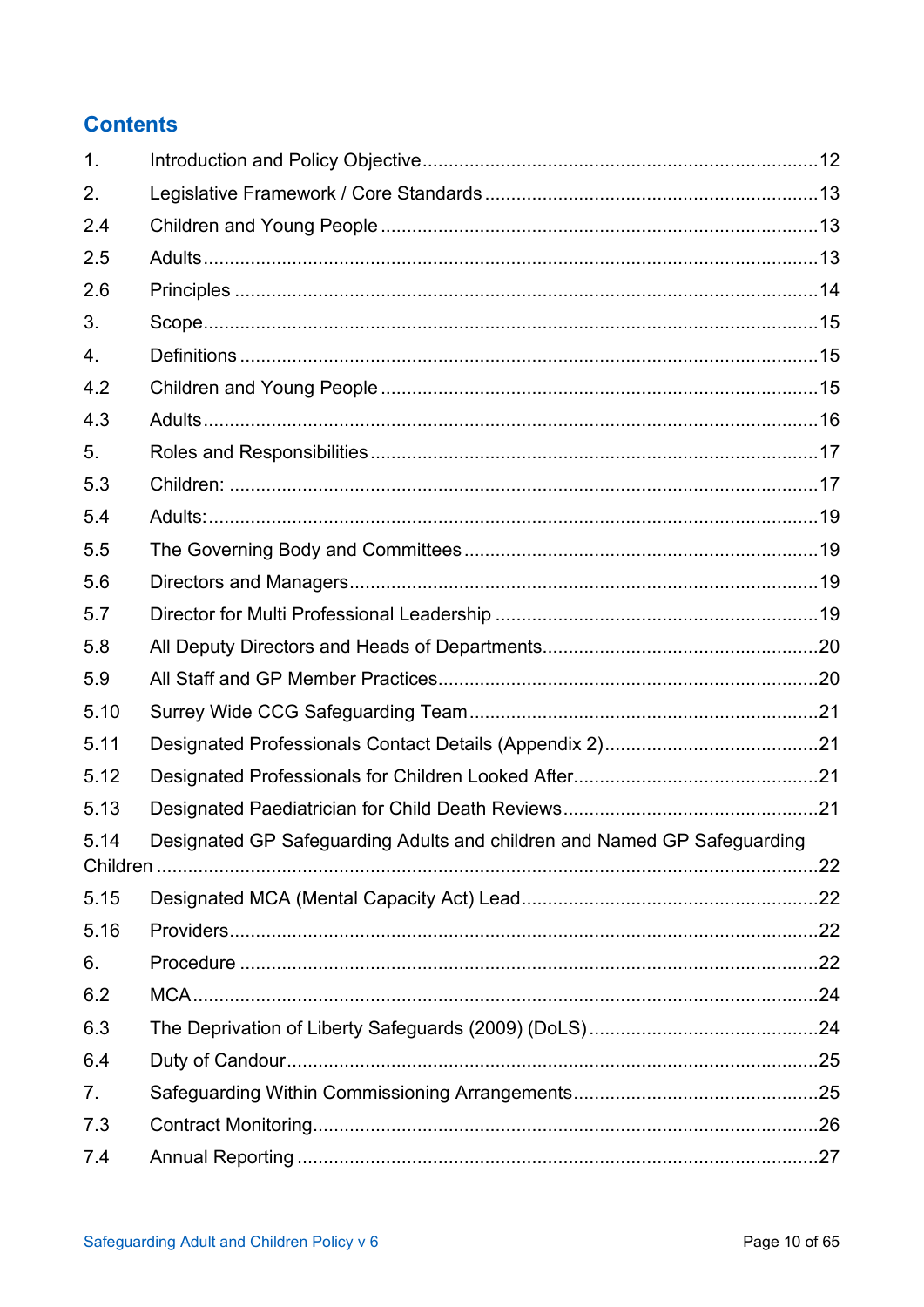| 7.5  |                                                                                |  |
|------|--------------------------------------------------------------------------------|--|
| 7.6  |                                                                                |  |
| 7.7  | Child Safeguarding Practice Reviews, Safeguarding Adults Reviews Domestic      |  |
|      |                                                                                |  |
| 7.8  |                                                                                |  |
| 7.9  |                                                                                |  |
| 7.10 |                                                                                |  |
| 7.11 |                                                                                |  |
| 7.12 |                                                                                |  |
| 7.13 |                                                                                |  |
| 7.14 |                                                                                |  |
| 7.15 |                                                                                |  |
| 7.16 |                                                                                |  |
| 8.   |                                                                                |  |
| 8.2  |                                                                                |  |
| 8.3  |                                                                                |  |
| 9.   |                                                                                |  |
| 10.  |                                                                                |  |
| 10.1 |                                                                                |  |
| 10.2 |                                                                                |  |
| 11.  | Appendix 2: Surrey Wide CCG Safeguarding Children and Adults Team44            |  |
| 12.  | Appendix 3: Safeguarding Arrangements within NHS Trusts, Foundation Trusts and |  |
| 13.  | Appendix 4: Children's Single Point of Access (CSPA) & Multi-Agency            |  |
| 14.  |                                                                                |  |
| 15.  |                                                                                |  |
| 16.  |                                                                                |  |
| 17.  | Appendix 8: Managing Allegations against People who Work with Children53       |  |
| 18.  | Appendix 9: Local and National Safeguarding Issues for Children and Adults 55  |  |
| 19.  |                                                                                |  |
| 20.  |                                                                                |  |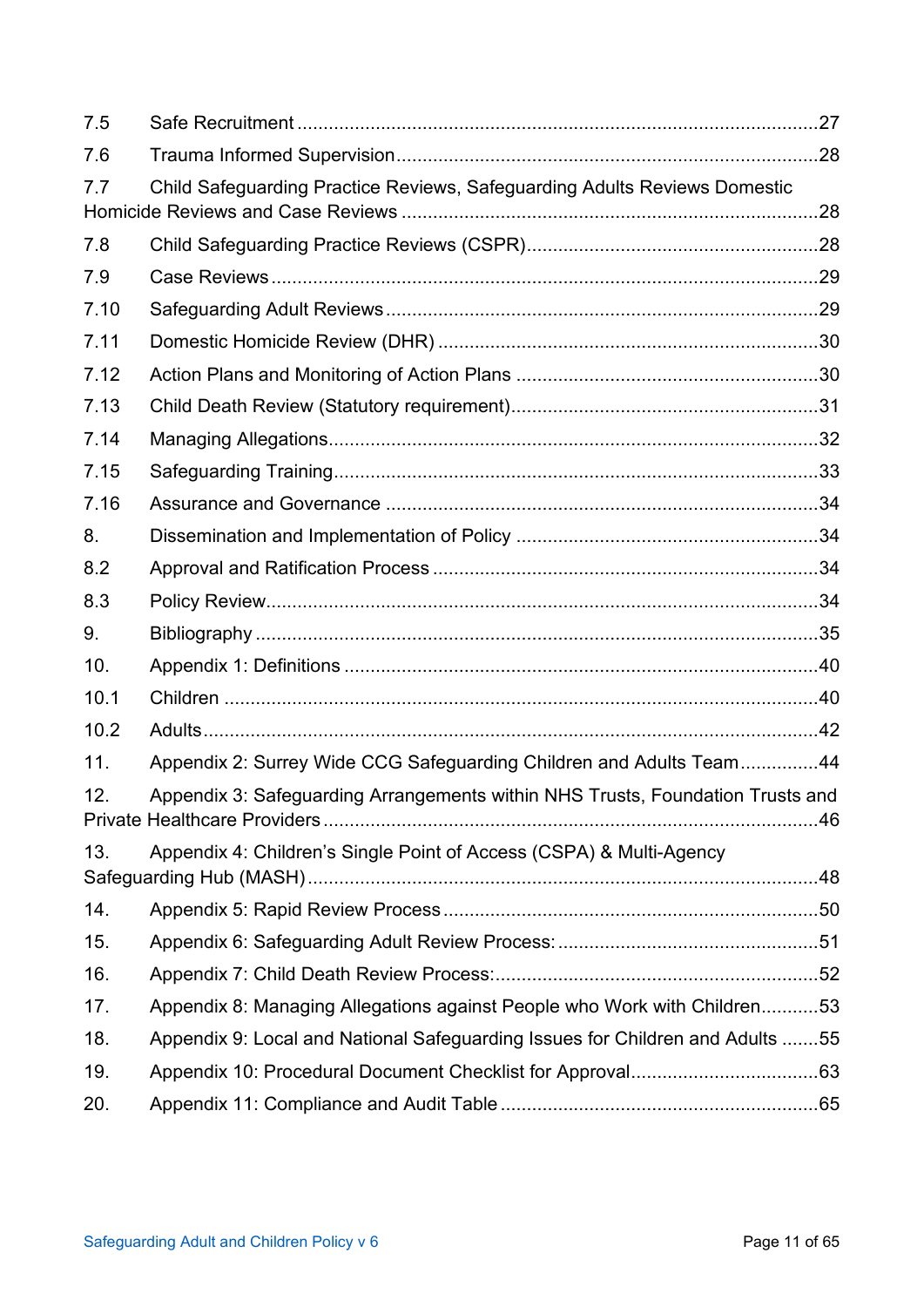# <span id="page-11-0"></span>**1. Introduction and Policy Objective**

- 1.1 Safeguarding is central to the quality of care (NHS Outcomes Framework 2016/17) particularly:
	- Domain 4: Ensuring people have a positive experience of care.
	- Domain 5: Treating and caring for people in a safe environment and protecting them from avoidable harm.
- 1.2 Safeguarding is firmly embedded within the wider duties of all organisations across the health system but there is a distinction between providers' responsibilities to provide safe, high quality care and support, and commissioners' responsibilities to assure themselves of the safety and effectiveness of the services they have commissioned.
- 1.3 This policy represents the safeguarding responsibilities for Surrey Heartlands CCG to ensure effective discharge of their duty to improve the health of the whole population which includes safeguarding and promoting the welfare of adults and children at risk.
- 1.4 All adults and children have the right to live lives free from abuse and neglect. The CCG has particular responsibilities to safeguard the local population who may be unable to protect themselves from abuse or neglect.
- 1.5 From 1st April 2020, NHS Surrey Heartlands CCG is the host CCG for safeguarding children and adults including looked after children and child death review arrangements on behalf of the Surrey CCG collaborative. They work closely with other CCGs in Surrey to ensure that all commissioned services deliver high quality, safe effective care and that all organisations commissioned or contracted to provide services will in the discharge of their functions, have regard to the duty to safeguard and promote the welfare of adults and children at risk.
- 1.6 Safeguarding is everyone's responsibility. It is about people and organisations working together to prevent and stop both the risks and experience of abuse or neglect, while at the same time making sure that the wellbeing, views, wishes and beliefs of adults and children is promoted within safeguarding arrangements.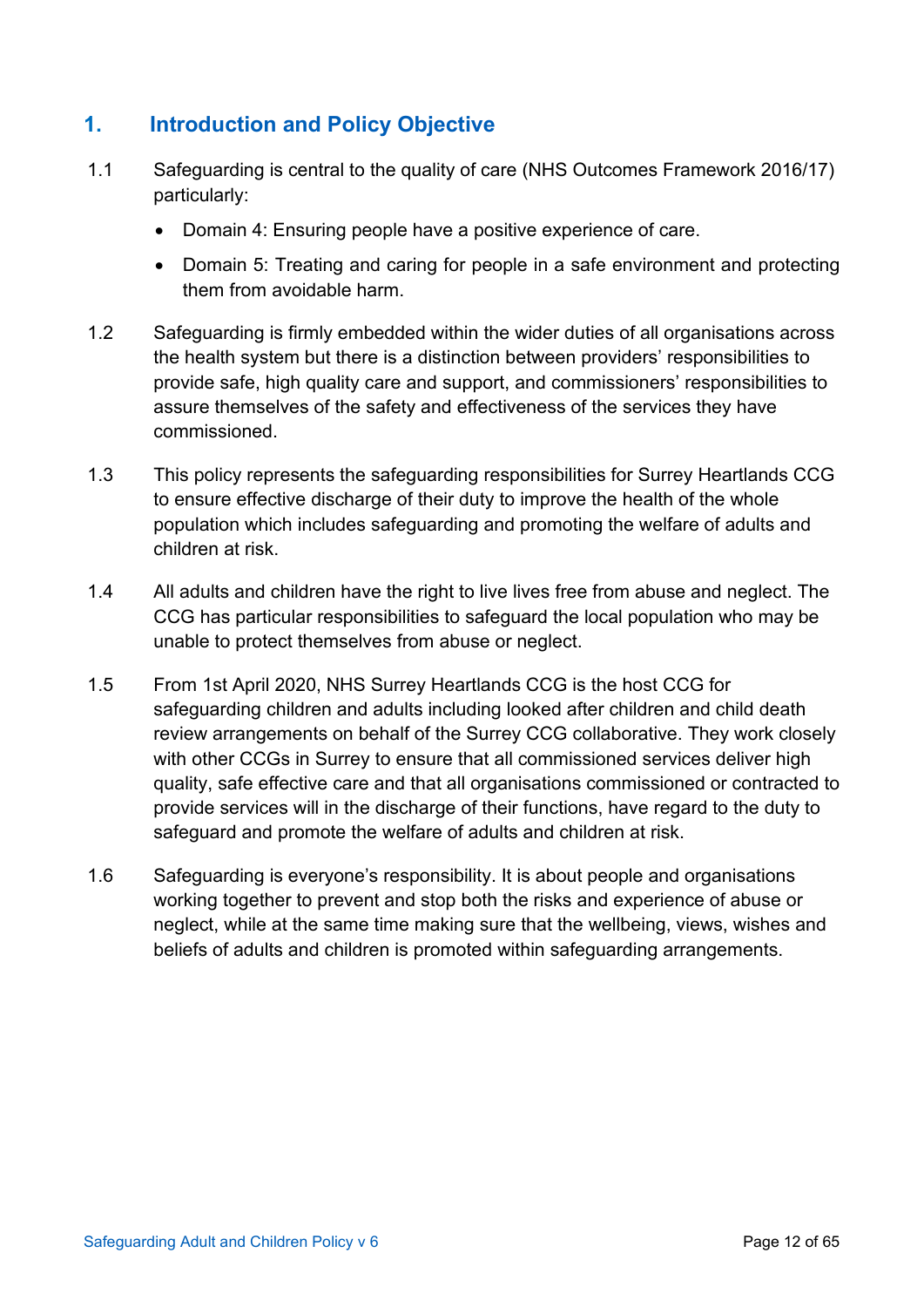# <span id="page-12-0"></span>**2. Legislative Framework / Core Standards**

- 2.1 The corporate responsibilities for Safeguarding Children are explicit and are predominantly informed by legislation and national directives. The CCG is required to fulfil its legal duties under the Children Act 1989, Section 11 of the Children Act 2004 as amended by the Children and Social Work Act 2017 and The Care Act 2014.
- 2.2 The following key guidance and legislation informs how the CCG will discharge its functions and duties to safeguard and promote the welfare of adults and children and young people and should be read in conjunction with Surrey Safeguarding Children Partnership Procedures Manual (SSCP) and Surrey Safeguarding Adults Board Procedures Manual (SSAB)
- 2.3 This policy sets out arrangements for safeguarding and promoting the welfare of our population. It should be read in conjunction with the following:

#### <span id="page-12-1"></span>2.4 **Children and Young People**

- Children Act (1989)
- Children Act (2004)
- Children and Social Work Act (2017)
- Care Act (2014)
- Working Together to Safeguard Children (2018)
- Safeguarding Children, Young People and Adults at Risk in the NHS: Safeguarding Accountability and Assurance Framework NHS (2019)
- Promoting the Health and Well-being of Looked After Children statutory guidance (2015)
- Safeguarding children and young people: roles and competencies for health care staff, Intercollegiate document (2019)
- Looked after children: Roles and competencies of health care staff Intercollegiate document (December 2020)
- Surrey Safeguarding Children Partnership Procedures
- Children and Families Act (2014)
- Information Sharing: Advice for practitioners providing safeguarding services to children, young people, parents and carers (2018)
- General Data Protection Regulation (GDPR) & Data Protection Act (2018)

#### <span id="page-12-2"></span>2.5 **Adults**

• Care Act 2014.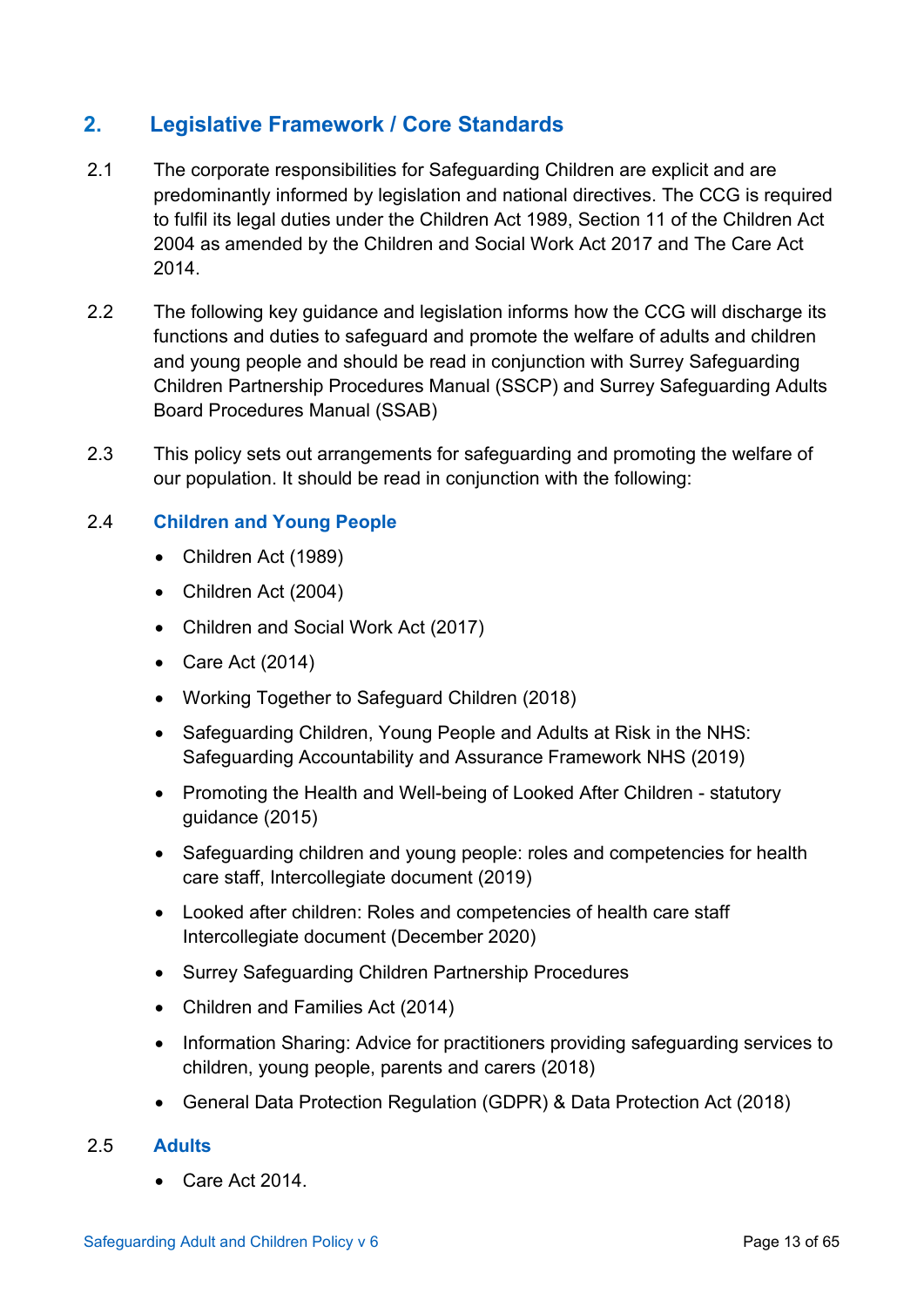- Care and Support Statutory Guidance (Chapter 14 Safeguarding)
- Crime and Disorder Act 1998
- Homelessness Reduction Act 2017
- Mental Capacity Act (MCA) (2005)
- Mental Capacity (Amendment) Act ( 2019)
- Safeguarding Children, Young People and Adults at Risk in the NHS: Safeguarding Accountability and Assurance Framework NHS (2019)
- Safeguarding adults: roles and competences for health care staff, Intercollegiate Document (2018).
- Deprivation of Liberty Safeguards (2009)
- Surrey Safeguarding Adults Board Procedures

#### **Links are provided in Bibliography**

#### <span id="page-13-0"></span>2.6 **Principles**

 $2.6.1$ Effective safeguarding arrangements in every local area should be underpinned by the following key principles:

#### $2.6.2$ Children and Young People

- **A co-ordinated approach - Safeguarding is everyone's responsibility:** for services to be effective each professional and organisation should play their full part.
- **A child-centred approach to safeguarding:** Everyone should follow the principles of the Children Acts 1989 and 2004 as amended by the Children and Social Work Act 2017 - that state - *The child's welfare and needs are paramount – A child centred approach means keeping the child in focus when making decisions about their lives and working in partnership with them and their families.* **(**Working Together to Safeguard Children, HM Government 2018)

#### $2.6.3$ Adults

- The Government has issued a policy statement on adult safeguarding which sets out six principles for safeguarding adults for use by statutory bodies, including health and other agencies for both developing and assessing the effectiveness of their local safeguarding arrangements. The principles represent best practice and provide a foundation for achieving good outcomes:
	- $\circ$  Empowerment presumption of person led decisions and consent.
	- o Protection support and representation for those in greatest need.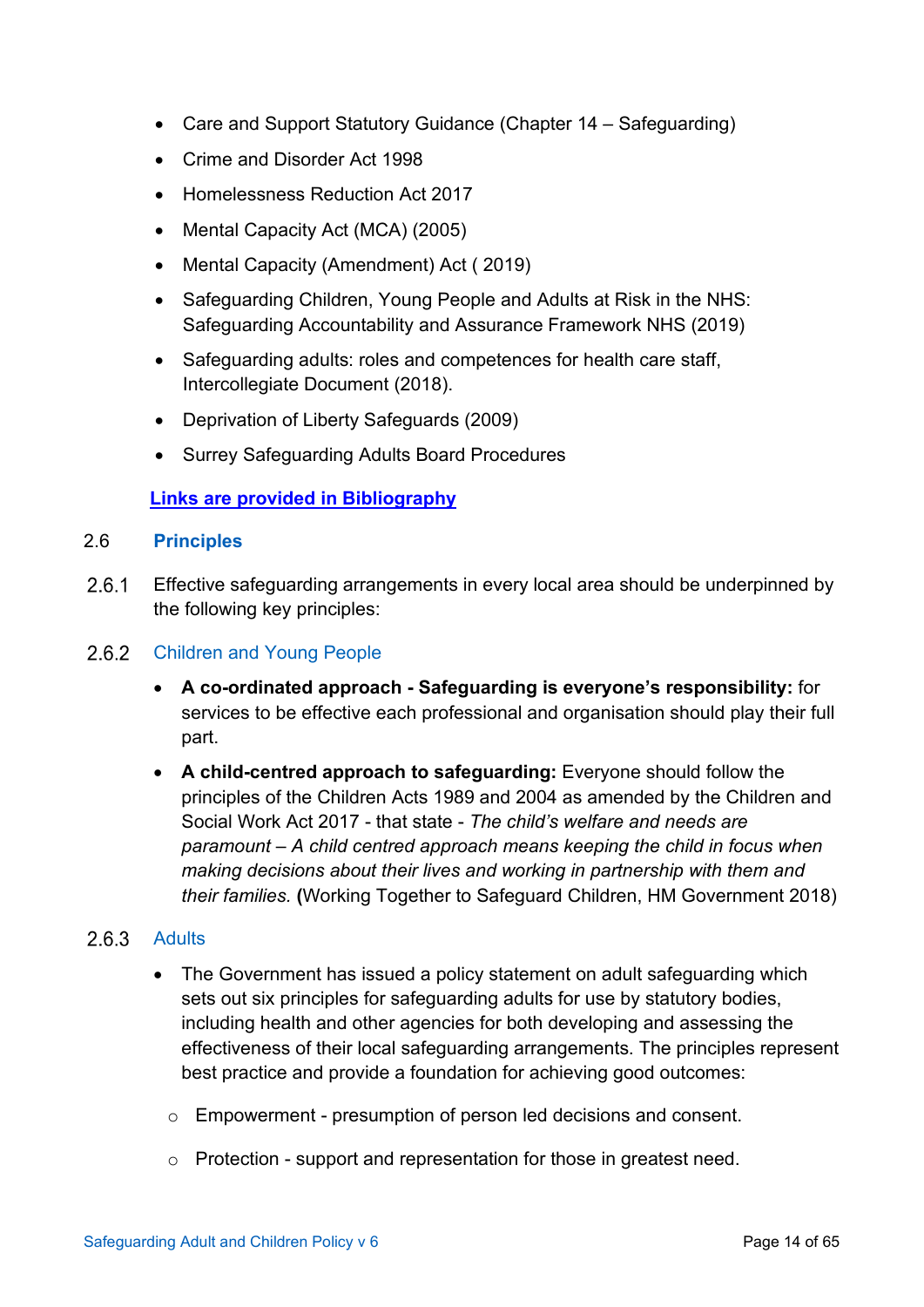- o Prevention of harm or abuse.
- o Proportionality and least intrusive response appropriate to the risk presented.
- o Partnerships local solutions through services working with their communities. Communities have a part to play in preventing, detecting and reporting neglect and abuse.
- o Accountability and transparency in delivering safeguarding.
- The CCG will embrace the six principles of safeguarding as a thread of good practice running through all activities when discharging its duties at all levels of the organisation.

## <span id="page-14-0"></span>**3. Scope**

- 3.1 This policy aims to ensure that no act or omission by the CCG as a commissioning organisation, or via the services it commissions, puts a service user at risk; and that the robust systems are in place to safeguard and promote the welfare of children and to protect adults at risk of harm and sets out a framework to underpin monitoring of safeguarding arrangements across the health economy.
- 3.2 This Policy is applicable to all staff employed by the CCG (permanent and temporary) working in any location who may come into contact directly or indirectly with children and pregnant women and those working in settings whose main client / patient is an adult. The key principles are also applicable to all services commissioned by the CCG.
- 3.3 Where a CCG is identified as the lead commissioner it will notify associate commissioners of a provider's non-compliance with the standards contained in this policy or of any serious untoward incident that has compromised the safety and welfare of a child / vulnerable adult resident within the population.

# <span id="page-14-1"></span>**4. Definitions**

4.1 The definition of safeguarding is necessarily broad as there is a wide range of risks of abuse or neglect that can result in harm to children and adults, details can be found in **Appendix 1.**

#### <span id="page-14-2"></span>4.2 **Children and Young People**

 $4.2.1$ For the purpose of this Policy a child (including the unborn) is defined as anyone who has not yet reached their 18th birthday. 'Children' therefore means 'children and young people' throughout.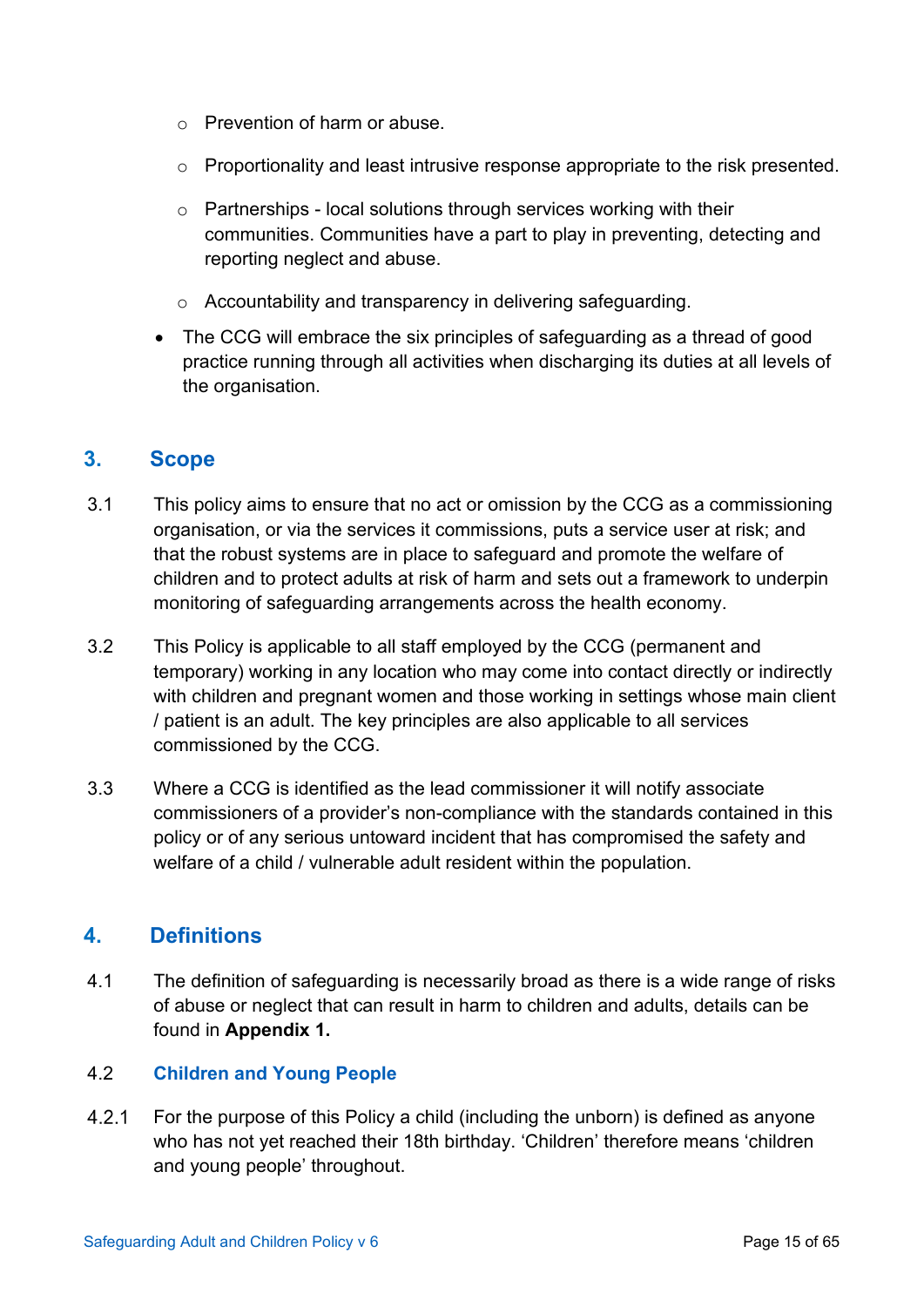Safeguarding and promoting the welfare of children is defined as:

- Protecting children from maltreatment
- Preventing impairment of children's health or development
- Ensuring that children are growing up in circumstances consistent with the provision of safe and effective care; and
- Taking action to enable all children to have the best outcomes

#### <span id="page-15-0"></span>4.3 **Adults**

- $4.3.1$ For the purpose of this Policy an 'adult' is defined as a person who is aged 18 or over
- $4.3.2$ Adult Safeguarding is about protecting a person's right to live in safety, free from abuse and neglect. It is the promotion of the welfare of individuals and refers to the activity that is undertaken to protect specific adults who are at risk of harm or abuse as described in the Care Act 2014, which came into effect in April 2015 and which may affect an individual at different times during their lives.
- $4.3.3$ An adult at risk (previously referred to as a vulnerable adult), is defined as an adult who:
	- Has needs for care and support (whether or not the local authority is meeting any of those needs); and
	- Is experiencing, or at risk of, abuse or neglect; and
	- As a result of those care and support needs is unable to protect themselves from either the risk of, or the experience of abuse and neglect" (Care Act 2014)
- $4.3.4$ An adult at risk may be a person who:
	- is frail due to age, ill health, physical disability or cognitive impairment, or a combination of these
	- has a learning disability
	- has a physical disability, a sensory impairment and/or speech, language and communication needs
	- has mental health needs including dementia or a personality disorder
	- has a long-term illness/condition
	- misuses substances or alcohol
- 4.3.5 Neglect and abuse may occur within individuals' homes and communities. Neglect and abuse may also occur through care provided by regulated health and social care services.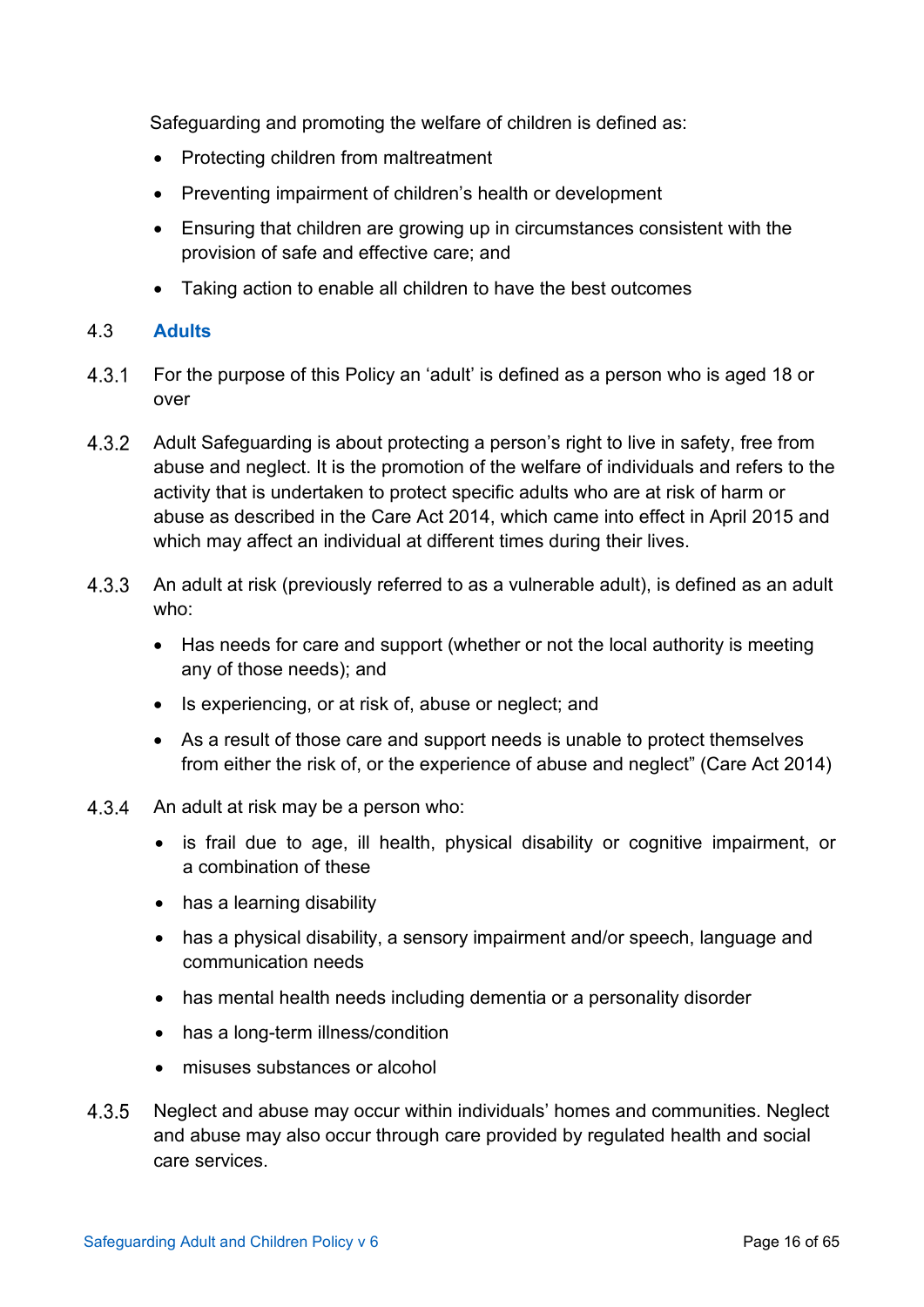# <span id="page-16-0"></span>**5. Roles and Responsibilities**

- 5.1 NHS Surrey Heartlands CCG as a commissioner of local health services needs to assure itself that the organisations from which it commissions have effective safeguarding arrangements in place and do so in accordance with 'Safeguarding Children, Young People and Adults at Risk in the NHS: Safeguarding Accountability and Assurance Framework 2019 which clearly sets out the safeguarding roles, duties and responsibilities of all organisations commissioning NHS health and can be accessed at: [https://www.england.nhs.uk/publication/safeguarding-children-young-people-and](https://www.england.nhs.uk/publication/safeguarding-children-young-people-and-adults-at-risk-in-the-nhs-safeguarding-accountability-and-assurance-framework/)[adults-at-risk-in-the-nhs-safeguarding-accountability-and-assurance-framework/](https://www.england.nhs.uk/publication/safeguarding-children-young-people-and-adults-at-risk-in-the-nhs-safeguarding-accountability-and-assurance-framework/)
- 5.2 Fundamentally the role of the CCG is to work with others to ensure that services are in place to respond to children and adults at risk or who have been harmed, and delivering improved outcomes and life chances for the most vulnerable. The CCG must demonstrate appropriate systems are in place for discharging statutory duties in terms of safeguarding. These include:

#### <span id="page-16-1"></span>5.3 **Children:**

- $5.3.1$ Clinical commissioning groups are one of the statutory safeguarding partners and the major commissioners of local health services. They are responsible for the provision of effective clinical, professional and strategic leadership to child safeguarding, including the quality assurance of safeguarding through their contractual arrangements with all provider organisations and agencies, including from independent providers. *A*ll staff and managers should be aware of those responsibilities as outlined in *Working Together to Safeguard Children* (HM Government 2018):
- $5.3.2$ Under the Children Act 2004, as amended by the Children and Social Work Act 2017, Clinical commissioning groups are one of the two child death review partners (local authorities and clinical commissioning groups) and must set up child death review arrangements to review all deaths of children normally resident in the local area and, if they consider it appropriate, for any non-resident child who has died in their area.
- $5.3.3$ The CCG has a duty under **Section 11 of the Children Act 2004** to ensure the following:
	- a clear line of accountability for the commissioning and/or provision of services designed to safeguard and promote the welfare of children
	- a senior board level lead with the required knowledge, skills and expertise or sufficiently qualified and experienced to take leadership responsibility for the organisation's/agency's safeguarding arrangements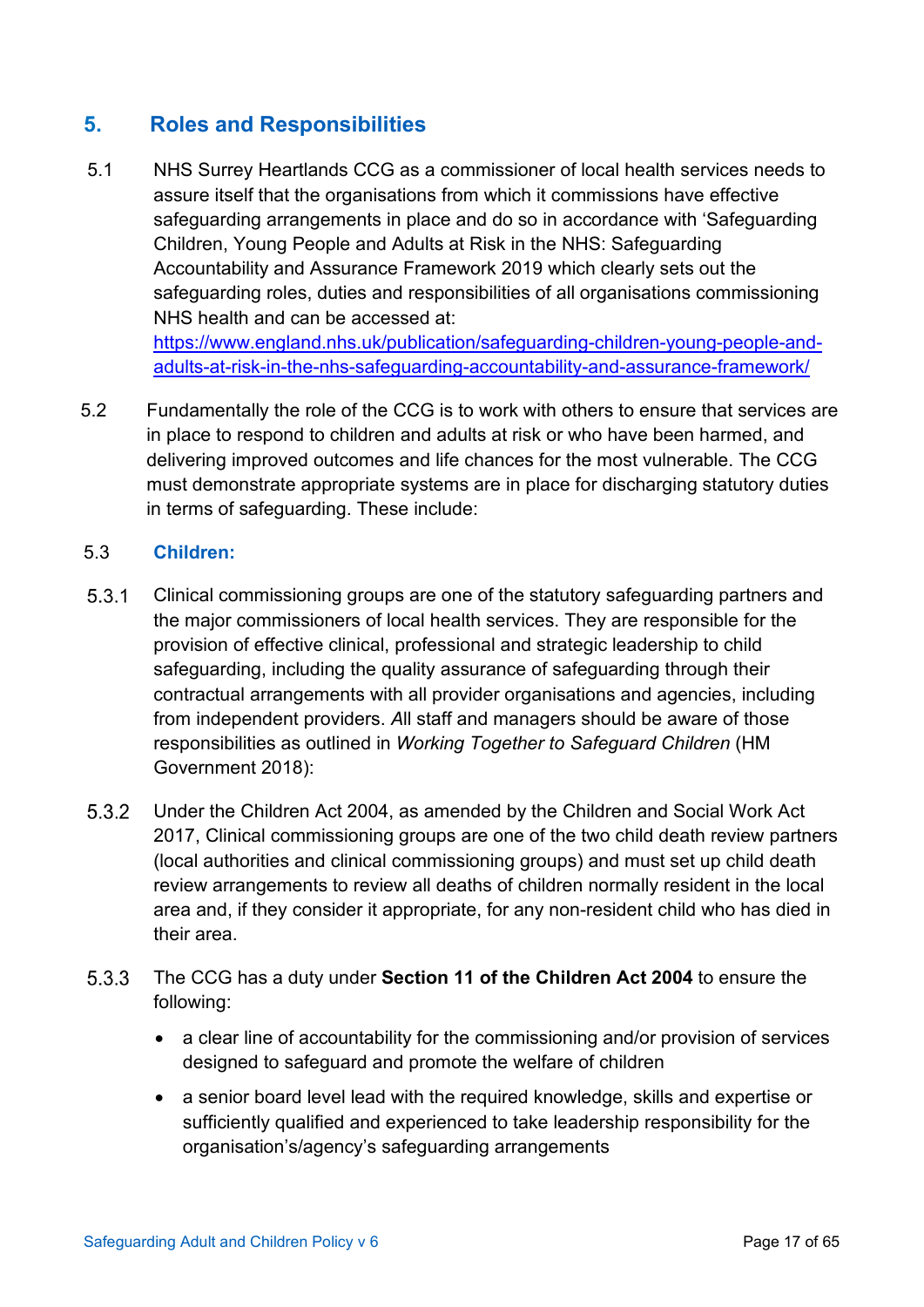- a culture of listening to children and taking account of their wishes and feelings, both in individual decisions and the development of services
- clear whistleblowing procedures, which reflect the principles in Sir Robert Francis' Freedom to Speak Up Review and are suitably referenced in staff training and codes of conduct, and a culture that enables issues about safeguarding and promoting the welfare of children to be addressed
- clear escalation policies for staff to follow when their child safeguarding concerns are not being addressed within their organisation or by other agencies
- arrangements which set out clearly the processes for sharing information, with other practitioners and with safeguarding partners
- A designated professional lead for safeguarding. Designated professional roles should always be explicitly defined in job descriptions and they should be given sufficient time, funding, supervision and support to fulfil their child welfare and safeguarding responsibilities effectively
- safe recruitment practices and ongoing safe working practices for individuals whom the organisation or agency permit to work regularly with children, including policies on when to obtain a criminal record check
- appropriate supervision and support for staff, including undertaking safeguarding training
- creating a culture of safety, equality and protection within the services they provide

#### $5.3.4$ In addition:

- Employers are responsible for ensuring that their staff are competent to carry out their responsibilities for safeguarding and promoting the welfare of children and creating an environment where staff feel able to raise concerns and feel supported in their safeguarding role
- Staff should be given a mandatory induction, which includes familiarisation with child protection responsibilities and procedures, which are followed if anyone has any concerns about a child's safety or welfare, and
- All professionals should have regular reviews of their practice to ensure they improve over time
- Develop clear policies for dealing with allegations against people who work with children in line with the requirement of the local safeguarding children partnership and statutory guidance
- A bi-annual audit of the health economy's safeguarding arrangements and Section 11 responsibilities is undertaken by Surrey Safeguarding Children Partnership.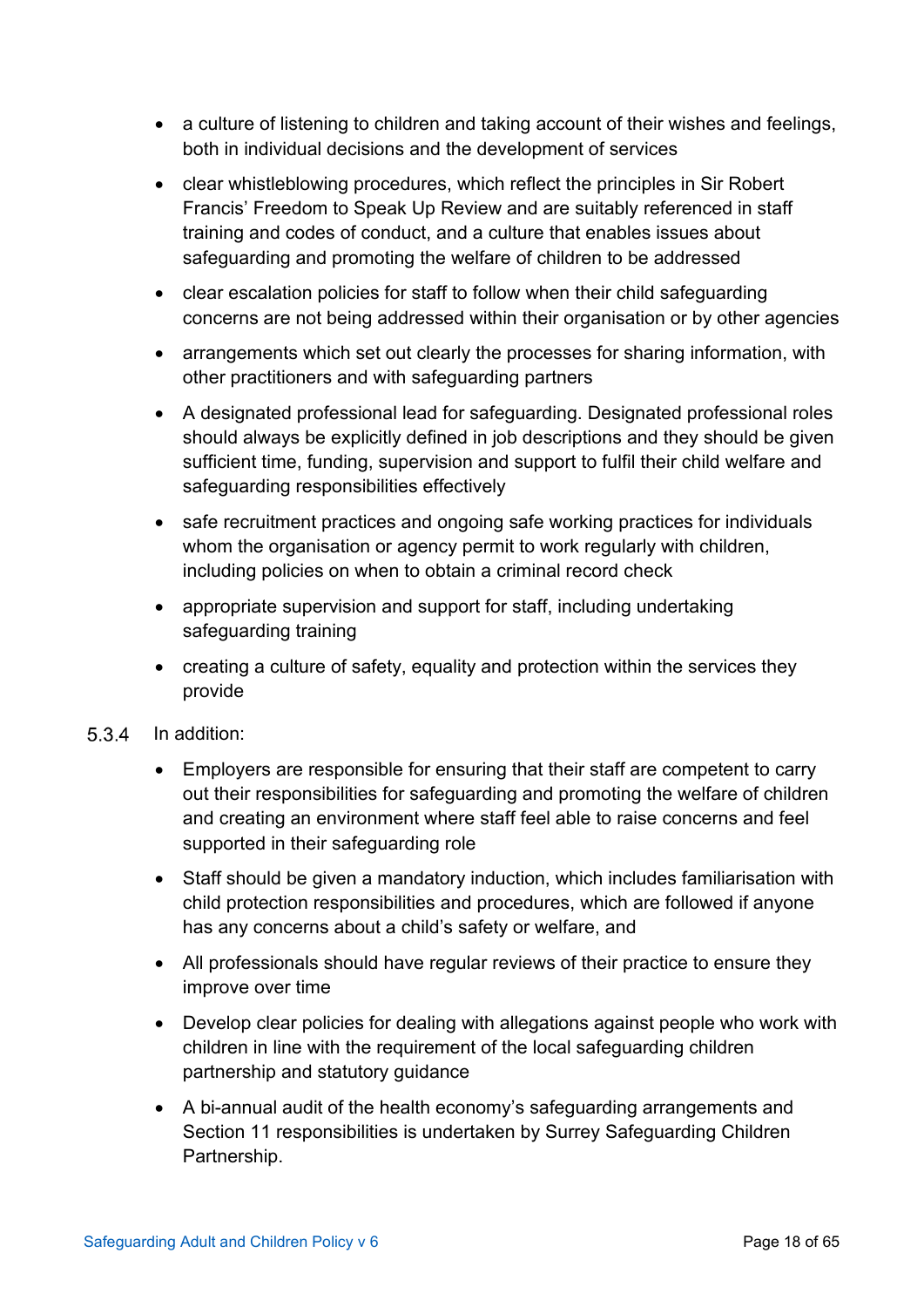#### <span id="page-18-0"></span>5.4 **Adults:**

- $5.4.1$ Under the **Care Act 2014,** the lead for adult safeguarding is the Local Authority, with a multi-agency approach, whereby health services are required to investigate and act to prevent harm.
- $5.4.2$ The core purpose of adult care and support is to help people to achieve the outcomes that matter to them in their life. People have complex lives and being safe is only one of the things they want for themselves.
- $5.4.3$ The CCG is also required to demonstrate that they have appropriate systems in place for discharging their statutory duties in terms of safeguarding

#### <span id="page-18-1"></span>5.5 **The Governing Body and Committees**

- $5.5.1$ The Accountable Officer of the CCG is the person with responsibility for ensuring that the health contribution to safeguarding and promoting the welfare of adults at risk and children and young people is discharged effectively across the local health economy through the CCG's commissioning arrangements.
- $5.5.2$ Within the CCG this role is supported through the Director for Multi Professional Leadership, the Safeguarding Associate Director and Designated professionals. The CCG Board will regularly receive information relating to:
	- Safeguarding performance of commissioned services
	- Child Safeguarding Practice Reviews, Safeguarding Adults Reviews and Domestic Homicide Reviews from the Surrey Safeguarding Children Partnership and the Surrey Safeguarding Adult Board
	- Local and national safeguarding issues
	- Reports and papers regarding any specific issues requiring Board approval or decision.

#### <span id="page-18-2"></span>5.6 **Directors and Managers**

 $5.6.1$ The Accountable Officer has overall responsibility to ensure that the CCG must comply with all legal, statutory and good practice guidance requirements in relation to Safeguarding Adults and Children. The Accountable Officer delegates operational responsibility for Safeguarding Adults and Children to the CCG Director for Multi Professional Leadership

#### <span id="page-18-3"></span>5.7 **Director for Multi Professional Leadership**

 $5.7.1$ The Director for Multi Professional Leadership takes strategic leadership for safeguarding arrangements. As the Executive Lead for safeguarding, the Director for Multi Professional Leadership will provide line management for the Associate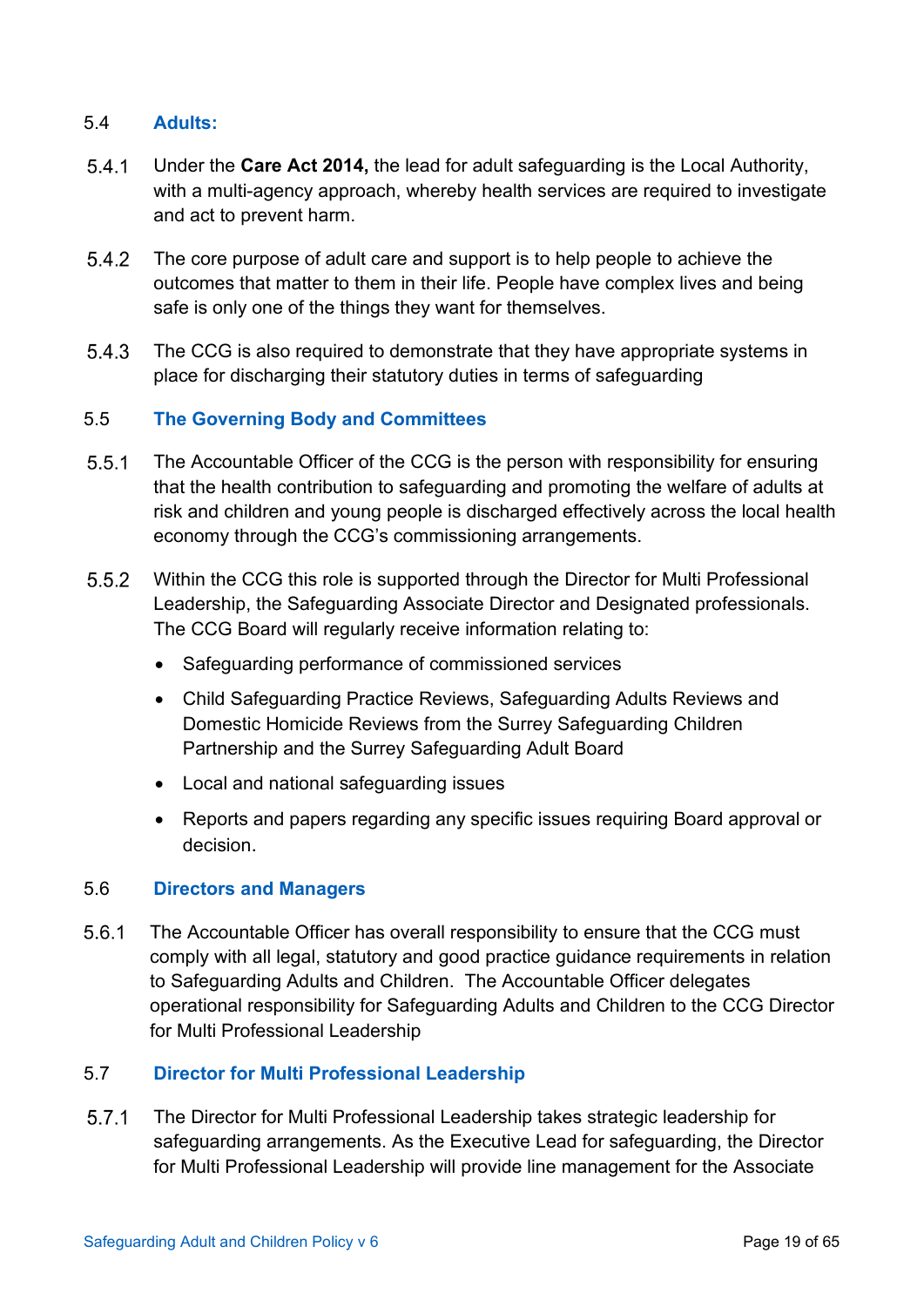Director of Safeguarding who will liaise with other senior members of the CCG and service providers as required. The Executive Lead for safeguarding adults and children meets regularly with the Associate Director for Safeguarding to review child and adult safeguarding.

 $5.7.2$ The Executive Lead for safeguarding, via the Associate Director for Safeguarding ensures Surrey CCGs are represented at the Executive and Full Board of the Surrey Safeguarding Children Partnership and the Surrey Safeguarding Adults Board to ensure the designated professional expertise is effectively linked into the safeguarding arrangements.

#### <span id="page-19-0"></span>5.8 **All Deputy Directors and Heads of Departments**

 $5.8.1$ The Deputy/Associate Directors and Heads of Department of the CCG within their service areas/teams are responsible for ensuring that all staff act in accordance with the CCG's Safeguarding Policy, the Surrey Safeguarding Adults Board and Surrey Safeguarding Children Partnership Procedures and Guidance. Deputy/Associate Directors and Heads of Department should advise the Director for Multi Professional Leadership as Executive Lead on any risk issues in relation to safeguarding adults and children.

## <span id="page-19-1"></span>5.9 **All Staff and GP Member Practices**

- $5.9.1$ All CCG staff, whether clinical or non-clinical have the responsibility to ensure they adhere to the Surrey Safeguarding Adults Board and Surrey Safeguarding Children Partnership Procedures and any policies and guidance laid down to ensure compliance. The CCG is required to ensure that they clearly identify the standards expected from their staff members with regard to ensuring the safety and welfare of adults, children and young people is promoted. Staff members employed or contracted who do **not** directly deliver services to individuals, in circumstances where they identify a concern around the safety and welfare of an adult, child or young person, are expected to ensure that they act in accordance with the SSAB and SSCP Procedures, statutory and national guidance.
- 5.9.2 All managers are to ensure their staff are aware of, and adhere to, the Safeguarding Policy. They are also responsible for ensuring that all staff are updated with regards to any changes in the Safeguarding Policy.
- 5.9.3 All employees of the CCG, partner practices and contracted support services e.g. CSU, must be mindful of their responsibility to safeguard adults, children and young people.
- 5.9.4 GP practices must have a lead for safeguarding children and a lead for safeguarding adults who must work closely with the CCG Named and Designated GPs and Safeguarding Designated Professionals to address quality issues in relation to safeguarding children, young people and adults at risk. GP practices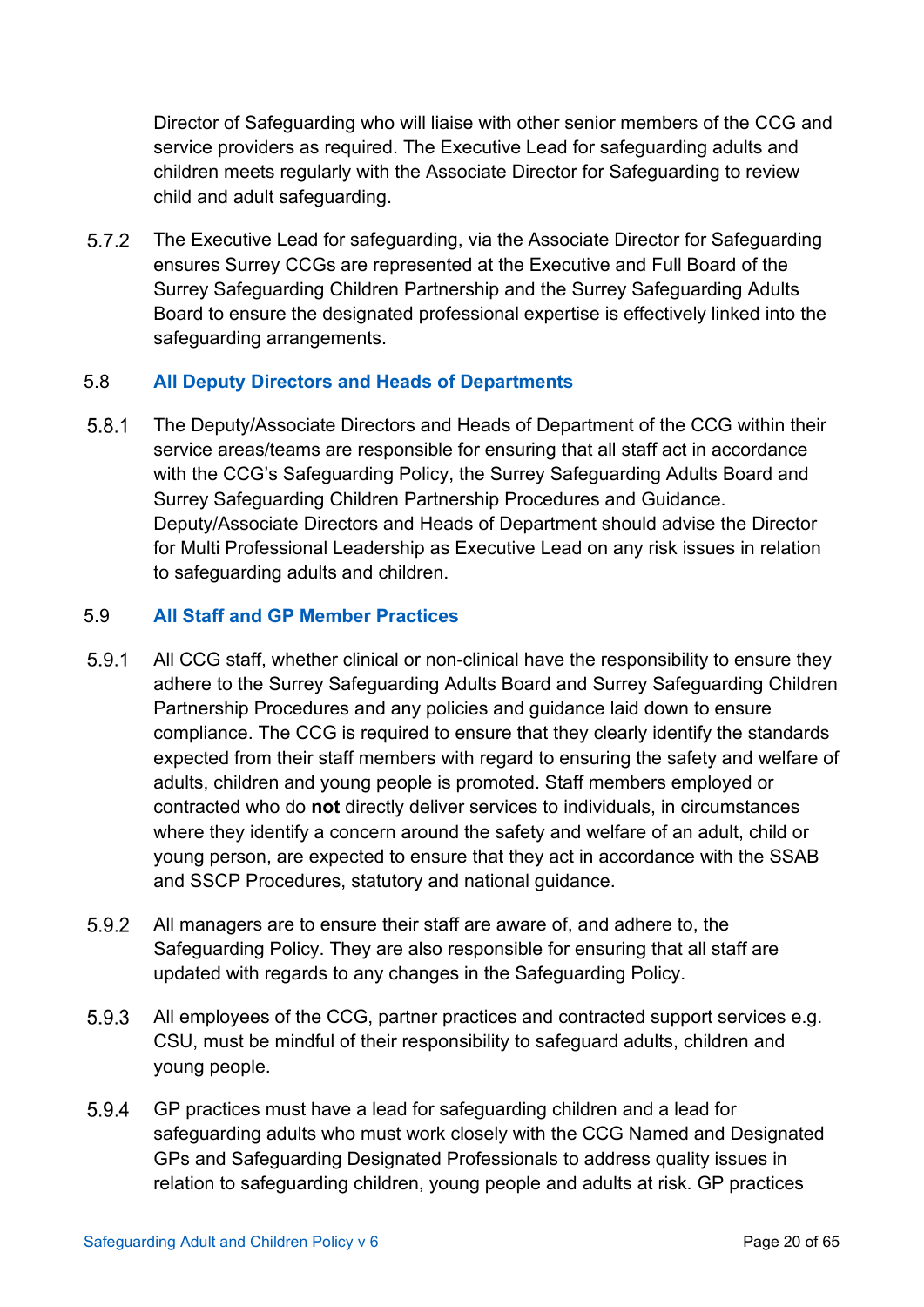must maintain an up to date list of staff training in relation to safeguarding. GPs must ensure that they contribute effectively to safeguarding adults at risk, children and young people in need of support or protection, including provision of reports for child protection conferences.

#### <span id="page-20-0"></span>5.10 **Surrey Wide CCG Safeguarding Team**

- **Designated and Named Nurses and Doctors** are in post as required by legislation and statutory guidance to offer professional safeguarding expertise and advice across the health economy including the following:
	- Provide advice to ensure the range of services commissioned by the CCG takes account of the need to safeguard and promote the welfare of children, young people and adults at risk.
	- Provide advice on the monitoring of the safeguarding aspects of CCG contracts.
	- Provide advice, support and trauma informed safeguarding supervision to the named and lead professionals in each provider organisation.
	- Provide skilled advice to the SSCP and SSAB on health issues
	- Play an important role in promoting, influencing and developing relevant training, on both a single and inter-agency basis, to ensure the training needs to health staff are addressed.
	- Provide skilled professional involvement in child and adult safeguarding processes in line with SSCP and SSAB procedures.
	- Review and evaluate the practice and learning from all involved health professionals and providers commissioned by the CCG, as part of Child Safeguarding Practice Reviews, DHRs, SARs and serious incidents.
	- Inform the SSCP and SSAB of any relevant serious incidents where social care has not been involved.
	- Designated professionals will require specific safeguarding supervision.

#### <span id="page-20-1"></span>5.11 **Designated Professionals Contact Details (Appendix 2)**

#### <span id="page-20-2"></span>5.12 **Designated Professionals for Children Looked After**

5.12.1 The Designated Doctor and Nurses for Children Looked After provide a strategic lead in the health aspects of children in care.

#### <span id="page-20-3"></span>5.13 **Designated Paediatrician for Child Death Reviews**

5.13.1 The Designated doctor for child death reviews works as a member of the Child Death Review Team who are responsible for the child death review process.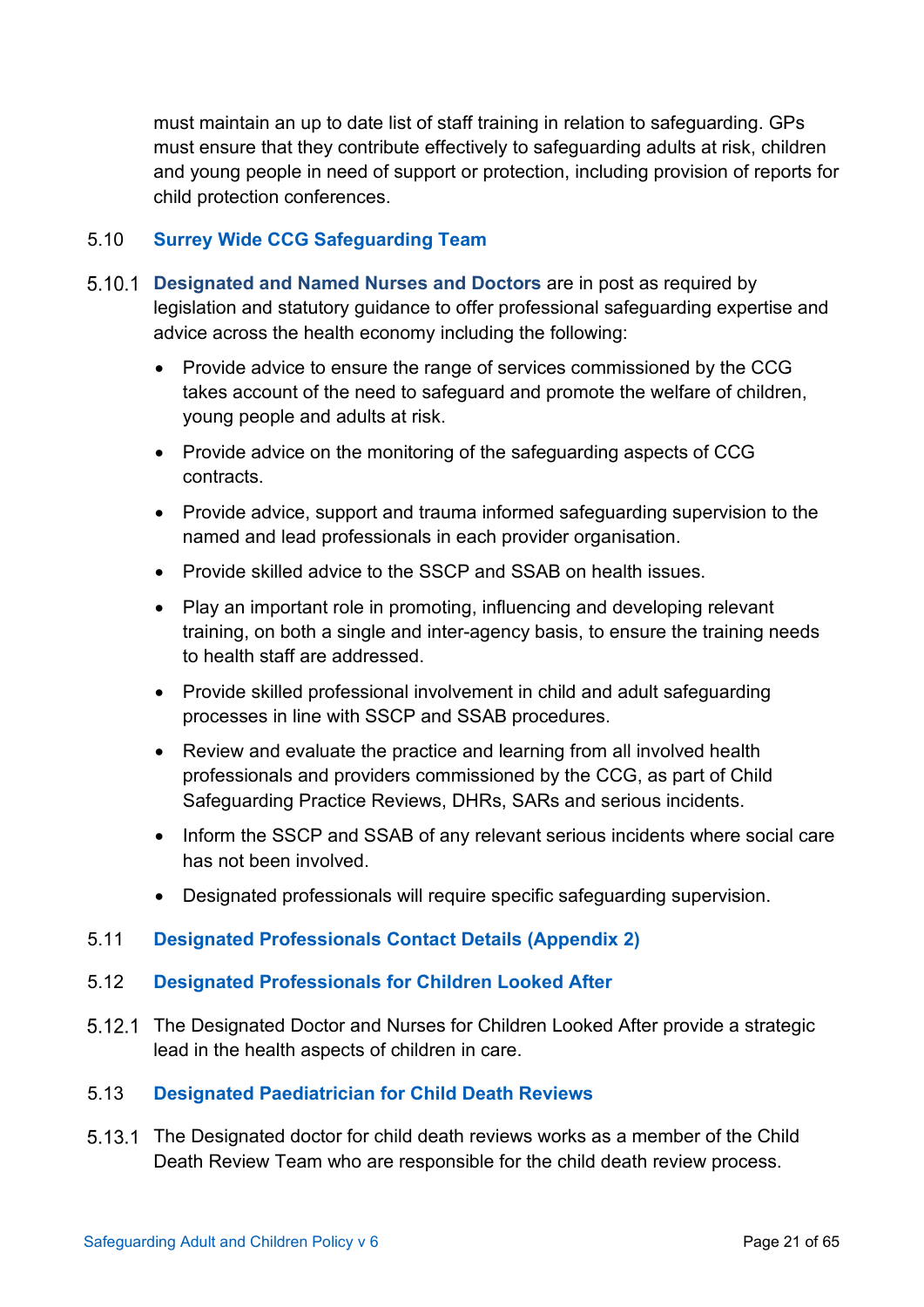#### <span id="page-21-0"></span>5.14 **Designated GP Safeguarding Adults and children and Named GP Safeguarding Children**

5.14.1 The Designated and Named GP work closely with the CCG to ensure through this role that local practices are supported to develop effective safeguarding children and adult arrangements.

#### <span id="page-21-1"></span>5.15 **Designated MCA (Mental Capacity Act) Lead**

- 5.15.1 The CCG has a Designated MCA lead who is responsible for providing support and advice to clinicians in individual cases and supervision for staff in areas where these issues may be particularly prevalent and/or complex.
- 5.15.2 The CCG has designated the role of MCA Lead to the Designated Nurse Safeguarding Adults who also have a role in highlighting the extent to which their own organisation, and the services that they commission, are compliant with the MCA through undertaking audit, reporting to the governance structures and providing or securing the provision of training.

#### <span id="page-21-2"></span>5.16 **Providers**

- 5.16.1 NHS Trusts, Foundation Trusts and Private Healthcare Providers
- 5.16.2 All provider health organisations are required to have effective arrangements in place to safeguard adults, children and young people and to assure themselves, regulators and their commissioners that these are working. Key examples of health work to support the safeguarding of adults at risk and children are outlined in **Appendix 3**

#### <span id="page-21-3"></span>**6. Procedure**

- 611 All staff and volunteers, whatever the setting, have a key role in preventing abuse or neglect occurring and in taking action when concerns arise. Findings from Child Safeguarding Practice Reviews, previously Serious Case Reviews, and Safeguarding Adults Reviews have sometimes stated that if professionals or other staff had acted upon their concerns or sought more information, then death or serious harm might have been prevented.
- $6.1.2$ Where an adult at risk or child is experiencing, or at risk of being abused, neglected or where an adult may be being harmed by others usually in a position of trust, power or authority, this must always be reported immediately. The concern may arise by:
	- a direct disclosure by the adult or child
	- a concern raised by staff or volunteers, others using the service, a carer or a member of the public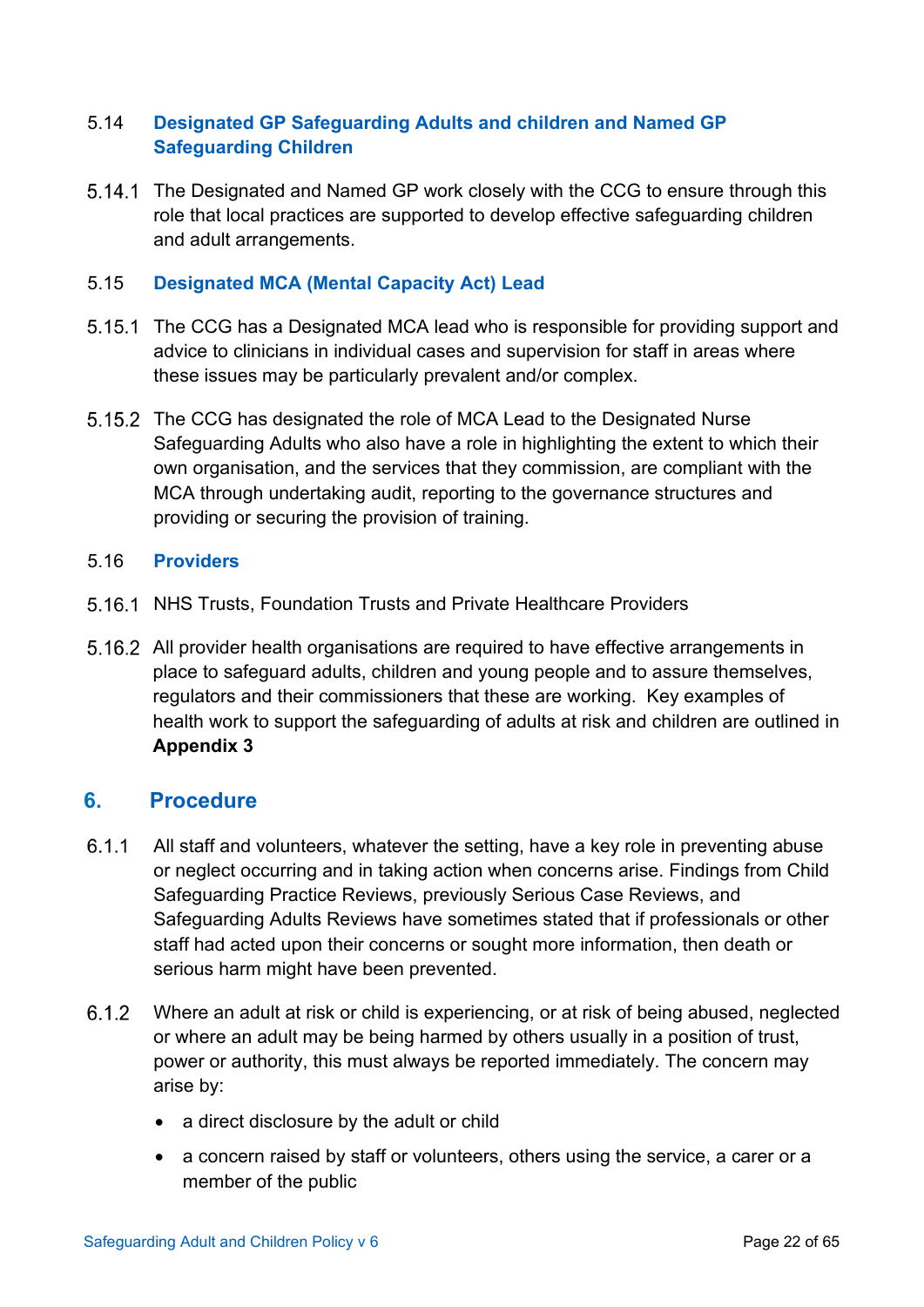- an observation of the behaviour of the adult or child, of the behaviour of another person(s) towards the adult at risk or child, or of one adult towards another
- $6.1.3$ If you think that someone you know, adult, child or young person, is being abused or is at risk of abuse you must inform a Manager of the organisation, and your Line Manager and/or the Designated Nurses for Adults or Children who are responsible for advising on concerns of abuse within the CCG.
- $6.1.4$ It is not for staff or volunteers to second-guess the outcome of an enquiry in deciding whether or not to share their concerns.
- $6.1.5$ All CCG staff and all NHS Commissioned provider services **MUST** adhere to this policy in conjunction with Surrey Safeguarding Adults Procedures information and guidance, and Surrey Safeguarding Children Partnership Procedures Manual, accessible via the following links:
	- Surrey Safeguarding Children Partnership Procedures <https://surreyscp.procedures.org.uk/>
	- [Surrey Safeguarding adults multi agency procedures, information and guidance](https://www.surreycc.gov.uk/social-care-and-health/safeguarding-boards/surrey-safeguarding-adults-board/surrey-safeguarding-adults-board-information-for-professionals/surrey-safeguarding-adults-multi-agency-procedures-information-and-guidance) [https://www.surreysab.org.uk/information-for-professionals/ssab-policies-and](https://www.surreysab.org.uk/information-for-professionals/ssab-policies-and-procedures/)[procedures/](https://www.surreysab.org.uk/information-for-professionals/ssab-policies-and-procedures/)
- $6.1.6$ The Surrey CSPA (Children's single point of access) is the single point of contact for reporting concerns about the safety of a child or young person. The Surrey MASH (Multi agency safeguarding hub) is the single point of contact for reporting concerns about the safety of an adult at risk. Both aim to improve the safeguarding response for children and adults at risk of abuse or neglect through better information sharing and high-quality and timely responses. Contact details are available in **Appendix 4.**
- $6.1.7$ If you are concerned that you have not been believed or taken seriously refer to the CCG Whistleblowing Policy or:
- $6.1.8$ Surrey Safeguarding Children Partnership Interagency Escalation Policy and procedure accessible at; [https://www.surreyscp.org.uk/resources](https://www.surreyscp.org.uk/resources-category/escalation/)[category/escalation/](https://www.surreyscp.org.uk/resources-category/escalation/)
- 6.1.9 Surrey Safeguarding Adult Board Interagency Escalation Policy and Procedure at: [https://www.surreysab.org.uk/information-for-professionals/ssab-policies-and](https://www.surreysab.org.uk/information-for-professionals/ssab-policies-and-procedures/)[procedures/](https://www.surreysab.org.uk/information-for-professionals/ssab-policies-and-procedures/)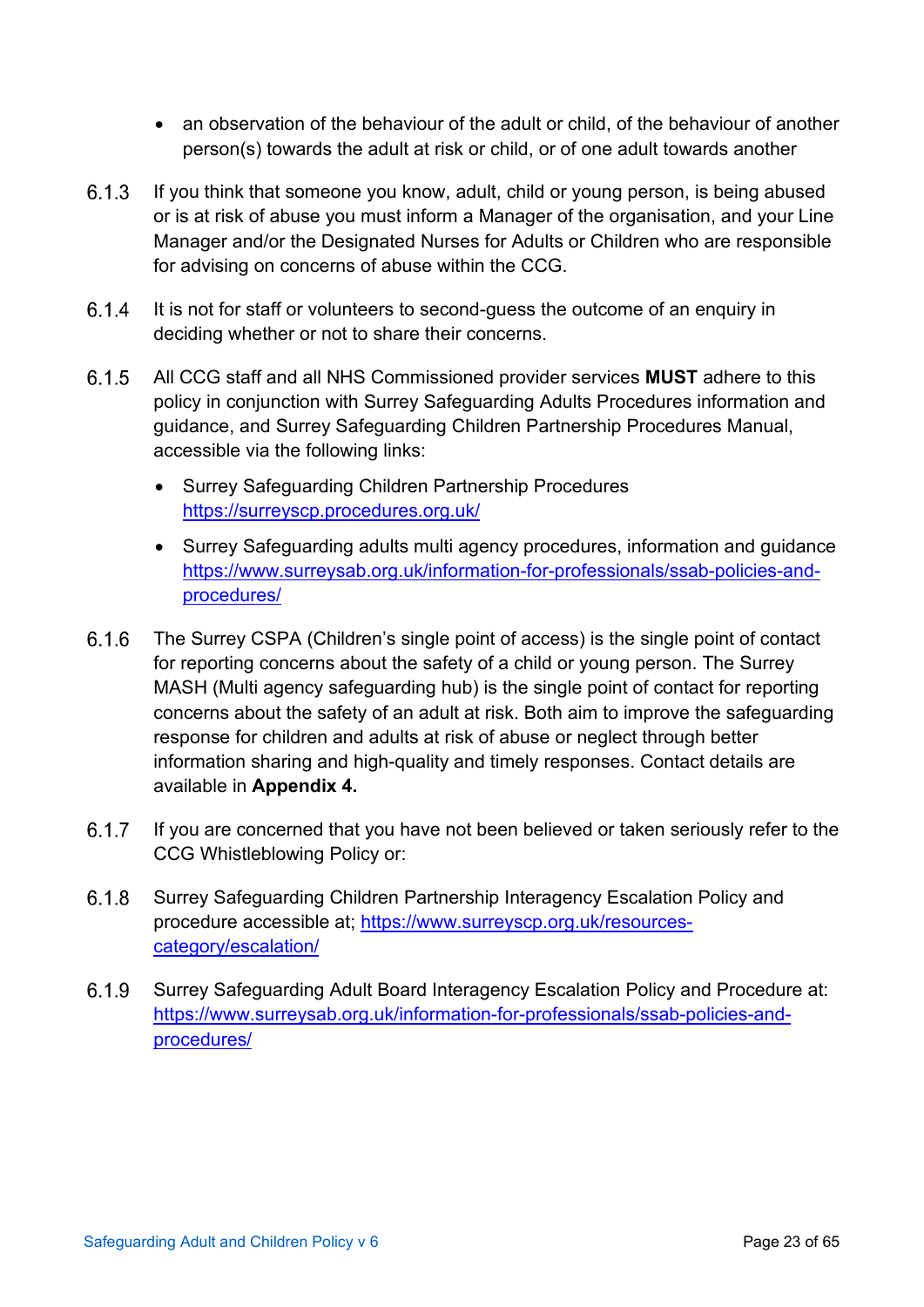## <span id="page-23-0"></span>6.2 **MCA**

#### 621 **Adults who lack capacity**

- The Mental Capacity Act 2005 (MCA) provides a statutory framework which empowers and protects people aged 16 or over, who may lack capacity to make decisions for themselves. The MCA clearly states that there is a presumption of mental capacity unless an assessment of capacity shows otherwise. Adults who have capacity have the right to make their own decisions irrespective of how unwise that may appear to others. However, staff will need to be aware of the safeguarding implications around MCA and how this relate to situations where the person may lack capacity, and unable to protect themselves, therefore, at risk of harm and abuse.
- Staff must ensure that any systems and processes in place demonstrate that the rights of people who lack capacity are protected and there is evidence of an MCA assessment completed and any care implemented should be in the person's best interest. Therefore, under the MCA decisions will need to be made on the person's behalf if they lack capacity

#### <span id="page-23-1"></span>6.3 **The Deprivation of Liberty Safeguards (2009) (DoLS)**

- 6.3.1 DoLS was introduced to protect a person who refuses care and treatment and has been deemed to lack capacity under the MCA. Therefore, staff will need to be aware that these provisions require a more detailed assessment, to determine if the person meets the criteria for a Deprivation of Liberty Safeguard (DoLS) authorisation. The DoLS authorisation will require more restrictive interventions to be implemented to protect the person. However, prior to doing this, the rights of the person need to be protected and any restrictive treatment deemed to be in their best interest should demonstrate that the least restrictive options were considered first before applying for a DoLS authorisation.
- 6.3.2 Mental Capacity (amendment) Act (2019) introduces reform to the process for authorising arrangements which enable people, who lack capacity to consent, to be deprived of their liberty for the purpose of delivering their care or treatment. Deprivation of Liberty Safeguards (DoLS) will be replaced by Liberty Protection Safeguards (LPS) with an implementation date of 1st October 2020. It is anticipated that DoLs will run alongside LPS for 1st year to support transition. A revised MCA Code of Practice will be published. Additional Guidance on **Mental Capacity Act** and the **Deprivation of Liberty Safeguards** is available on the Surrey County Council website, details of which can be accessed via the following links:
- 6.3.3 [https://www.surreycc.gov.uk/social-care-and-health/care-and-support-for](https://www.surreycc.gov.uk/social-care-and-health/care-and-support-for-adults/information-for-professionals-partners-and-providers/understanding-the-law/mental-capacity-act-2005-deprivation-of-liberty-safeguards)[adults/information-for-professionals-partners-and-providers/understanding-the](https://www.surreycc.gov.uk/social-care-and-health/care-and-support-for-adults/information-for-professionals-partners-and-providers/understanding-the-law/mental-capacity-act-2005-deprivation-of-liberty-safeguards)[law/mental-capacity-act-2005-deprivation-of-liberty-safeguards](https://www.surreycc.gov.uk/social-care-and-health/care-and-support-for-adults/information-for-professionals-partners-and-providers/understanding-the-law/mental-capacity-act-2005-deprivation-of-liberty-safeguards)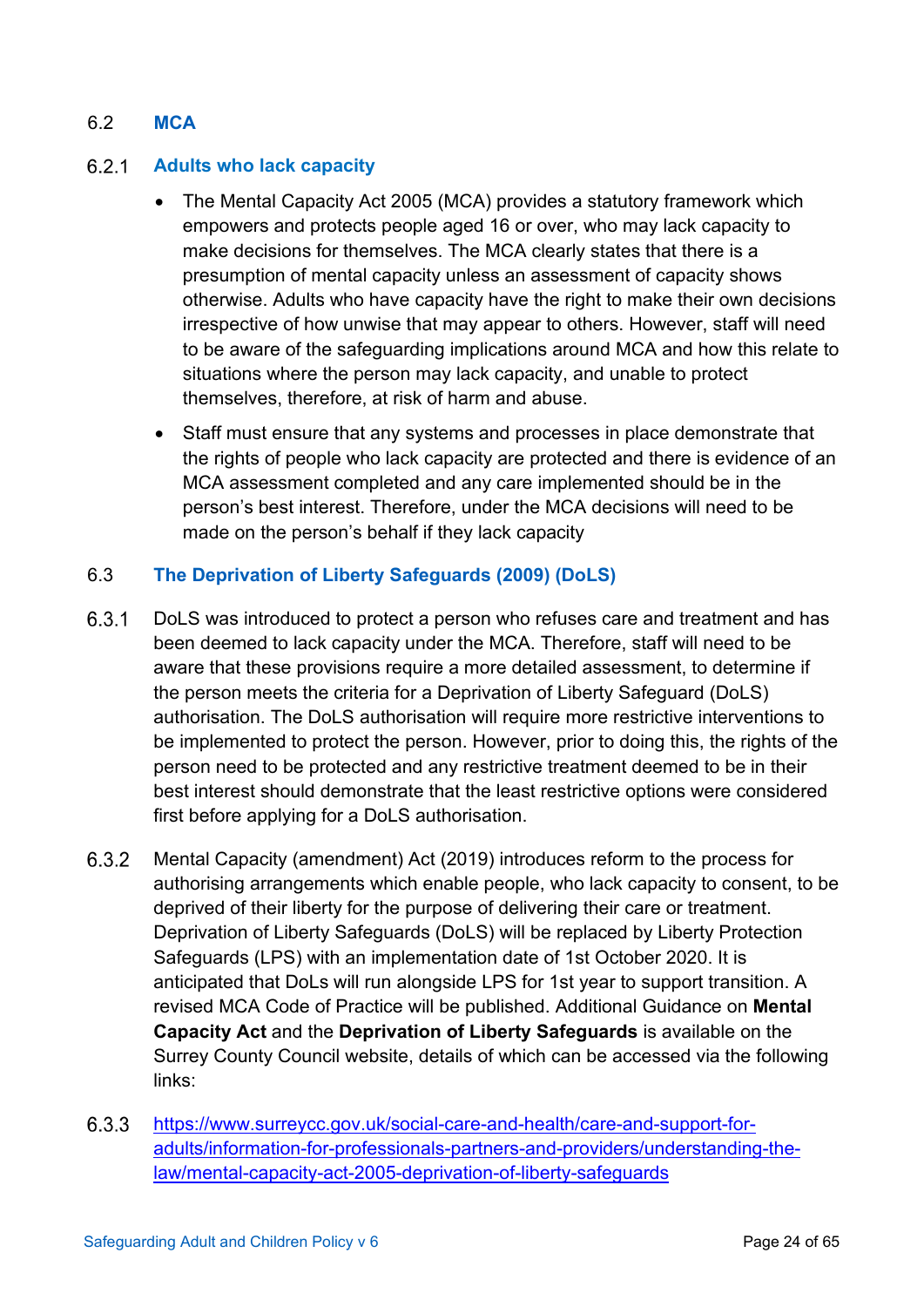[https://www.surreycc.gov.uk/social-care-and-health/care-and-support-for-](https://www.surreycc.gov.uk/social-care-and-health/care-and-support-for-adults/information-for-professionals-partners-and-providers/understanding-the-law/mental-capacity-act-2005-deprivation-of-liberty-safeguards/deprivation-of-liberty-safeguards-team-and-submission-of-dols-forms)6.3.4 [adults/information-for-professionals-partners-and-providers/understanding-the](https://www.surreycc.gov.uk/social-care-and-health/care-and-support-for-adults/information-for-professionals-partners-and-providers/understanding-the-law/mental-capacity-act-2005-deprivation-of-liberty-safeguards/deprivation-of-liberty-safeguards-team-and-submission-of-dols-forms)[law/mental-capacity-act-2005-deprivation-of-liberty-safeguards/deprivation-of](https://www.surreycc.gov.uk/social-care-and-health/care-and-support-for-adults/information-for-professionals-partners-and-providers/understanding-the-law/mental-capacity-act-2005-deprivation-of-liberty-safeguards/deprivation-of-liberty-safeguards-team-and-submission-of-dols-forms)[liberty-safeguards-team-and-submission-of-dols-forms](https://www.surreycc.gov.uk/social-care-and-health/care-and-support-for-adults/information-for-professionals-partners-and-providers/understanding-the-law/mental-capacity-act-2005-deprivation-of-liberty-safeguards/deprivation-of-liberty-safeguards-team-and-submission-of-dols-forms)

#### <span id="page-24-0"></span>6.4 **Duty of Candour**

- 641 The Care Act 2014 sets out that the CQC registration requirement places a duty on providers to be open with patients and their families about failings in their care. The CCG will ensure that service specifications, invitations to tender, service contracts and service level agreements promote dignity in care and adhere to local multiagency safeguarding policies and procedures.
- $6.4.2$ The Duty of Candour requires all health and adult social care providers registered with the Care Quality Commission (CQC) to be open with people when things go wrong. The regulations impose a specific and detailed duty on all providers where any harm to a service user from their care or treatment is above a certain harm threshold. The Duty of Candour is a legal requirement and CQC will be able to take enforcement action when it finds breaches. Details can be accessed at:
- 6.4.3 http://www.cqc.org.uk/sites/default/files/20150327 duty of candour quidance fina [l.pdf](http://www.cqc.org.uk/sites/default/files/20150327_duty_of_candour_guidance_final.pdf)

# <span id="page-24-1"></span>**7. Safeguarding Within Commissioning Arrangements**

- 7.1 In accordance with the principles of clinical commissioning, the CCG maintains a robust scheme of contract and quality monitoring of all services provided by organisations commissioned by the CCG. They also have clinical governance processes in place that inform the scheme of contract and quality monitoring.
- 7.2 The CCG as commissioners will:
	- Ensure commissioning arrangements work in co-operation with Local Authority, NHS England and link to the priorities of the Surrey Safeguarding Children Partnership (SSCP) and the Surrey Safeguarding Adults Board (SSAB)
	- Ensure there is a senior commissioning lead for children and young people to ensure their needs are at the forefront of local planning and service delivery.
	- Ensure that clinical governance arrangements are in place to assure the quality of services commissioned by the CCG.
	- Commission secondary health care for children who are looked after, including those placed outside of the borough.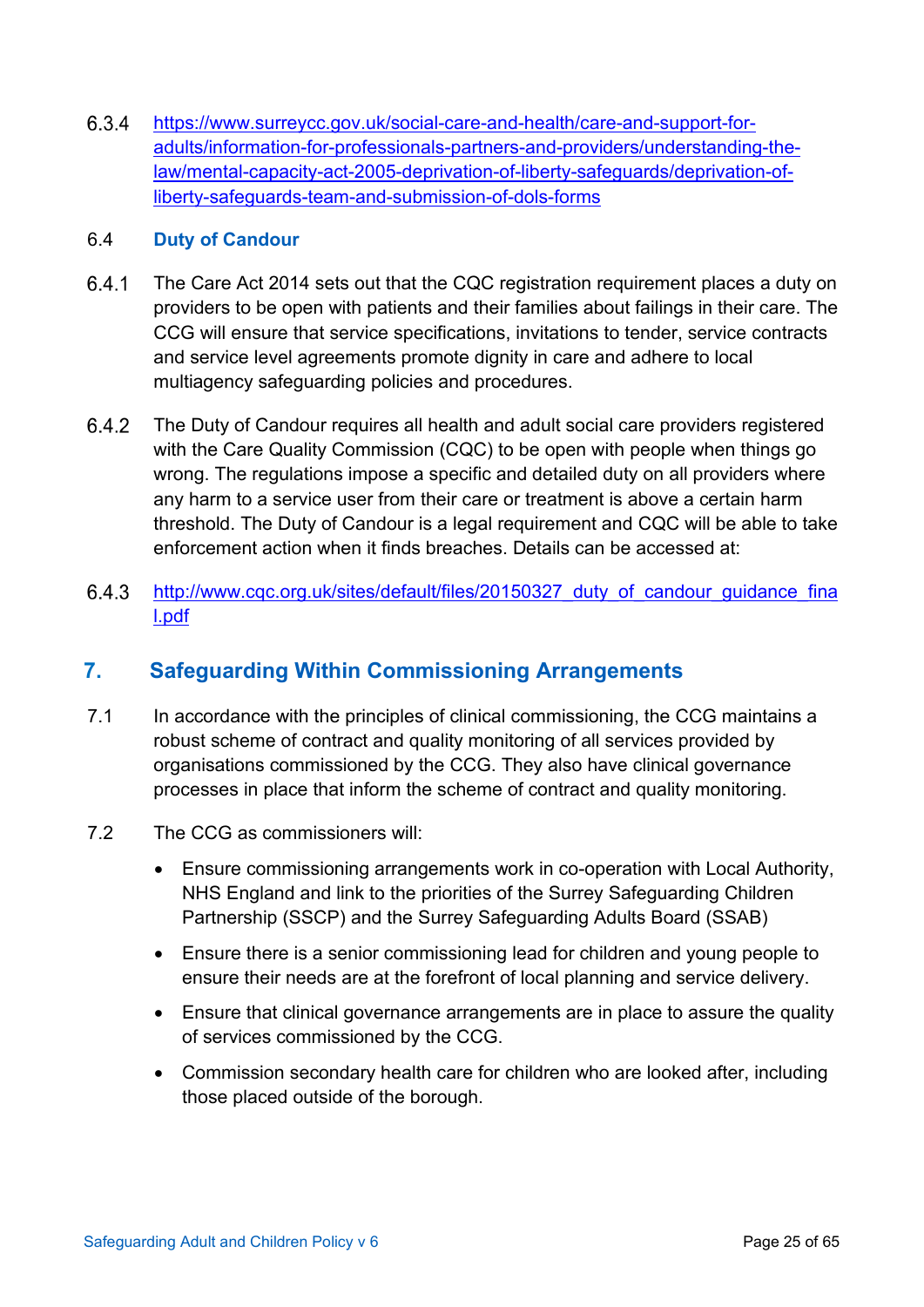#### <span id="page-25-0"></span>7.3 **Contract Monitoring**

- 731 The CCG as commissioners will:
	- Ensure through Safeguarding adult and children standards in all CCG contracts with commissioned services that health services and healthcare workers contribute to multi-agency safeguarding working
	- Involve the Designated Professionals in contract monitoring meetings, at least annually, for appropriate children and family health services
	- Include the requirement for sharing information with the CCG and the SSCP and SSAB regarding safeguarding arrangements and outcome frameworks in all commissioning arrangements, contracts and/or service level agreements
	- Ensure that Designated Professionals have been consulted on all relevant contracts and service level agreements.
	- Provide assurance regarding safeguarding arrangements across the CCG and includes: annual and 6 month interim reporting including safeguarding children and adult dashboard and exceptions reporting.
	- For safeguarding children as outlined in 'Working Together (2018)' CCGs will be the major commissioners of local health services and will be responsible for safeguarding quality assurance through contractual arrangements with all provider organisations.
	- The safeguarding children and adults dashboard will be used as a tool to provide commissioners with assurance that providers are compliant with their safeguarding responsibilities, it will ensure that there is both quantitative and qualitative data available which demonstrate how providers are moving towards an outcomes based focus. (Table 1)
- $7.3.2$ Table 1 - Safeguarding in Health Outcomes Framework
	- Leadership and Workforce
	- Training
	- Safeguarding Supervision
	- Partnership Working
	- Responding to Wider Social Issues, Vulnerable Groups of Children and adults at risk
	- Serious adults and children Incidents, CSPR, Case Reviews, DHR
	- Adult Issues and Early Help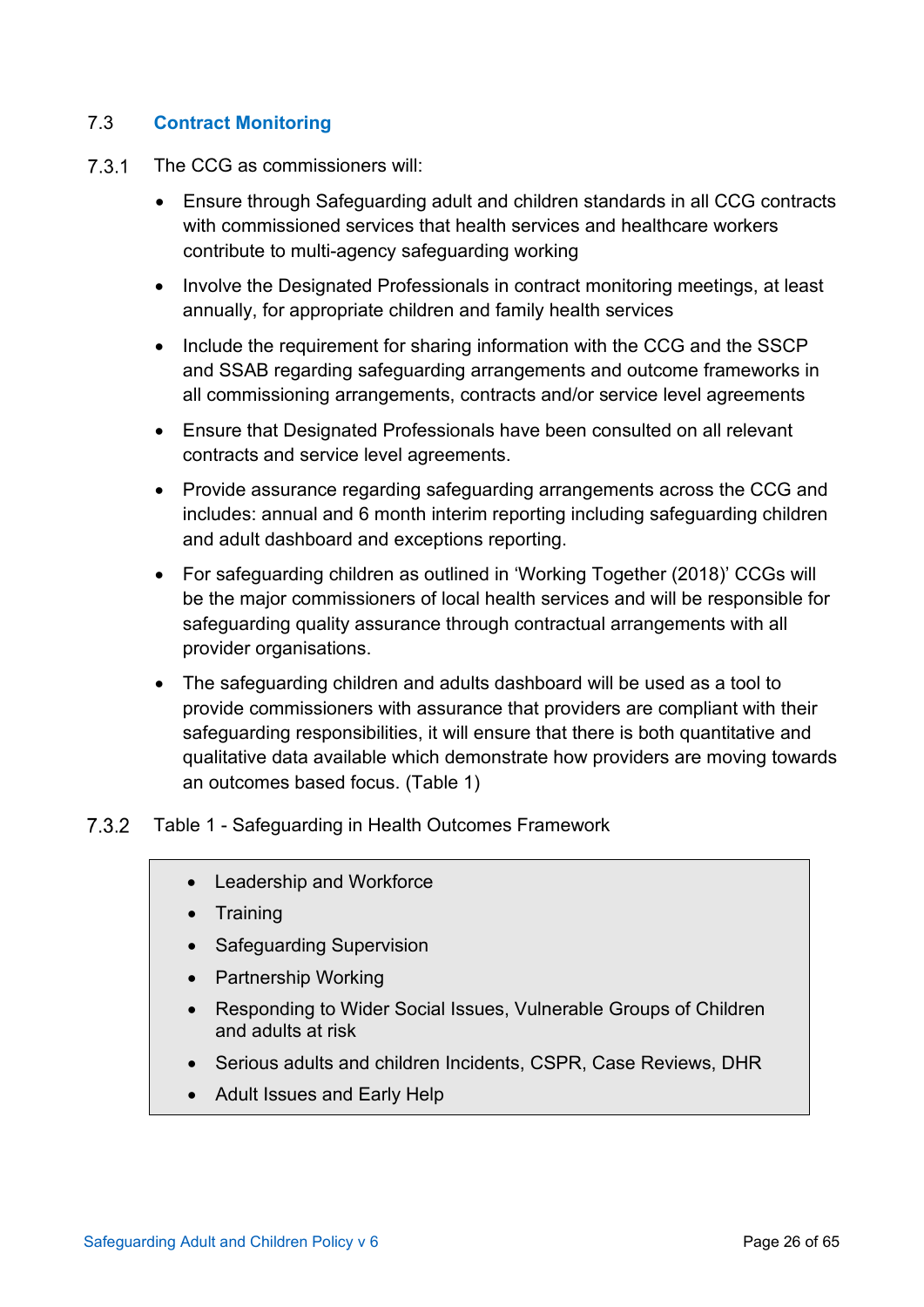## <span id="page-26-0"></span>7.4 **Annual Reporting**

- $7.4.1$ The CCG, all NHS Trusts or Foundation Trusts and Community Providers are required to publish an annual report of safeguarding children and adults, which is to be shared with the Associate Director for Safeguarding and the following should be included:
- 742 Table 2 - Annual Report components
	- Safeguarding Structure and Governance
	- SSCP and SSAB Participation
	- Education & Training
	- Safeguarding Children and Adult Supervision
	- Clinical Governance & Risk Management
	- Compliance with CQC Regulations
	- Section 11
	- Employment Practice
	- Policies & Procedures
	- Mental Capacity Act (MCA) 2007 including Deprivation of Liberty
	- SSAB and SSCP Priority areas
	- Safeguarding Activity
	- Voice of child/ Voice of adult

#### $7.4.3$ Table 3 - CCG Safeguarding children and adult reporting schedule

| Date shared: | <b>Report</b>                                              |                                      |                                                                     |
|--------------|------------------------------------------------------------|--------------------------------------|---------------------------------------------------------------------|
| July         | Looked After Children<br><b>Annual Report</b>              | Safeguarding<br><b>Annual Report</b> | <b>Child Death Review</b><br>annual report                          |
| January      | <b>Looked After Children</b><br>six month update<br>report | month update<br>report               | Safeguarding six   Child Death Review<br>six month update<br>Report |

#### <span id="page-26-1"></span>7.5 **Safe Recruitment**

 $7.5.1$ The CCG has a duty to ensure that safe recruitment processes are complied with and will act in accordance with the NHS employers regulations, including the Safeguarding Vulnerable Groups Act (HM Government, 2006), SSCP and SSAB procedures and the local HR recruitment policies.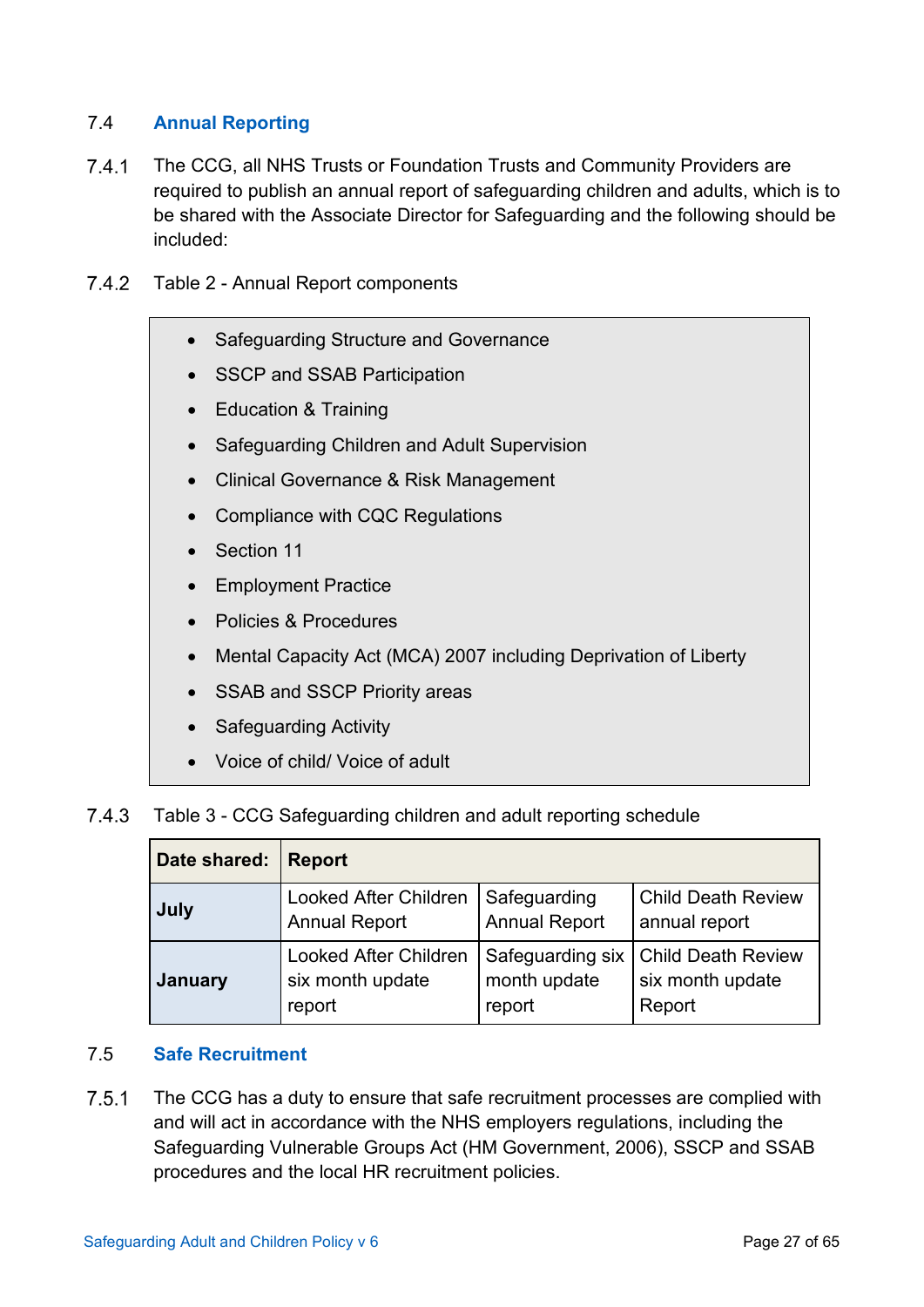#### <span id="page-27-0"></span>7.6 **Trauma Informed Supervision**

- $7.6.1$ Supervision is a process of professional support, peer support, peer review and learning, enabling staff to develop competencies, and to assume responsibility for their own practice. The purpose of clinical governance and supervision within safeguarding practice is to strengthen the protection of children and young people and adults by actively promoting a safe standard and excellence of practice and preventing further poor practice. Trauma informed supervision supports, assures and develops the knowledge, skills and values of an individual worker and provides accountability for decision-making. The trauma informed supervision model incorporates many of the same elements as the practice model that we are asking practitioners to implement with the adoption of trauma-informed care. High quality supervision is the cornerstone of effective working with all children, young people and adults and supervision is delivered to the Named professionals and Adult safeguarding leads within Surrey Health provider organisations by the appropriate Designated professionals.
- $7.6.2$ As single subject experts, peer-to-peer supervision is vital to ensuring Designated Professionals continue to develop their practice in line with agreed best practice. Designated Professionals are required to attend supervision meetings regularly.
- 7.6.3 The appropriate designated professionals provide trauma informed safeguarding supervision for named professionals and adult safeguarding leads.
- 7.6.4 As part of this supervision process evidence submitted through the dashboard, annual assurance and accountability framework and Section 11 can be triangulated and assurance sought. A Supervision contract will be agreed between the Designated and Named professionals / Adult safeguarding lead.

#### <span id="page-27-1"></span>7.7 **Child Safeguarding Practice Reviews, Safeguarding Adults Reviews Domestic Homicide Reviews and Case Reviews**

 $7.7.1$ The CCG has a statutory duty to work in partnership with the Surrey Safeguarding Children Partnership, the Surrey Safeguarding Adults Board and/or any other Safeguarding Children Partnerships

#### <span id="page-27-2"></span>7.8 **Child Safeguarding Practice Reviews (CSPR)**

- $7.8.1$ In England, in accordance with the guidance in **[Working Together 2018](https://www.gov.uk/government/publications/working-together-to-safeguard-children--2)**, Child Safeguarding Practice Reviews (CSPRs) should be considered for serious child safeguarding cases. Serious child safeguarding cases are those in which:
	- Abuse or neglect of a child is known or suspected; **and**
	- The child has died or been seriously harmed.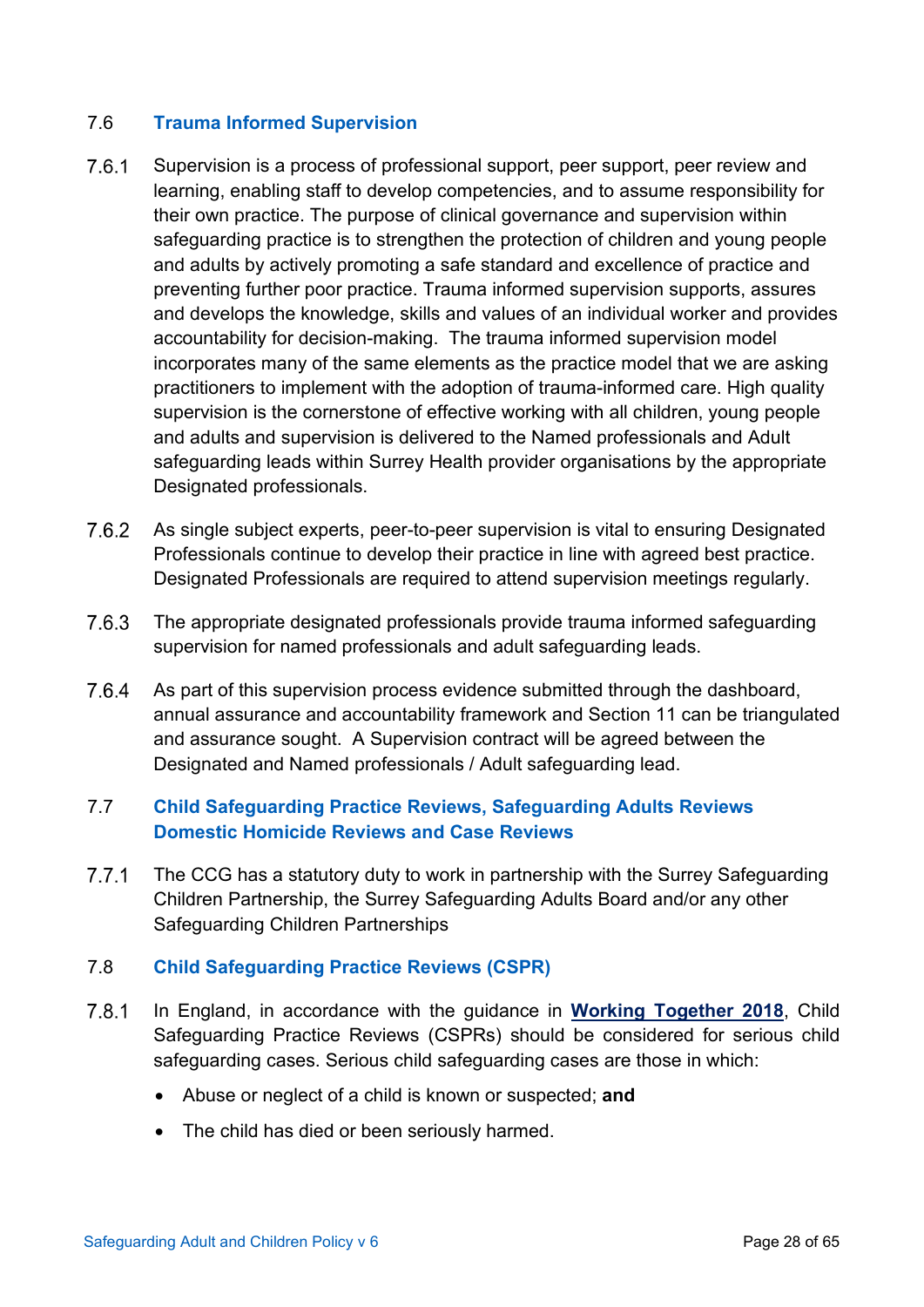- $7.8.2$ The overall purpose of a CSPR is for agencies and individuals to learn lessons to improve the way in which they work both individually and collectively; to explore how practice can be improved more generally through changes to the system as a whole in order to safeguard and promote the welfare of children.
- 7.8.3 There are 2 types of reviews.
	- **Local reviews** where safeguarding partners consider that a case raises issues of importance in relation to their area.
	- **National reviews** In 2018 a new **[National Panel for Child Safeguarding](https://www.gov.uk/government/organisations/child-safeguarding-practice-review-panel)  [Practice Review Panel](https://www.gov.uk/government/organisations/child-safeguarding-practice-review-panel)** was set up by the Department for Education. This is an independent panel which can commission reviews of serious child safeguarding cases where they are complex and /or in the national interest.
- 7.8.4 Reviews should seek to prevent or reduce the risk of recurrence of similar incidents.
- $7.8.5$ They are not conducted to hold individuals, organisations or agencies to account, as there are other processes for that purpose, including through employment law and disciplinary procedures, professional regulation and, in exceptional cases, criminal proceedings. The process is detailed on the Surrey Safeguarding Children Partnership (SSCP) website:<https://www.surreyscp.org.uk/case-reviews/>
- 7.8.6 **Appendix 5** illustrates the Rapid Review Process

#### <span id="page-28-0"></span>7.9 **Case Reviews**

 $7.9.1$ Some cases may not meet the definition of a 'serious child safeguarding case', but nevertheless raise issues of importance to the local area. That might, for example, include where there has been good practice, poor practice or where there have been 'near miss' events. Surrey Safeguarding Children Partnership may choose to undertake a local Case Review in these or other circumstances which do not meet the criteria for a child safeguarding practice review, but are considered to offer good opportunities to identify lessons for learning and ways in which multi-agency practice to safeguard children and young people can be improved locally. As with Child Safeguarding Practice Reviews, the lessons learned from a Case Review should also be disseminated effectively, and the recommendations should be implemented in a timely manner so that the changes required result, wherever possible, in children being protected from suffering or being likely to suffer harm in the future.

#### <span id="page-28-1"></span>7.10 **Safeguarding Adult Reviews**

A Safeguarding Adult Review (SAR) is carried out when an adult dies as a result of abuse or neglect whether known or suspected or it is known or suspected that the adult has experienced serious abuse or neglect, and there is concern that partner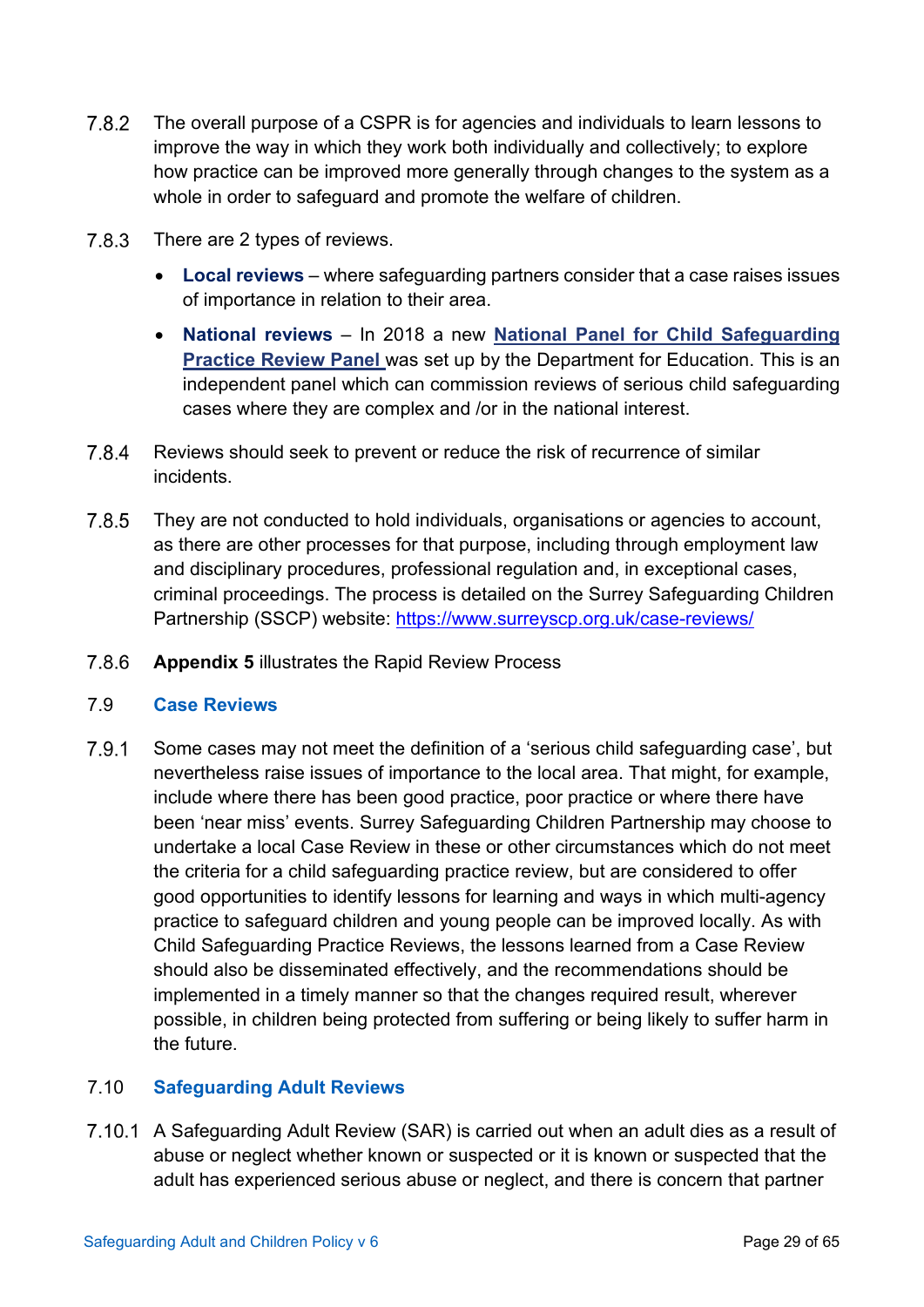agencies could have worked more effectively to protect the adult, the process is detailed in the [SSAB Safeguarding Adult Review Procedure.](https://www.surreysab.org.uk/wp-content/uploads/2019/04/Safeguarding-Adult-Review-Procedure-April-2019v1.1.pdf)

- 7.10.2 Whether a SAR or CSPR, the appropriate Designated Safeguarding Professional will inform relevant agencies including the Care Quality Commission (CQC) and NHS England Regional Team when a Review is commissioned.
- **Appendix 6** illustrates the Safeguarding Adult Review Process

#### <span id="page-29-0"></span>7.11 **Domestic Homicide Review (DHR)**

- 7.11.1 Statutory guidance places a duty on Community Safety Partnerships to make arrangements for Domestic Homicide Reviews. Health bodies are required to participate in these as requested (NHSE 2015).
- DHRs are statutory reviews commissioned in response to deaths caused through domestic violence. They are subject to the guidance issued by the Home Office in 2006 under the Domestic Violence Crime and Victims Act 2004. The basis for the domestic homicide review (DHR) process is to ensure agencies are responding appropriately to victims of domestic abuse offering and/or putting in place suitable support mechanisms, procedures, resources and interventions with an aim to avoid future incidents of domestic homicide and violence (SSAB 2016).
- 7.11.3 When victims of domestic homicide are aged between 16 and 18, there are separate requirements in statutory guidance for both a Child Safeguarding Practice Review (CSPR) and a Domestic Homicide Review (DHR). Where such reviews may be relevant to SAR (for example, because they concern the same perpetrator), consideration should be given to how SARs, DHRs and CSPRs can be managed in parallel in the most effective manner possible so that organisations and professionals can learn from the case (Care Act 2014).
- <https://www.gov.uk/government/collections/domestic-homicide-review>

#### <span id="page-29-1"></span>7.12 **Action Plans and Monitoring of Action Plans**

- For health services there are at least three points at which concerns about the conduct of safeguarding arrangements may result in actions for improvement being identified. These are;
	- At a time after the first notification of the case is made, usually but not exclusively, by way of responding to the report of a Serious or Adverse Incident;
	- Following completion of the provider involvement chronology / report for rapid review process
	- On publication of the recommendations of the final CSPR, SAR and DHR reports.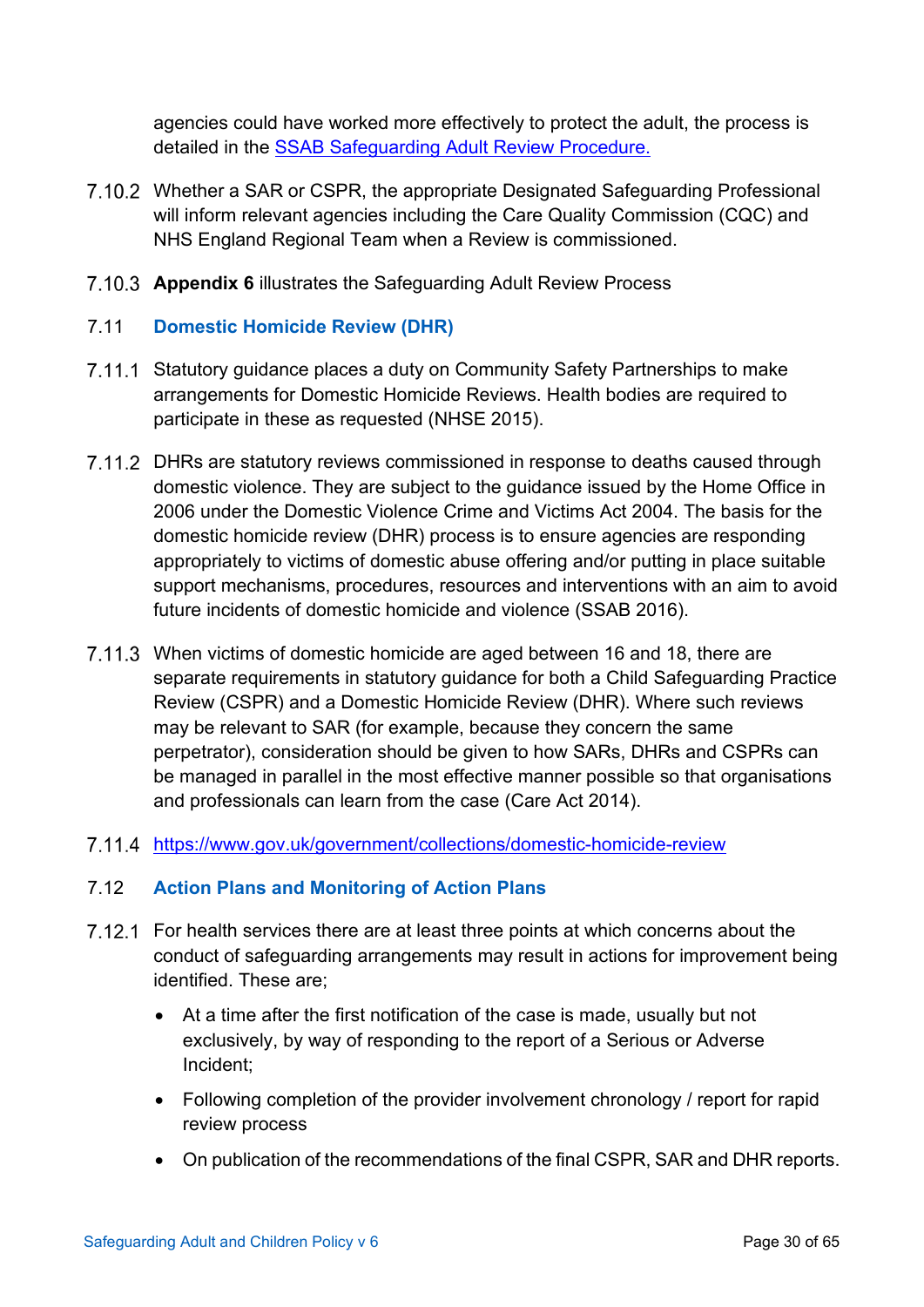- 7.12.2 Providers are required to submit copies of action plans arising from all safeguarding concerns including IMR, SIs and Adverse Incidents to the relevant CCG. These will be subject to initial scrutiny by the appropriate designated professionals, who will provide advice regarding implementation for contract monitoring purposes.
- 7.12.3 Providers are also required to report progress against CSPR, CR, SAR, DHR and IMR action plans to the SSCP and SSAB on request. Progress against all safeguarding action plans will be routinely monitored by SSCP Health Forum and SSAB Health and Adult Safeguarding sub-group meeting.

#### **Commissioner's responsibilities**

As part of the process includes:

- All IMRs commissioned across the health economy will be submitted to the commissioners of service. Designated professionals will have a role in quality assuring on behalf of the CCGs.
- The CCG will ensure that the designated professionals are given sufficient time and necessary support to contribute to the review process.
- The designated professionals, on behalf of the commissioners, review and evaluate the practice of all involved health professionals. Designated professionals also have an important role in providing guidance on how to balance confidentiality and disclosure issues to ensure an objective, just and thorough approach to identifying lessons in the IMR.
- The CCG must ensure that the reviews, and all actions following the review, are carried out according to the timescale set out by Surrey Safeguarding Children Partnership (SSCP) Case Review Panel and the SSAB Safeguarding Adult Review Group scoping and terms of reference
- The SSCP Case Review Panel Meeting, Safeguarding Adult Review Group, SSCP Health Forum and SSAB Health and Adult Safeguarding Group will monitor the progress of identified recommendations and supporting action plans.

#### <span id="page-30-0"></span>7.13 **Child Death Review (Statutory requirement)**

- 7.13.1 The death of a child is a devastating loss that profoundly affects all those involved. The process of systematically reviewing the deaths of children is grounded in respect for the rights of children and their families, with the intention of learning what happened and why, and preventing future child deaths.
- Revised statutory guidance *Working Together to Safeguard Children* (2018) replaces the requirement for LSCBs to ensure that child death reviews are undertaken by a child death overview panel (CDOP) with the requirement for "child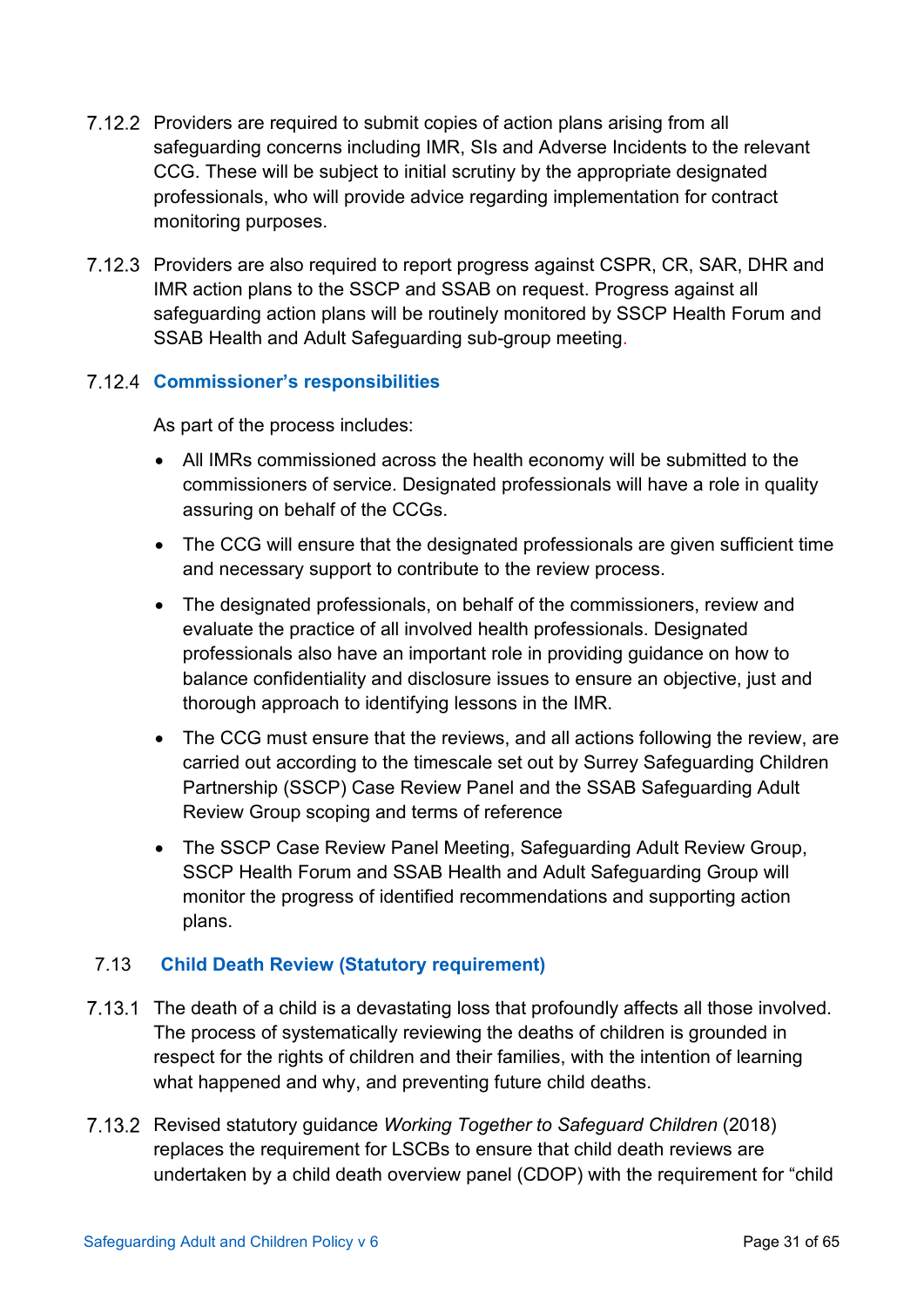death review partners" (consisting of local authorities and any CCGs for the local area) to make arrangements to review child deaths. The statutory responsibilities for child death review partners are set out in *Working Together to Safeguard Children* (2018).

- 7.13.3 The contact details for Surrey Wide CCG Safeguarding Manager with Lead for Child Death Review Services, Surrey Wide CCG Designated Doctor and Surrey Wide CCG Named Nurse for Child Death Review and Health Lead for Joint Agency Safeguarding can be found in **Appendix 2.**
- **Appendix 7** illustrates the main stages of the child death review process.

#### <span id="page-31-0"></span>7.14 **Managing Allegations**

- 7.14.1 Managing allegations against people who work with children and adults is a requirement of *Working Together to Safeguard Children* (2018) *(children)* and The Care Act 2014 *(adults)*
- The procedure for managing allegations against people who work with children and adults at risk applies to a wider range of allegations than those in which there is reasonable cause to believe a child or adult at risk is suffering, or likely to suffer, significant harm. They also apply in cases where allegations indicate someone is unsuitable to continue to work or volunteer with children and adults at risk in his/her present position, or in any capacity.
- 7.14.3 The procedures for managing allegations should be read in conjunction with relevant policies of SSCP and SSAB. In particular, the Human Resources Business Partner will be responsible for ensuring consistency with the CCG Disciplinary and Capability Policy and where appropriate will support the senior managers.
- 7.14.4 SSAB, Dealing with Allegations in the workplace is available at : [https://www.surreysab.org.uk/wp-content/uploads/2021/02/SSAB-Policy-and-](https://www.surreysab.org.uk/wp-content/uploads/2021/02/SSAB-Policy-and-Procedure-2018-FINAL-v4.0-agreed-on-240518-updated-14.09.2020-accessibility-1.pdf)[Procedure-2018-FINAL-v4.0-agreed-on-240518-updated-14.09.2020-accessibility-](https://www.surreysab.org.uk/wp-content/uploads/2021/02/SSAB-Policy-and-Procedure-2018-FINAL-v4.0-agreed-on-240518-updated-14.09.2020-accessibility-1.pdf)[1.pdf](https://www.surreysab.org.uk/wp-content/uploads/2021/02/SSAB-Policy-and-Procedure-2018-FINAL-v4.0-agreed-on-240518-updated-14.09.2020-accessibility-1.pdf)
- 7.14.5 SSCP, Dealing with Allegations Against People Who Work with Children is available at: [https://www.surreyscp.org.uk/professionals/dealing-with-allegations](https://www.surreyscp.org.uk/professionals/dealing-with-allegations-against-people-who-work-with-children/)[against-people-who-work-with-children/](https://www.surreyscp.org.uk/professionals/dealing-with-allegations-against-people-who-work-with-children/)
- 7.14.6 These procedures are complementary to, and do not replace, any CCG policies and procedures in relation to governance and risk. Where appropriate, adverse incidents and serious incident reporting will take place in accordance with policy.
- 7.14.7 In relation to children, the CCG has designated the Surrey Wide CCG Associate Director for Safeguarding as the Senior Manager to whom allegations or concerns about employees and contractors such as Primary Care providers. In relations to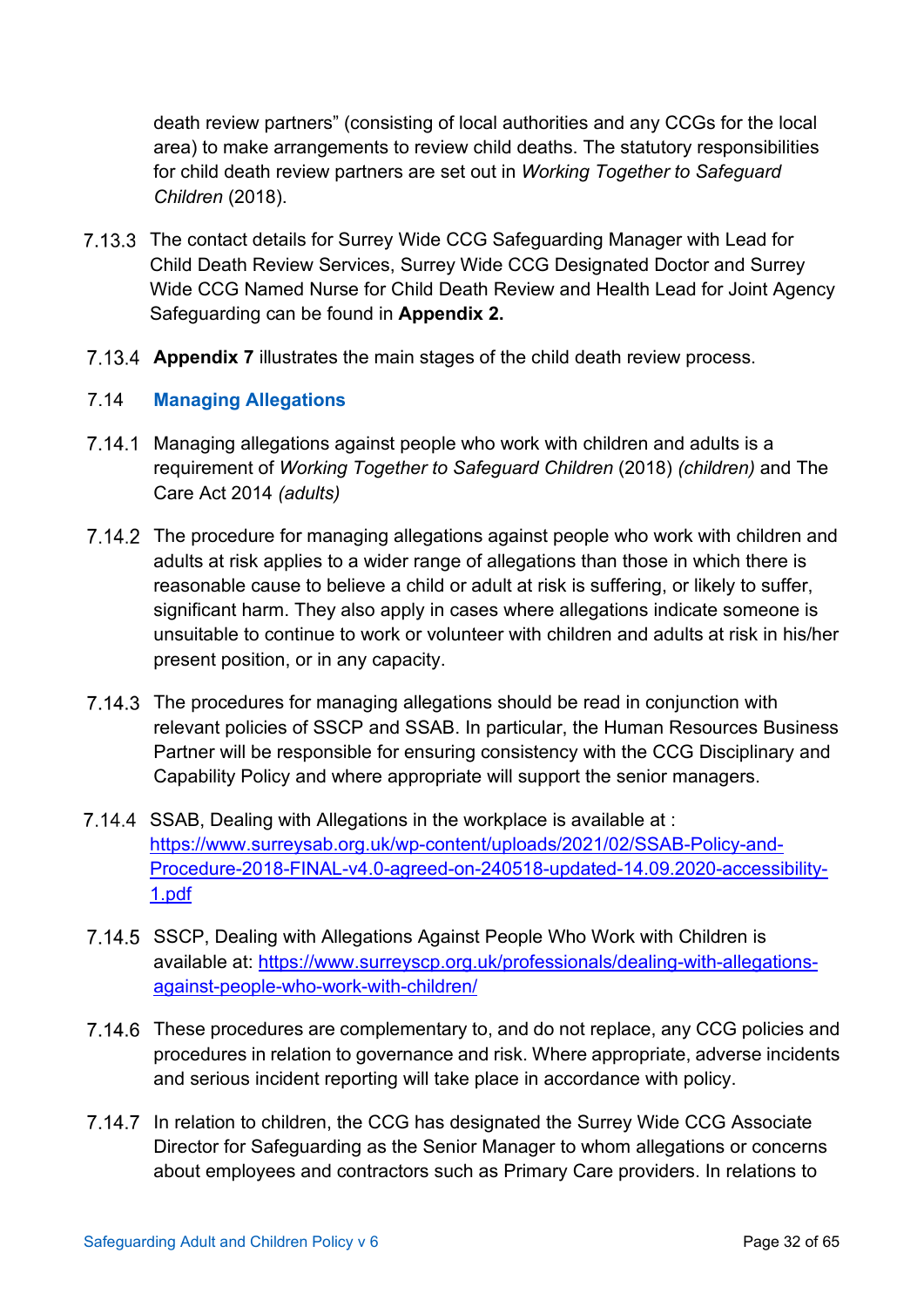adults the Surrey Wide CCG Designated Nurse Safeguarding Adults should be contacted. **Contact details are in Appendix 8**.

#### <span id="page-32-0"></span>7.15 **Safeguarding Training**

- 7.15.1 All health organisations have a legal duty under Section 11 of the Children Act 2004 and the Care Act 2014 to ensure that their staff, and staff employed by services they commission to deliver health services, are trained to be alert to potential indicators of abuse and neglect of children and adults at risk, and to be able to respond appropriately to their role in addressing such concerns for the care and safety of a child and adults at risk
- 7.15.2 The safeguarding training framework details what training and competencies are expected of all healthcare staff in order to safeguard adults, children and young people. All Safeguarding training is consistent with the *Intercollegiate Document Safeguarding Children and Young people: roles and competences for health care staff* (2019), and *Working Together* (HM Government 2018), Looked after children: Knowledge, skills and competences of health care staff Intercollegiate Role Framework (2020) and *Safeguarding Adults: Roles and competences for health care staff – Intercollegiate Document* (2018).
- 7.15.3 The training for safeguarding adults is underpinned by The Care Act 2014. This guidance requires statutory, voluntary and independent sector agencies to work together to produce policy, guidance and training about working with adults in need of safeguarding, including Mental Capacity Act and domestic abuse competencies.
- 7.15.4 It is the responsibility of managers to evaluate the different roles within their organisation at the recruitment stage to determine the level of safeguarding adults and child training that is commensurate with the job role. Adherence to the levels will be reviewed through the Performance and Development Review process (PDR).

## **7.15.5 PREVENT**

The CCG and providers of commissioned services must ensure that healthcare staff receive *Prevent* awareness training appropriate to their role using the NHS England Prevent Training and Competences Framework 2017.

Prevent is part of existing safeguarding responsibilities for the health sector, not an additional responsibility. Healthcare workers have the opportunity to refer vulnerable individuals for support in a pre-criminal space by:

- o Recognising adults at risk, children and young people who may be at risk of radicalisation
- o Working in partnership to reduce risk and protect the individual and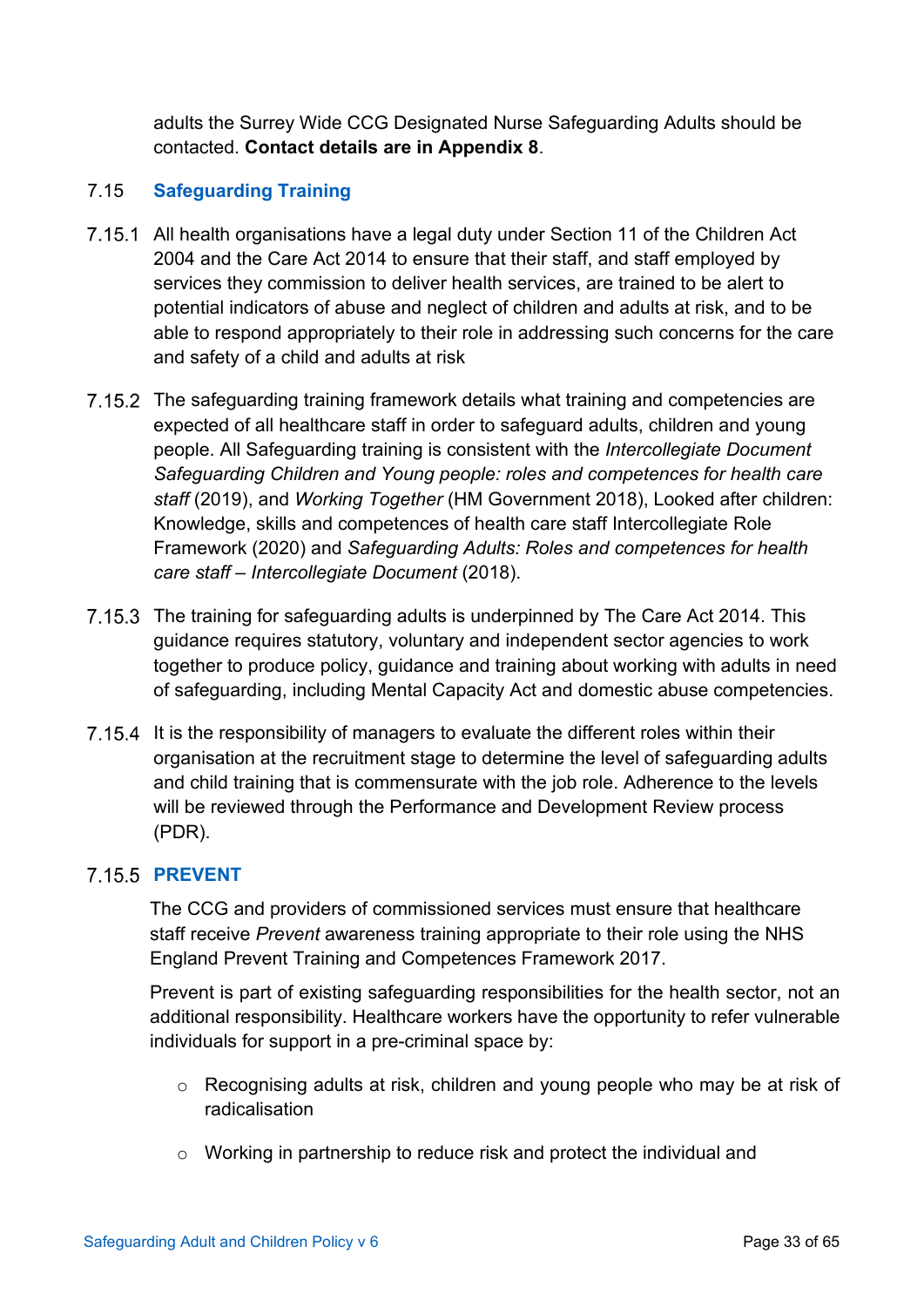- o Providing adequate and necessary support as part of a proportionate multiagency response to any concerns.
- The role of PREVENT Lead for the CCG is delivered by the County wide Safeguarding Manager with Lead for Child Death Review Services. **Contact details in Appendix 2**
- **See Appendix 9** for local and national safeguarding issues for children and adults.

#### <span id="page-33-0"></span>7.16 **Assurance and Governance**

- Assurance will be required by NHSE, the SSCP and SSAB that **all** staff have been trained to an appropriate level in safeguarding adults, children and young people.
- 7.16.2 In order to provide assurance to the CCG, all commissioned/contracted services will record information including:
	- Numbers of staff requiring each level of training as stated in Roles and Competencies for Health Care Staff: Intercollegiate Document 2019, Looked after children: Knowledge, skills and competences of health care staff Intercollegiate Role Framework (2020) and Safeguarding Adults: Roles and competences for health care staff – Intercollegiate Document (2018).

# <span id="page-33-1"></span>**8. Dissemination and Implementation of Policy**

8.1 This Policy will to be circulated to all staff within the CCG. It will also inform the contracting process with commissioned services. The policy will be included in the documents library on the intranet.

#### <span id="page-33-2"></span>8.2 **Approval and Ratification Process**

 $8.2.1$ The Policy will be approved by the Director of Multi Professional Leadership and ratified by the Surrey Heartlands Quality and Performance Board.

#### <span id="page-33-3"></span>8.3 **Policy Review**

This policy will be subject to a routine annual review, and will also be subject to 8.3.1 alteration if required through the creation of additional national policy, legislation or guidance and / or local guidance. If revised, all stakeholders will be alerted to the new version. The review will be conducted by the Surrey Wide CCG Safeguarding team.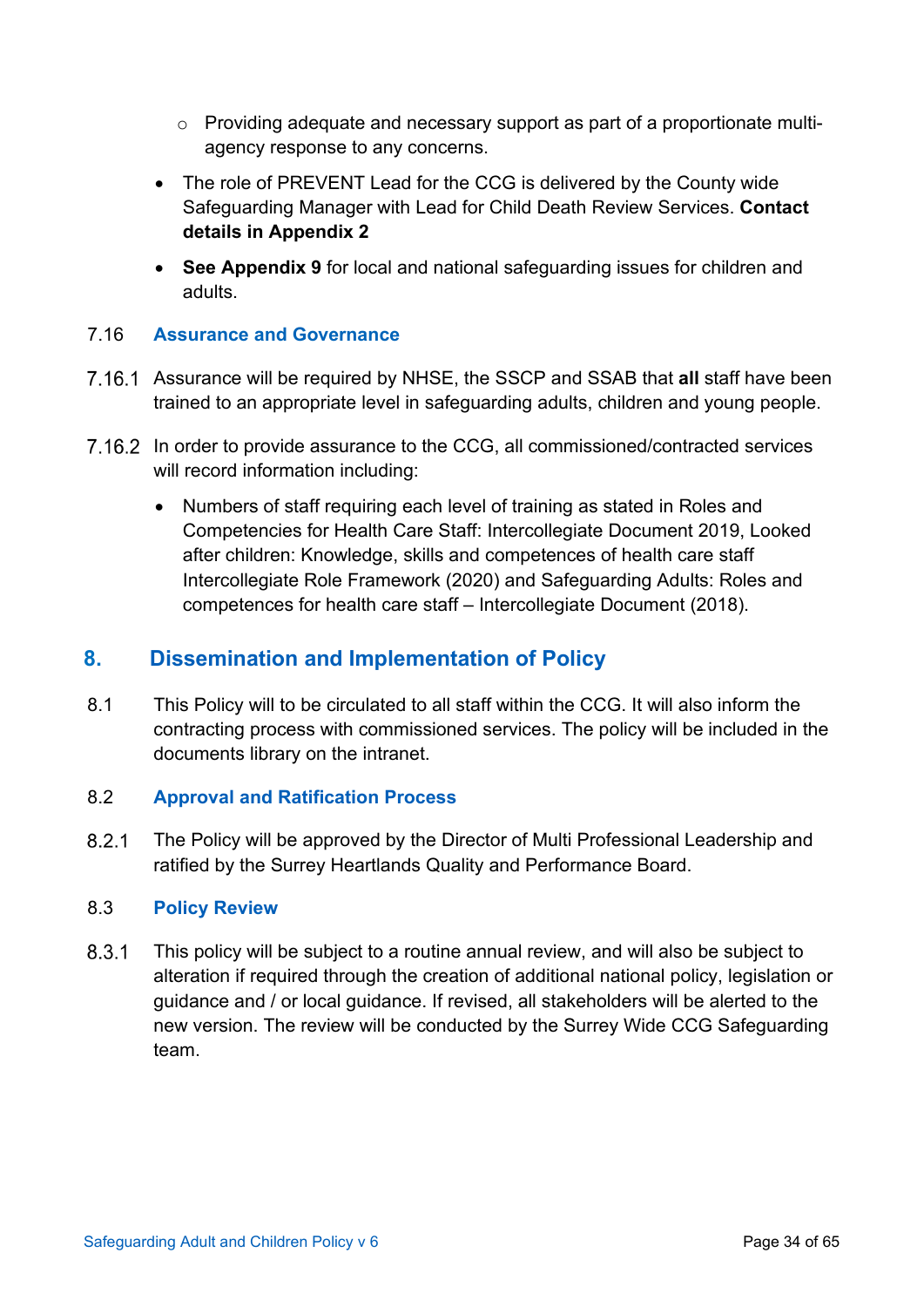# <span id="page-34-0"></span>**9. Bibliography**

British Medical Association (Oct 2011) Safeguarding Vulnerable Adults – A toolkit for general practitioners

<https://www.bma.org.uk/advice/employment/ethics/adult-safeguarding-ethics-toolkit>

Cabinet Office (1998) *Human Rights Act 1998.* London. HMSO

<http://www.legislation.gov.uk/ukpga/1998/42/contents>

Cabinet Office (2000) *Freedom of Information Act 2000.* London. HMSO

<http://www.legislation.gov.uk/ukpga/2000/36/contents>

Cabinet Office (2006) *Equality Act 2006.* London. HMSO

<https://www.gov.uk/guidance/equality-act-2010-guidance>

Cabinet Office (2007) *Mental Health Act 2007*. London. HMSO

<http://www.legislation.gov.uk/ukpga/2007/12/contents>

Care Quality Commission (2010) *Essential standards of quality and safety*, London: [http://www.cqc.org.uk/guidance-providers/regulations-enforcement/regulations-service](http://www.cqc.org.uk/guidance-providers/regulations-enforcement/regulations-service-providers-managers)[providers-managers](http://www.cqc.org.uk/guidance-providers/regulations-enforcement/regulations-service-providers-managers)

Care Quality Commission (2017) The Fundamental Standards. London

<http://www.cqc.org.uk/what-we-do/how-we-do-our-job/fundamental-standards>

Care Quality Commission (2015) Statement on CQC's Roles and Responsibilities for Safeguarding Children and Adults

[http://www.cqc.org.uk/sites/default/files/20150710\\_CQC\\_New\\_Safeguarding\\_Statement.](http://www.cqc.org.uk/sites/default/files/20150710_CQC_New_Safeguarding_Statement.pdf) [pdf](http://www.cqc.org.uk/sites/default/files/20150710_CQC_New_Safeguarding_Statement.pdf)

[Changing Lives \(2012\) Quality of Health Principles](http://changingourlives.org/index.php/what-we-do/our-workstreams/quality-of-health-) 

[http://changingourlives.org/index.php/what-we-do/our-workstreams/quality-of-health](http://changingourlives.org/index.php/what-we-do/our-workstreams/quality-of-health-)[principles](http://changingourlives.org/index.php/what-we-do/our-workstreams/quality-of-health-)

Children and Families Act 2014 [http://www.legislation.gov.uk/ukpga/2014/6/pdfs/ukpga\\_20140006\\_en.pdf](http://www.legislation.gov.uk/ukpga/2014/6/pdfs/ukpga_20140006_en.pdf)

Crime and Disorder Act 1998 [Crime and Disorder Act 1998 \(legislation.gov.uk\)](https://www.legislation.gov.uk/ukpga/1998/37/section/7)

Department for Children Schools and Families (2018) *Working Together to Safeguard Children* Department of Health, London<http://www.workingtogetheronline.co.uk/>

Department for Constitutional Affairs (2007) *mental capacity act 2005: code of practice*, London: TSO

[https://www.gov.uk/government/uploads/system/uploads/attachment\\_data/file/497253/Me](https://www.gov.uk/government/uploads/system/uploads/attachment_data/file/497253/Mental-capacity-act-code-of-practice.pdf) [ntal-capacity-act-code-of-practice.pdf](https://www.gov.uk/government/uploads/system/uploads/attachment_data/file/497253/Mental-capacity-act-code-of-practice.pdf)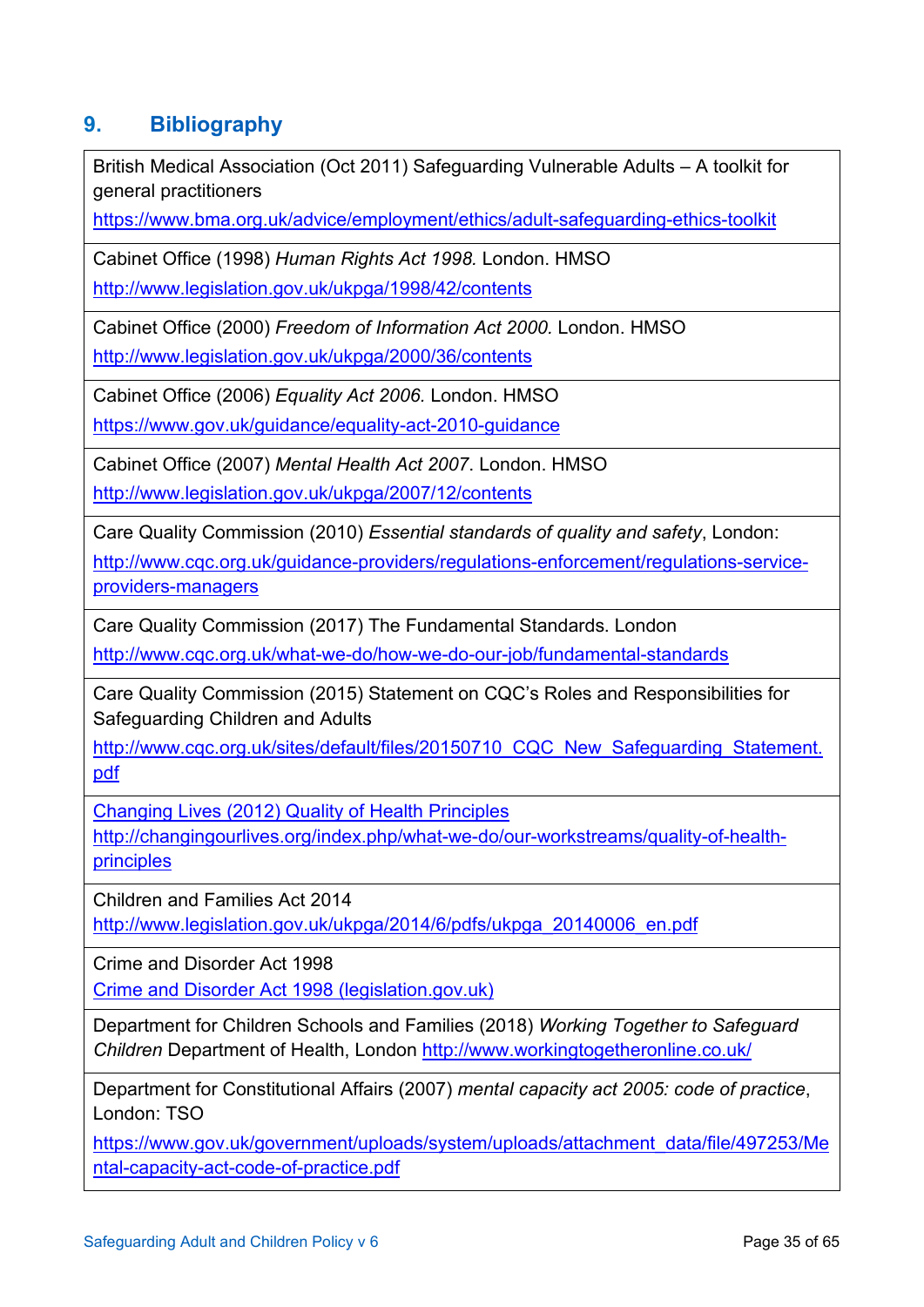Department of Health (2000) No Secrets: Guidance on Developing and Implementing Multi-Agency Policies and (Procedures to Protect Vulnerable Adults from Abuse, London: **DH** 

[https://www.gov.uk/government/uploads/system/uploads/attachment\\_data/file/194272/No](https://www.gov.uk/government/uploads/system/uploads/attachment_data/file/194272/No_secrets__guidance_on_developing_and_implementing_multi-agency_policies_and_procedures_to_protect_vulnerable_adults_from_abuse.pdf) secrets quidance on developing and implementing multiagency policies and procedures to protect vulnerable adults from abuse.pdf

Department of Health (2008) Mental Capacity Act 2005: Deprivation of liberty safeguards - Code of Practice to supplement the main Mental Capacity Act 2005 <http://www.legislation.gov.uk/ukpga/2005/9/contents>

Department of Health (2011) Building Partnerships, Staying Safe. London DH [https://www.gov.uk/government/uploads/system/uploads/attachment\\_data/file/215253/dh](https://www.gov.uk/government/uploads/system/uploads/attachment_data/file/215253/dh_131912.pdf) [\\_131912.pdf](https://www.gov.uk/government/uploads/system/uploads/attachment_data/file/215253/dh_131912.pdf)

Department of Health (2012) Compassion in Practice; Nursing Midwifery and Care Staff; (Our Vision and Strategy; NHS National Commissioning Board, London

<https://www.england.nhs.uk/wp-content/uploads/2012/12/compassion-in-practice.pdf>

Department of Health (2014) Care and support Statutory Guidance London DH

[https://www.gov.uk/government/publications/care-act-statutory-guidance/care-and](https://www.gov.uk/government/publications/care-act-statutory-guidance/care-and-support-statutory-guidance)[support-statutory-guidance](https://www.gov.uk/government/publications/care-act-statutory-guidance/care-and-support-statutory-guidance)

Department of Health (2014) The Care Act 2014 London DH

<http://www.legislation.gov.uk/ukpga/2014/23/contents/enacted>

Department of Health (2015) 'Commissioning services to support women and girls with female genital mutilation' [https://www.gov.uk/government/publications/services-for](https://www.gov.uk/government/publications/services-for-women-and-girls-with-fgm)[women-and-girls-with-fgm](https://www.gov.uk/government/publications/services-for-women-and-girls-with-fgm)

DH (Department of Health) (2012) Transforming care: A national response to Winterbourne View Hospital; Department of Health Review: Final report; DH

[https://www.gov.uk/government/uploads/system/uploads/attachment\\_data/file/213215/fin](https://www.gov.uk/government/uploads/system/uploads/attachment_data/file/213215/final-report.pdf) [al-report.pdf](https://www.gov.uk/government/uploads/system/uploads/attachment_data/file/213215/final-report.pdf)

Department of Health Female (2015) Genital Mutilation (FGM) Understanding the Enhanced Dataset

[https://www.gov.uk/government/publications/fgm-enhanced-dataset-guidance-on-nhs](https://www.gov.uk/government/publications/fgm-enhanced-dataset-guidance-on-nhs-staff-responsibilities)[staff-responsibilities](https://www.gov.uk/government/publications/fgm-enhanced-dataset-guidance-on-nhs-staff-responsibilities)

Department of Health (2017) NHS Outcomes Framework 2016/17

[https://www.gov.uk/government/uploads/system/uploads/attachment\\_data/file/513157/NH](https://www.gov.uk/government/uploads/system/uploads/attachment_data/file/513157/NHSOF_at_a_glance.pdf) SOF at a glance.pdf

Department of Health (2019) Mental Capacity (Amendment) Act;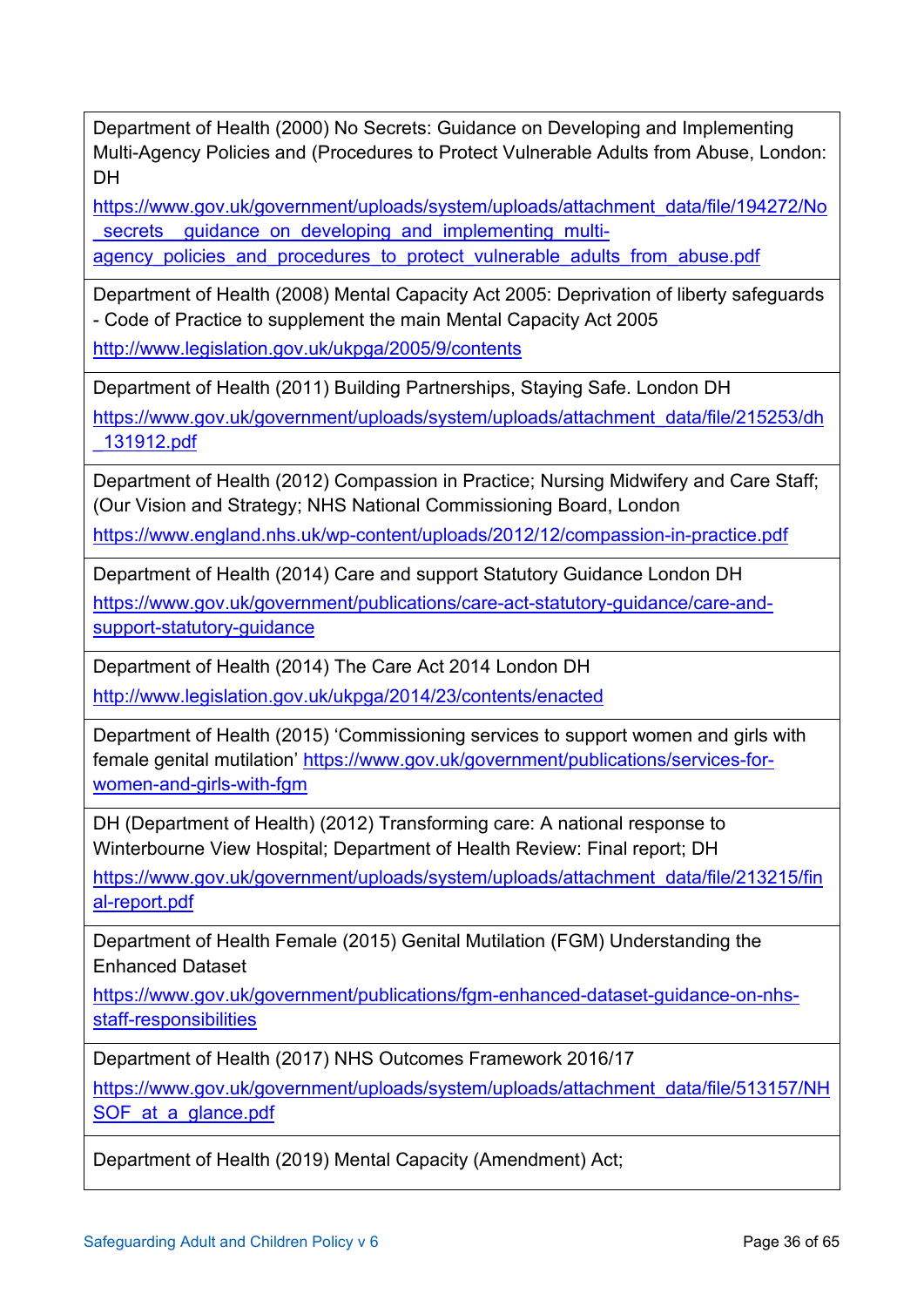<http://www.legislation.gov.uk/ukpga/2019/18/enacted>

Gov.UK (2015) Serious Crime Act

<http://www.legislation.gov.uk/ukpga/2015/9/contents/enacted>

Health and Social Care Information Centre (2015) 'Child Protection-Information Sharing Project'<http://systems.hscic.gov.uk/cpis>

Health and Social Care Information Centre (2015) 'The Female Genital Mutilation (FGM) Enhanced Dataset Information Standard (SCCI2026)

[https://www.gov.uk/government/publications/fgm-enhanced-dataset-guidance-on-nhs](https://www.gov.uk/government/publications/fgm-enhanced-dataset-guidance-on-nhs-staff-responsibilities)[staff-responsibilities](https://www.gov.uk/government/publications/fgm-enhanced-dataset-guidance-on-nhs-staff-responsibilities)

HM Government Data Protection Act (2018)

http://www.legislation.gov.uk/ukpga/2018/12/contents

HM Government (1989) *The Children Act <http://www.legislation.gov.uk/ukpga/1989/41/contents>*

HM Government (2004) *The Children Act [http://www.opsi.gov.uk/Acts/acts2004/ukpga\\_20040031\\_en\\_1](http://www.opsi.gov.uk/Acts/acts2004/ukpga_20040031_en_1)*

HM Government (2007) *Statutory Guidance under S.11 of the Children Act* TSO London [http://webarchive.nationalarchives.gov.uk/20130401151715/https://www.education.gov.u](http://webarchive.nationalarchives.gov.uk/20130401151715/https:/www.education.gov.uk/publications/eorderingdownload/dfes-0036-2007.pdf) [k/publications/eorderingdownload/dfes-0036-2007.pdf](http://webarchive.nationalarchives.gov.uk/20130401151715/https:/www.education.gov.uk/publications/eorderingdownload/dfes-0036-2007.pdf)

HM Government (2015) *What to do if you are worried a child is being abused*  [https://www.gov.uk/government/publications/what-to-do-if-youre-worried-a-child-is-being](https://www.gov.uk/government/publications/what-to-do-if-youre-worried-a-child-is-being-abused--2)[abused--2](https://www.gov.uk/government/publications/what-to-do-if-youre-worried-a-child-is-being-abused--2)

HM Government (2018) Information Sharing: Advice for practitioners providing safeguarding services to children, young people, parents and carers

[https://assets.publishing.service.gov.uk/government/uploads/system/uploads/attachment](https://assets.publishing.service.gov.uk/government/uploads/system/uploads/attachment_data/file/721581/Information_sharing_advice_practitioners_safeguarding_services.pdf) data/file/721581/Information\_sharing\_advice\_practitioners\_safeguarding\_services.pdf

HMSO (2013) Report of the Mid Staffordshire NHS Trust Public Inquiry, chaired by Robert Francis QC

[https://www.gov.uk/government/publications/report-of-the-mid-staffordshire-nhs](https://www.gov.uk/government/publications/report-of-the-mid-staffordshire-nhs-foundation-trust-public-inquiry)[foundation-trust-public-inquiry](https://www.gov.uk/government/publications/report-of-the-mid-staffordshire-nhs-foundation-trust-public-inquiry)

Homelessness Reduction Act 2017

[Homelessness Reduction Act 2017 \(legislation.gov.uk\)](https://www.legislation.gov.uk/ukpga/2017/13/contents)

Munro, Eileen (2010) *The Munro Review of Child Protection Interim Report: The Child's Journey* TSO London

<http://www.education.gov.uk/munroreview/downloads/Munrointerimreport.pdf>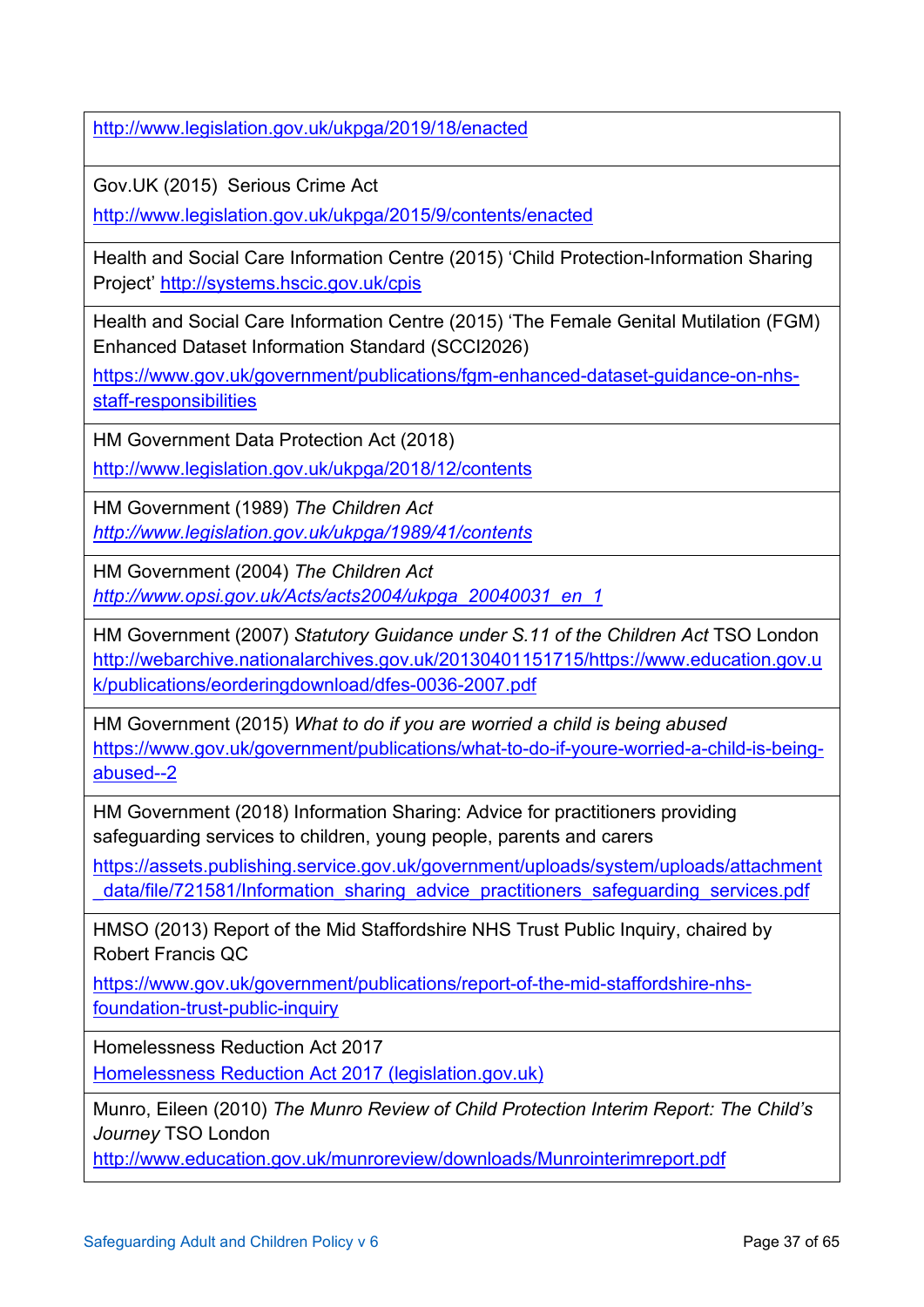Munro, Eileen (2010) *The Munro Review of Child Protection Part One: A Systems analysis* TSO London

[http://www.education.gov.uk/munroreview/downloads/TheMunroReviewofChildProtection](http://www.education.gov.uk/munroreview/downloads/TheMunroReviewofChildProtection-Part%20one.pdf) [-Part%20one.pdf](http://www.education.gov.uk/munroreview/downloads/TheMunroReviewofChildProtection-Part%20one.pdf)

Munro, Eileen (2011) *The Munro Review of Child Protection Final Report A child-centred system* TSO London

[http://www.education.gov.uk/munroreview/downloads/8875\\_DfE\\_Munro\\_Report\\_TAGGE](http://www.education.gov.uk/munroreview/downloads/8875_DfE_Munro_Report_TAGGED.pdf) [D.pdf](http://www.education.gov.uk/munroreview/downloads/8875_DfE_Munro_Report_TAGGED.pdf)

NHS England/NHS Improvement (2019) 'Safeguarding Vulnerable People in the NHS – Accountability and Assurance Framework

[https://www.england.nhs.uk/wp-content/uploads/2015/07/safeguarding-children-young](https://www.england.nhs.uk/wp-content/uploads/2015/07/safeguarding-children-young-people-adults-at-risk-saaf.pdf)[people-adults-at-risk-saaf.pdf](https://www.england.nhs.uk/wp-content/uploads/2015/07/safeguarding-children-young-people-adults-at-risk-saaf.pdf)

NHS England (2015) Revised Serious Incident Framework

[https://www.england.nhs.uk/patientsafety/wpcontent/uploads/sites/32/2015/04/serious](https://www.england.nhs.uk/patientsafety/wpcontent/uploads/sites/32/2015/04/serious-incidnt-framwrk-upd2.pdf)[incidnt-framwrk-upd2.pdf](https://www.england.nhs.uk/patientsafety/wpcontent/uploads/sites/32/2015/04/serious-incidnt-framwrk-upd2.pdf)

Promoting the Health and Well-being of Looked After Children - statutory guidance (2015)

[https://www.gov.uk/government/uploads/system/uploads/attachment\\_data/file/413368/Pr](https://www.gov.uk/government/uploads/system/uploads/attachment_data/file/413368/Promoting_the_health_and_well-being_of_looked-after_children.pdf) omoting the health and well-being of looked-after children.pdf

RCPCH (2019) Safeguarding Children and Young People, *Roles and* Competencies *for Health Care Staff*: *Intercollegiate Document* 

[Safeguarding Children and Young People: Roles and Competencies for Healthcare Staff](https://www.rcn.org.uk/professional-development/publications/pub-007366)  [| Royal College of Nursing \(rcn.org.uk\)](https://www.rcn.org.uk/professional-development/publications/pub-007366)

Royal College of Nursing and the Royal College of Paediatrics and Child Health (2020). Looked after children: Roles and competences of health care staff Intercollegiate document (December 2020)

[Safeguarding children and young people -](https://www.rcpch.ac.uk/resources/safeguarding-children-young-people-roles-competencies) roles and competencies | RCPCH

Royal College of Nursing (2018) Adult Safeguarding: Roles and Competencies for Health Care Staff First edition

<https://www.rcn.org.uk/professional-development/publications/pub-007069>

Social Care. Local Government and Care Partnerships/Children. Families and Communities/ Maternity and Starting well/24839 (2015) '*Female Genital Mutilation Risk and Safeguarding Guidance for professionals 'Department* of Health [https://www.gov.uk/government/uploads/system/uploads/attachment\\_data/file/418564/29](https://www.gov.uk/government/uploads/system/uploads/attachment_data/file/418564/2903800_DH_FGM_Accessible_v0.1.pdf) [03800\\_DH\\_FGM\\_Accessible\\_v0.1.pdf](https://www.gov.uk/government/uploads/system/uploads/attachment_data/file/418564/2903800_DH_FGM_Accessible_v0.1.pdf)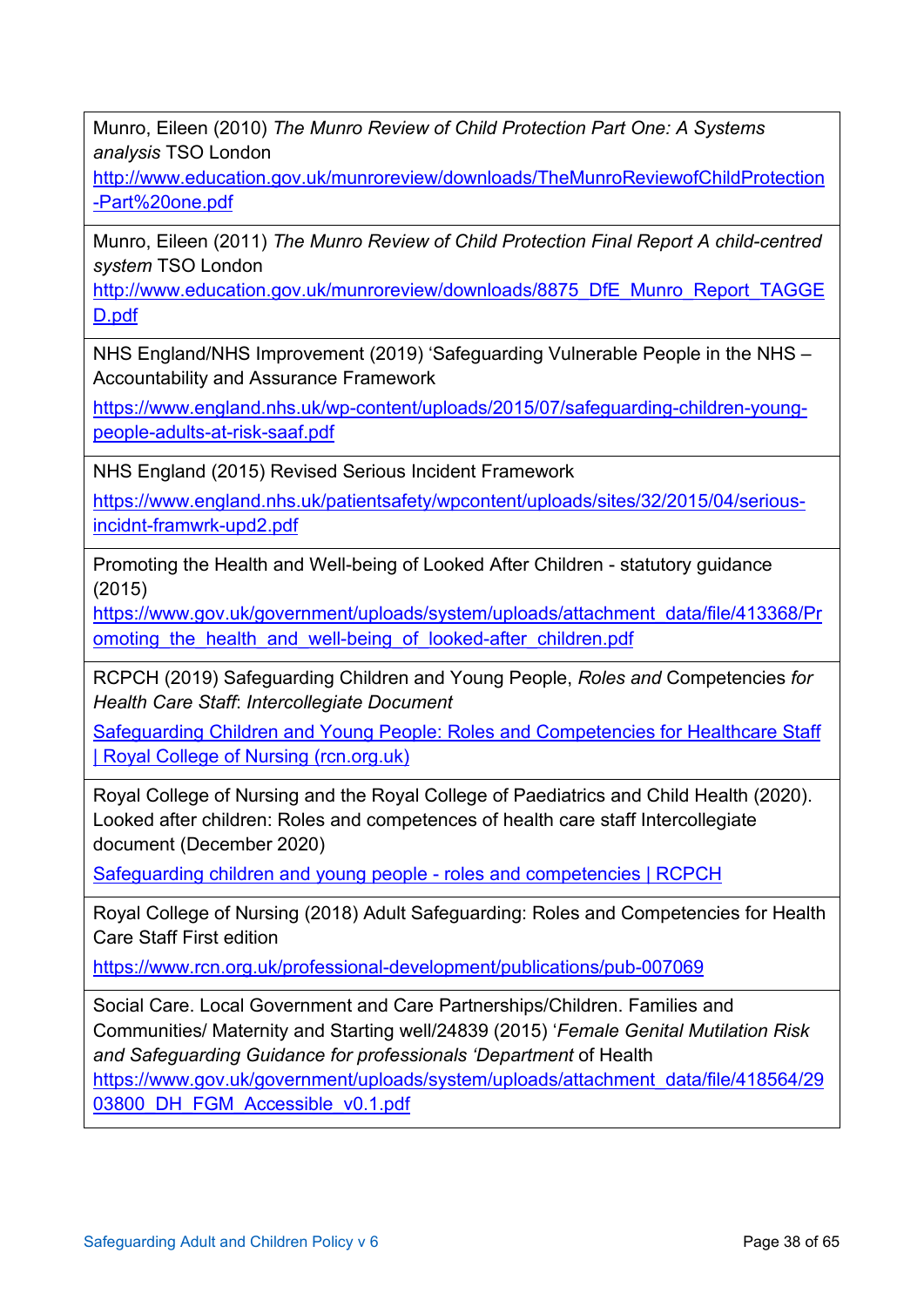Surrey Safeguarding Children Partnership Procedures https://surreyscb.procedures.org.uk/

Surrey Safeguarding Adult Board Procedures

<https://www.surreysab.org.uk/information-for-professionals/ssab-policies-and-procedures/>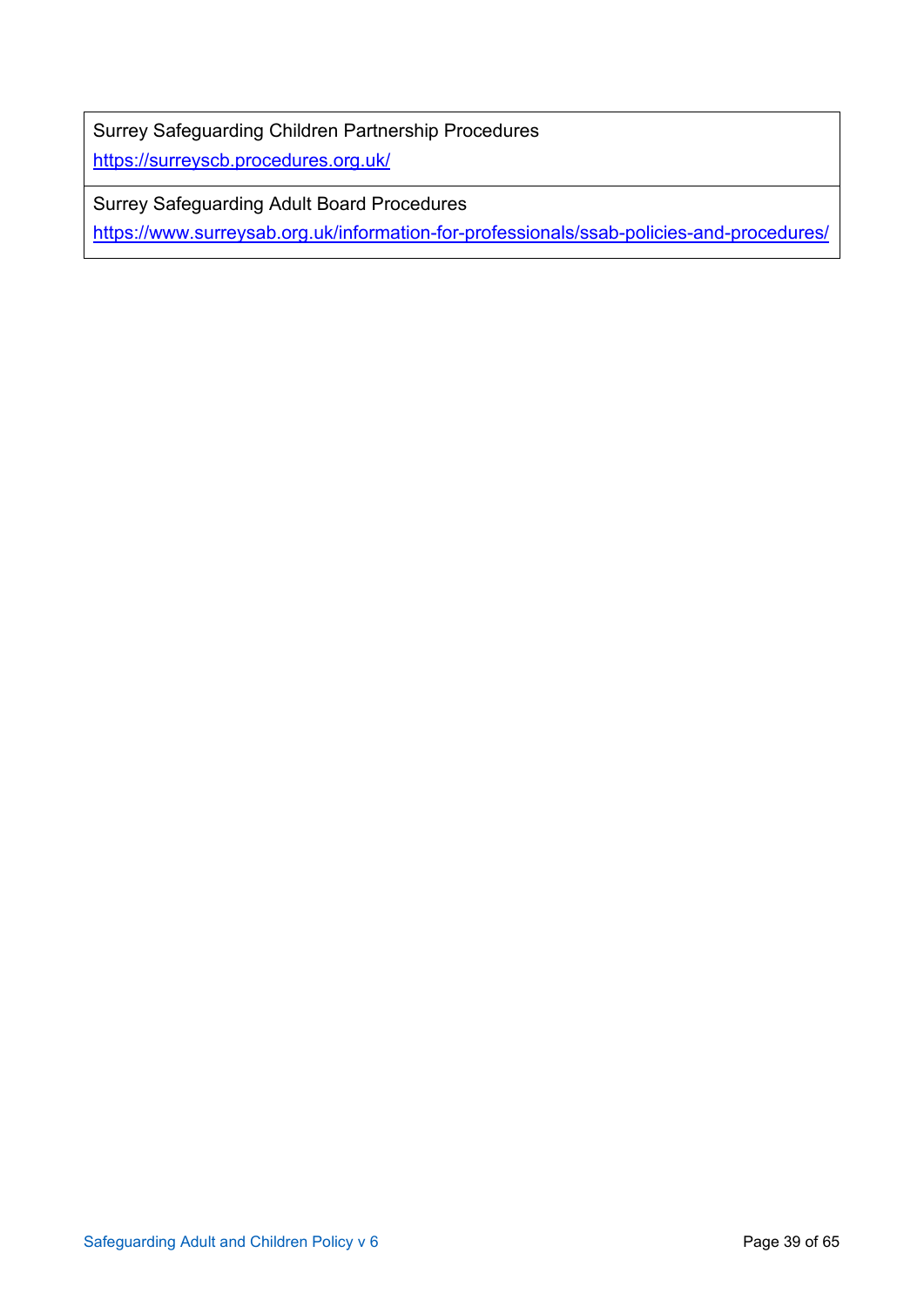# <span id="page-39-0"></span>**10. Appendix 1: Definitions**

#### <span id="page-39-1"></span>10.1 **Children**

#### 10.1.1 Child protection

• Is a part of safeguarding and promoting welfare. This refers to the activity that is undertaken to protect specific children who are suffering, or likely to suffer significant harm.

#### 10.1.2 Child in need

- Children who are defined as being 'in need' under section 17 of the Children Act 1989 are those whose vulnerability is such that they are unlikely to reach or maintain a satisfactory level of health or development, or their health and development will be significantly impaired, without the provision of services; or a child who is disabled. The critical factors to be taken into account in deciding whether a child is in need under the Children Act 1989 are:
	- $\circ$  What will happen to a child's health or development without services being provided;
	- $\circ$  and the likely effect the services will have on the child's standard of health and development
- Children in need under section 17 may be assessed by children's services in relation to their special educational needs, disabilities, or as a carer, or because they have committed a crime. A section 17 assessment should also be undertaken for children whose parents are in prison and for asylum seeking children.

#### 10.1.3 Significant Harm

• Some children are in need of protection because they are suffering, or likely to suffer significant harm. The Children Act (1989) section 47 places a duty on a Local Authority children's services to make enquiries to decide whether they should take action to safeguard or promote the welfare of a child who is suffering or is likely to suffer significant harm. It identifies significant harm as the threshold that justifies compulsory intervention in family life in the best interest of the child.

#### 10.1.4 What is Abuse and Neglect?

• Abuse and neglect are forms of maltreatment of a child. Somebody may abuse or neglect a child by inflicting harm, or by failing to act to prevent harm. Children may be abused in a family or in an institutional or community setting, by those known to them or, more rarely by a stranger. They may be abused by an adult or adults or another child or children. Forms of abuse are: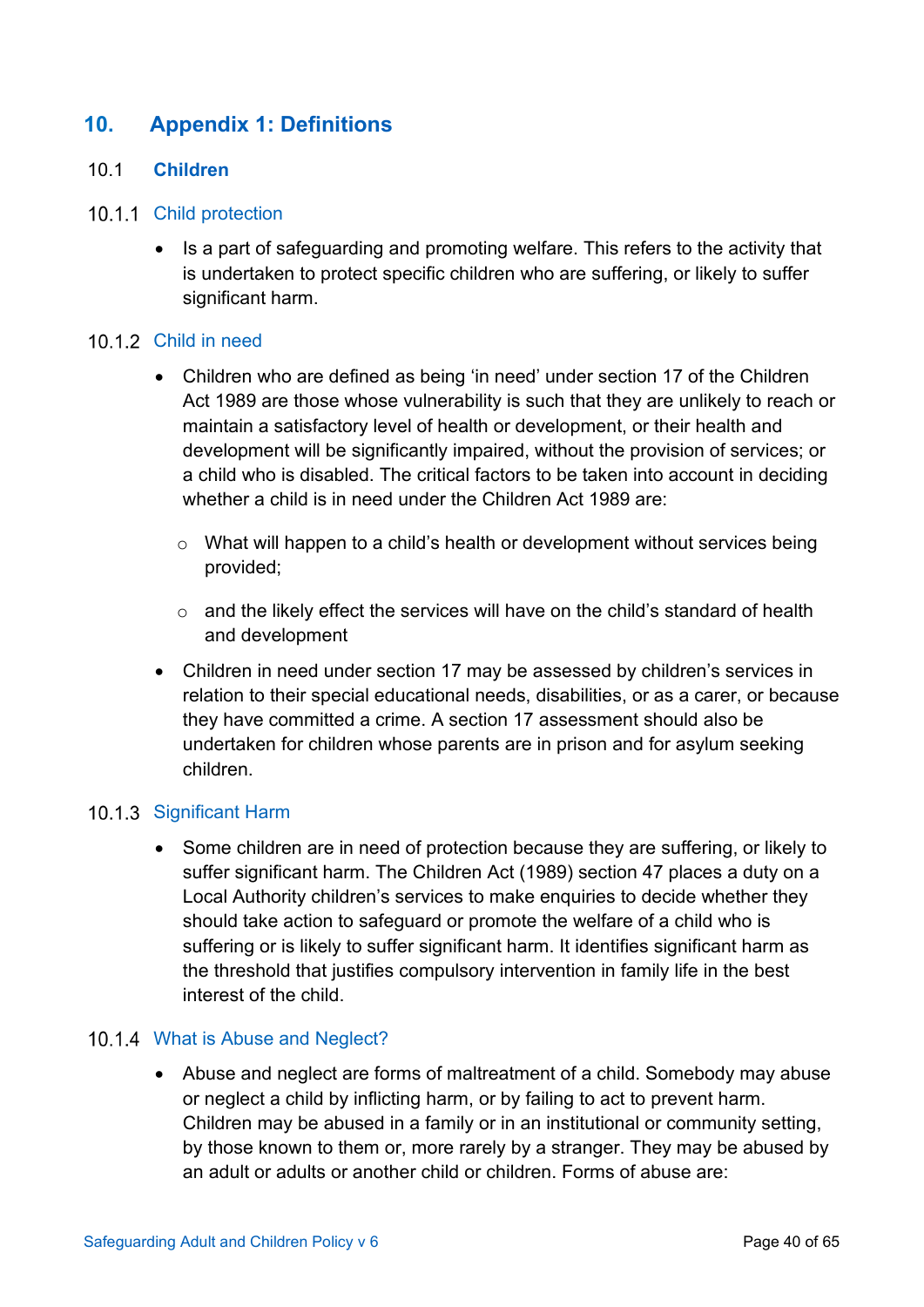- o **Physical abuse**: may involve hitting, shaking, throwing, poisoning, burning or scalding, drowning, suffocating or otherwise causing physical harm to child.
- o **Sexual abuse**: involves forcing or enticing a child or young person to take part in sexual activities including prostitution whether or not the child is aware of what is happening.
- o **Neglect**: persistent failure to meet a child's basic physical and/or psychological needs, likely to result in the serious impairment of the child's health or development.
- o **Emotional abuse**: persistent emotional maltreatment of a child such as to cause severe and persistent adverse effect on the child's emotional development. This includes a child witnessing or seeing the ill-treatment of another.

## 10.1.5 Looked After Children / Children in care

- In England and Wales the term 'looked after children' is defined in law under the Children Act 1989. A child is looked after by a local authority if he or she is in their care or is provided with accommodation for more than 24 hours by the authority.
- The term 'looked after children and young people' is generally used to mean those looked after by the state, according to relevant national legislation which differs between England, Northern Ireland, Scotland and Wales. This includes those who are subject to an interim care order, care order (The Children Act 1989 section 31, 38) or temporarily classed as looked after on a planned basis for short breaks or respite care. The term is also used to describe 'accommodated' (The Children Act 1989, section 20) children and young people who are looked after on a voluntary basis at the request of, or by agreement with, their parents. We refer to these children as 'children in care'.
- The term 'looked after children' includes unaccompanied asylum seeking children, children in friends and family placements, and those children where the agency has authority to place the child for adoption. It does not include those children who have been permanently adopted or who are on a special guardianship order.
- The Children (Leaving Care) Act 2000 states that a Care Leaver is someone who has been in the care of the Local Authority for a period of 13 weeks or more spanning their 16th birthday. CCGs should ensure that there are effective plans in place to enable Looked After Children aged 16 – 17 to make a smooth transition into adulthood. (DfE DH 2015)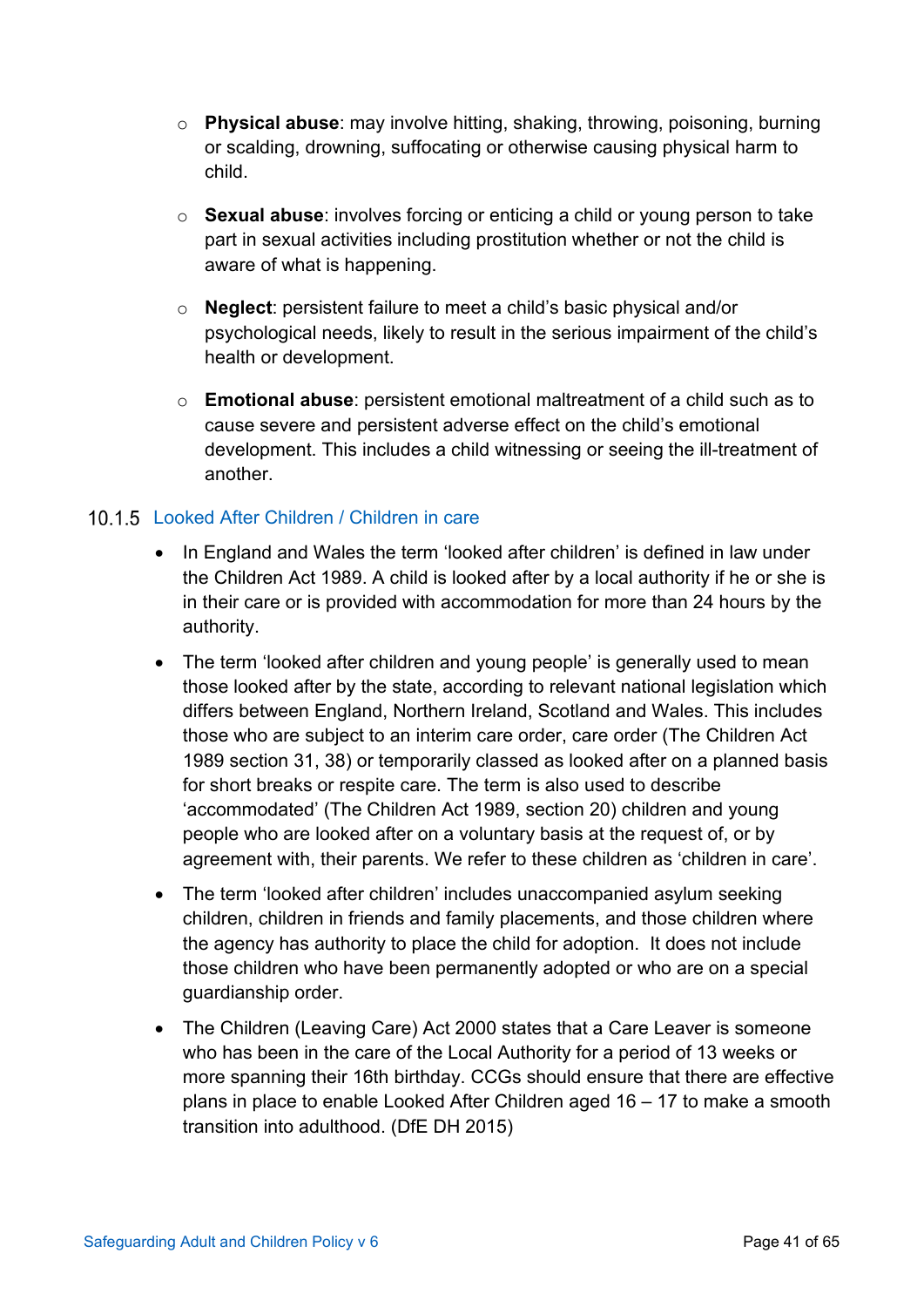#### 10.1.6 Young carers

• Young carers are children and young people who assume important caring responsibilities for parents or siblings, who are disabled, have physical or mental ill health problems, or misuse drugs or alcohol.

#### <span id="page-41-0"></span>10.2 **Adults**

- Abuse occurs in many forms and can occur in any relationship. It may result in significant harm of the person subjected to it. Abuse or neglect can take many forms and the circumstances of the individual case should always be considered. It can include the following examples:
	- **Neglect and acts of omission**: such as ignoring medical, emotional or physical care needs, failure to provide access to appropriate health, care and support or educational services, the withholding of the necessities of life, such as medication, adequate nutrition and heating
	- **Physical Abuse**: such as assault, hitting, slapping, pushing, misuse of medication, restraint or inappropriate physical sanctions
	- **Psychological Abuse**: such emotional abuse, threats of harm or abandonment, deprivation of contact, humiliation, blaming, controlling, intimidation, coercion, harassment, verbal abuse, cyber bullying, isolation or unreasonable and unjustified withdrawal of services or supportive networks.
	- **Sexual Abuse:** such as rape, indecent exposure, sexual harassment, inappropriate looking or touching, sexual teasing or innuendo, sexual photography, subjection to pornography or witnessing sexual acts, indecent exposure and sexual assault or sexual acts to which the adult has not consented or was pressured into consenting
	- **Domestic Abuse:** which includes psychological, physical, sexual, financial, emotional abuse; so called 'honour' based violence.
	- **Forced Marriage:** when one or both spouses do not consent to the marriage. This differs from an arranged marriage, which has been consented to by both parties.
	- **Financial or Material Possessions**: such as theft, fraud, internet scamming, coercion in relation to an adult's financial affairs or arrangements, including in connection with wills, property, inheritance or financial transactions, or the misuse or misappropriation of property, possessions or benefits.
	- **Discrimination**: includes forms of harassment, slurs or similar treatment; because of race, gender and gender identity, age, disability, sexual orientation or religion
	- **Organisational Abuse:** including neglect and poor care practice within an institution or specific care setting such as a hospital or care home, for example,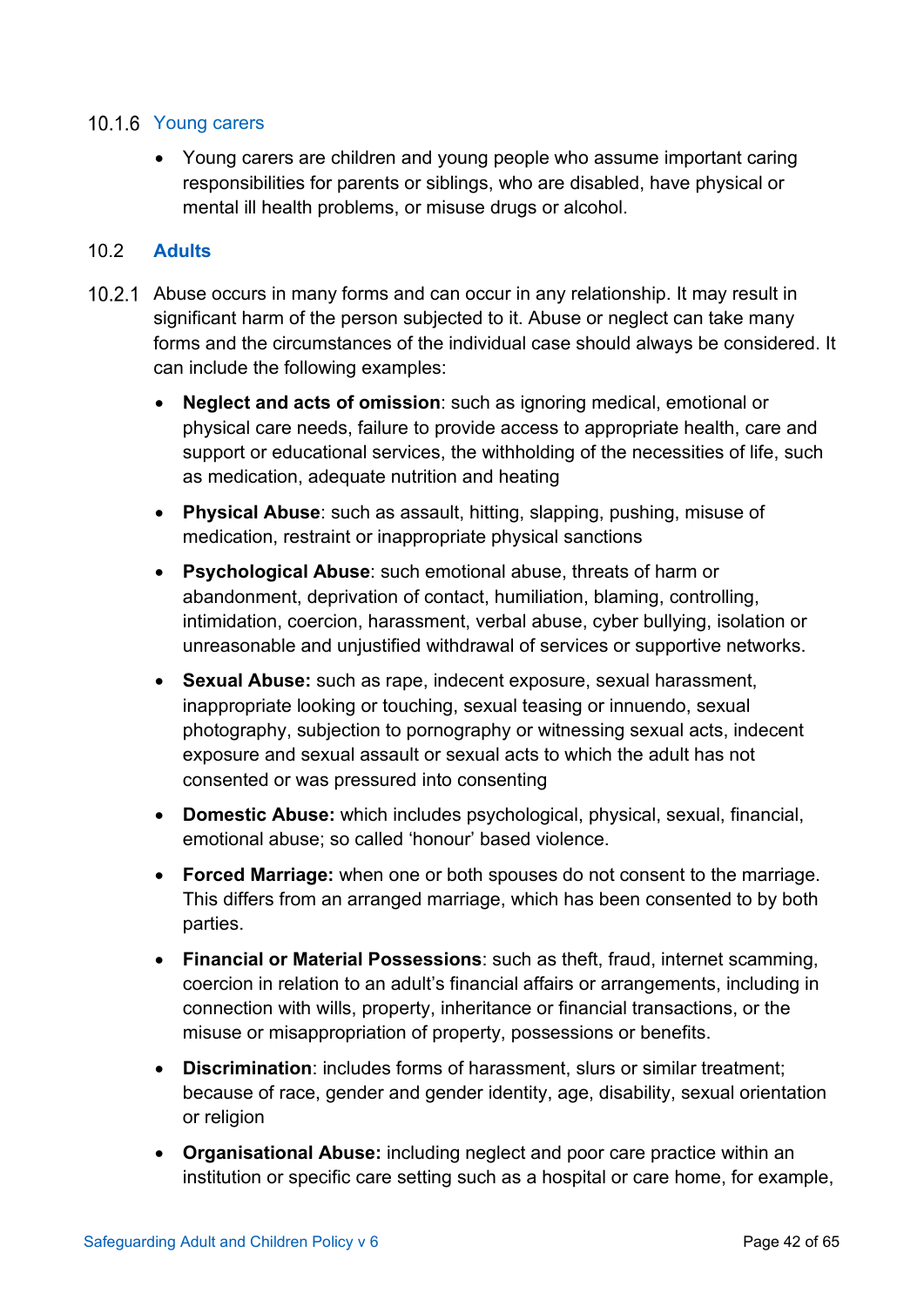or in relation to care provided in one's own home. This may range from one off incidents to on-going ill-treatment. It can be through neglect or poor professional practice as a result of the structure, policies, processes and practices within an organisation.

- **Civil Rights:** denial of the right to be treated with dignity and respect, freedom of speech and movement.
- **Hate Crime**: defined as any crime that is perceived by the victim, or another person, to be due to a person's race, religious belief, gender identity or disability. This is based on the perception of the victim or another person and is not reliant on evidence.
- **Mate Crime**: when someone has faked a friendship in order to take advantage of a vulnerable person, committed by someone known to the victim, either for a long time or a more recent friendship.
- **Female Genital Mutilation (FGM):** a procedure that involves the partial or total removal of the external female genial organs for cultural or other nontherapeutic reasons.
- **Modern Slavery:** encompasses slavery, human trafficking, forced labour and domestic servitude. Traffickers and slave masters use whatever means they have at their disposal to coerce, deceive and force individuals into a life of abuse, servitude and inhumane treatment.
- **Self-neglect:** this covers a wide range of behaviour neglecting to care for one's personal hygiene, health or surroundings and includes behaviour such as hoarding.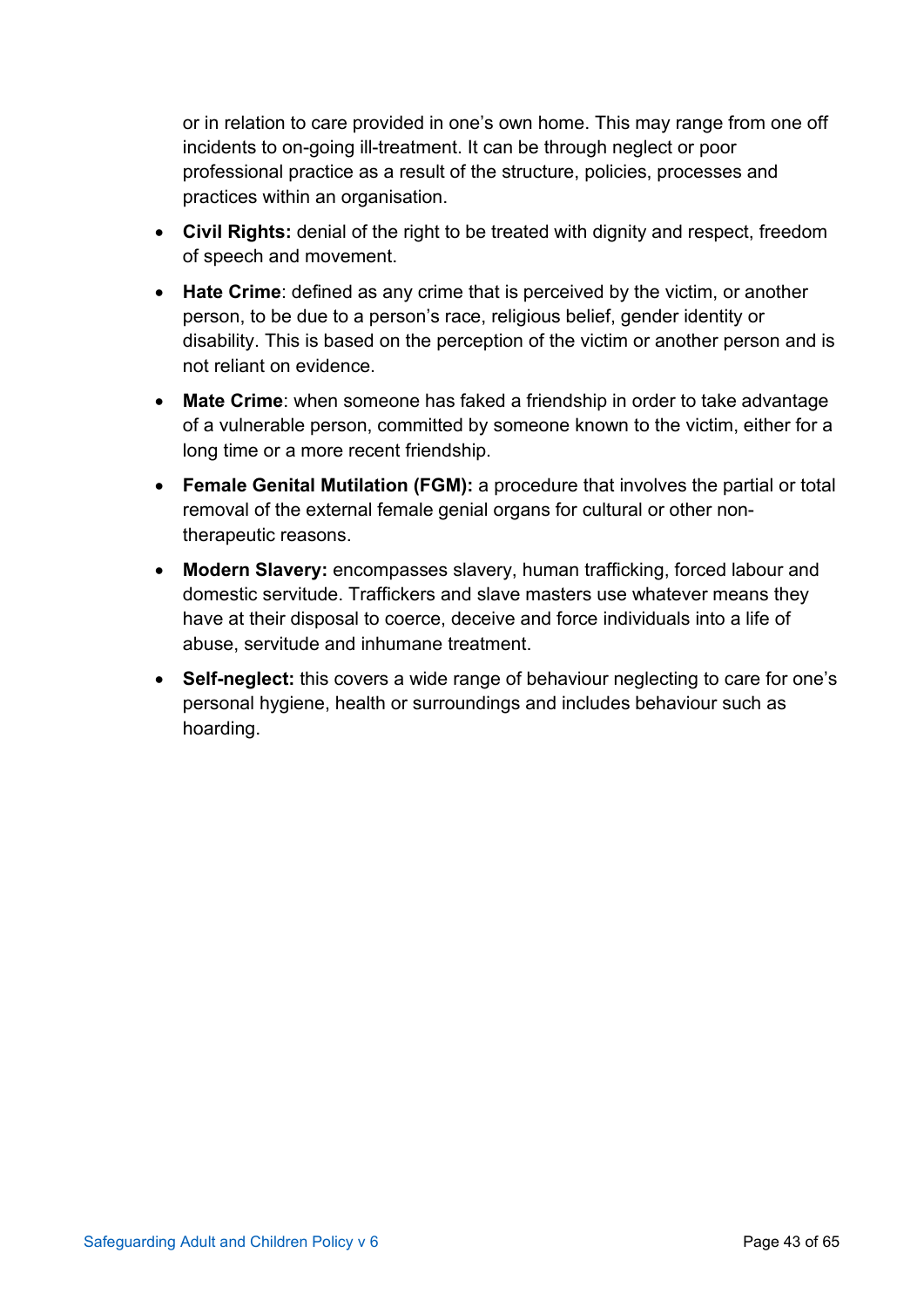# <span id="page-43-0"></span>**11. Appendix 2: Surrey Wide CCG Safeguarding Children and Adults Team**

| <b>Surrey Wide CCG</b><br><b>Associate Director for Safeguarding</b><br><b>Children and Adults / Designated Nurse</b><br><b>Safeguarding Children</b><br>Amanda Boodhoo<br>Email: amanda.boodhoo@nhs.net<br>Mobile: 07799622327 | <b>Surrey Wide CCG</b><br><b>Designated Nurse for Safeguarding</b><br><b>Adults</b><br><b>Helen Milton</b><br>Email: helen.milton@nhs.net<br>Mobile: 07894 599133                                                          |
|---------------------------------------------------------------------------------------------------------------------------------------------------------------------------------------------------------------------------------|----------------------------------------------------------------------------------------------------------------------------------------------------------------------------------------------------------------------------|
| <b>Surrey Wide CCG</b><br><b>Designated Doctor Safeguarding</b><br><b>Children</b><br>Dr Kate Brocklesby<br>Tel 01932 722329 Fax 01932 723151<br>Email: kate.brocklesby@nhs.net                                                 | <b>Surrey Wide CCG</b><br><b>Designated GP Safeguarding Children</b><br>and Adults<br>Dr Tara Jones<br>Email: Tara.jones@nhs.net<br>Mobile: 07768 252202                                                                   |
| <b>Surrey Wide CCG</b><br><b>Designated Doctor for Looked after</b><br><b>Children/Named GP Safeguarding</b><br><b>Children</b><br>Dr Sharon Kefford<br>Email: Sharon.kefford@nhs.net<br>Mobile: 07768 107210                   | <b>Surrey Wide CCG</b><br>Designated Nurse Looked after Children /<br><b>Deputy Designated Nurse for</b><br><b>Safeguarding Children</b><br>Linda Cunningham<br>Email: lindacunningham2@nhs.net<br>Mobile: 07748111917     |
| <b>Surrey Wide CCG</b><br>Designated Nurse Looked after Children /<br><b>Deputy Designated Nurse for</b><br><b>Safeguarding Children</b><br><b>Rachel Redwood</b><br>Email: Rachel.redwood@nhs.net<br>Mobile: 07827663746       | <b>Surrey Wide CCG</b><br><b>Deputy Designated Nurse for</b><br><b>Safeguarding Children</b><br><b>Sharon Hammond</b><br>Email: sharon.hammond3@nhs.net<br>Mobile: 07833 407832                                            |
| <b>Surrey Wide CCG</b><br><b>Designated Nurse for Safeguarding</b><br><b>Adults</b><br><b>Rebecca Eells</b><br>Email: reells@nhs.net<br>Mobile: 07392 273318                                                                    | <b>Surrey Wide CCG</b><br><b>Safeguarding Advisor Safeguarding with</b><br><b>Lead for Care Homes, Learning Disability</b><br>and GP Practices<br><b>Julie Wadham</b><br>Email: julie.wadham@nhs.net<br>Mobile:07747460581 |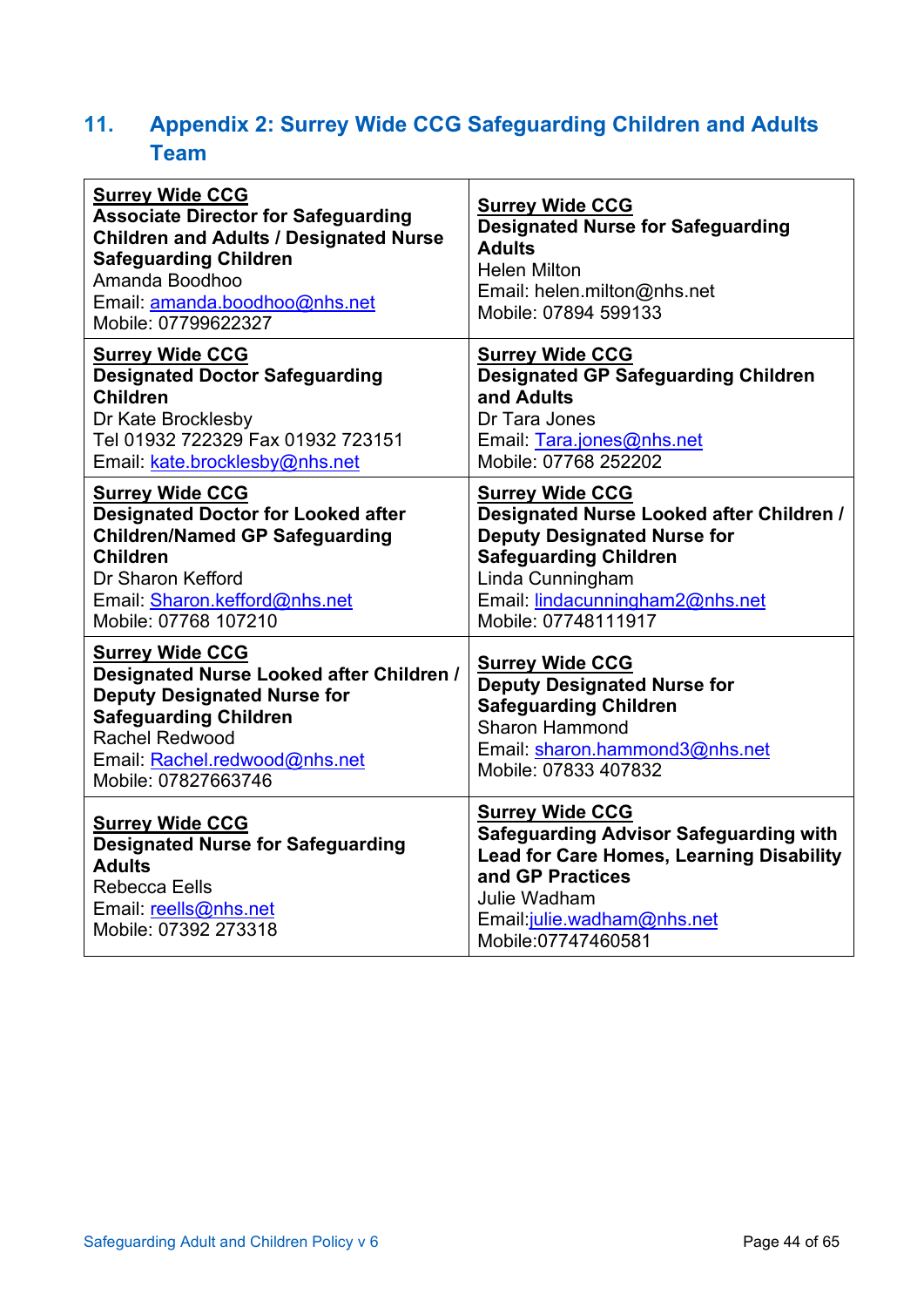| <b>Surrey Wide CCG</b><br>Safeguarding Manager with Lead for<br><b>Child Death Reviews / Prevent Lead</b><br>Noreen Gurner-Smith<br>Email: noreen.gurner@nhs.net<br>Mobile: 07471-142048 | <b>Surrey Wide CCG</b><br>Named Nurse for Child Death Review and<br><b>Health Lead for Joint Agency</b><br><b>Safeguarding</b><br>Nicola Eschbaecher<br>Email: n.eschbaecher@nhs.net<br>Mobile: 07824-350491 |
|------------------------------------------------------------------------------------------------------------------------------------------------------------------------------------------|--------------------------------------------------------------------------------------------------------------------------------------------------------------------------------------------------------------|
| <b>Surrey Wide CCG</b><br><b>Designated Doctor for Child Death</b><br><b>Reviews</b><br>[Vacant]                                                                                         |                                                                                                                                                                                                              |
| <b>Surrey Wide CCG</b><br><b>Child Death Review Nurse</b><br><b>Suzanne Huddy</b><br>Email: suzanne.huddy@nhs.net<br>Mobile: 07824-58209                                                 | <b>Surrey Wide CCG</b><br><b>Child Death Review Nurse</b><br><b>Natalie Price</b><br>Email: natalie.price3@nhs.net<br>Mobile:0775-545921                                                                     |
| <b>Surrey Wide CCG</b><br><b>Child Death Review Nurse</b><br>Jainaba Sidibeh<br>Email: j.sidibeh1@nhs.net<br>Mobile: 07557-849988                                                        | <b>Surrey Wide CCG</b><br><b>Child Death Review Nurse</b><br>[Vacant]                                                                                                                                        |
| <b>Surrey Wide CCG</b><br><b>Child Wellbeing Professional and Lead</b><br>for Learning from Child Deaths<br>Nicola Mundy<br>Email: nicola.mundy2@nhs.net<br>Mobile: 07467-357600         | <b>Surrey Wide CCG</b><br><b>Child Death Review Coordinator</b><br><b>Emily Welch</b><br>Email: Emily.welch5@nhs.net<br>Tel: 07818046748                                                                     |
| <b>Surrey Wide CCG</b><br><b>Safeguarding Business Manager</b><br>Lisa Parry<br>Email: lisa.parry1@nhs.net<br>Mobile: 0750 0990623                                                       | <b>Surrey Wide CCG</b><br><b>Safeguarding Business Support / Child</b><br><b>Death Review Administrator</b><br><b>Anna Miles</b><br>Email: anna.miles3@nhs.net<br>Mobile: 07500 953839                       |
| <b>Surrey Wide CCG</b><br><b>Deputy Safeguarding Business Manager</b><br><b>Caroline Holmes</b><br>Email: caroline.holmes14@nhs.net<br>Mobile: 07392-273317                              | <b>Surrey Wide CCG</b><br><b>Surrey Wide CCG Safeguarding Children</b><br>and Looked After Children Administrator<br>Karen Overington<br>Email: karen.overington@nhs.net<br>Mobile: 07920 831879             |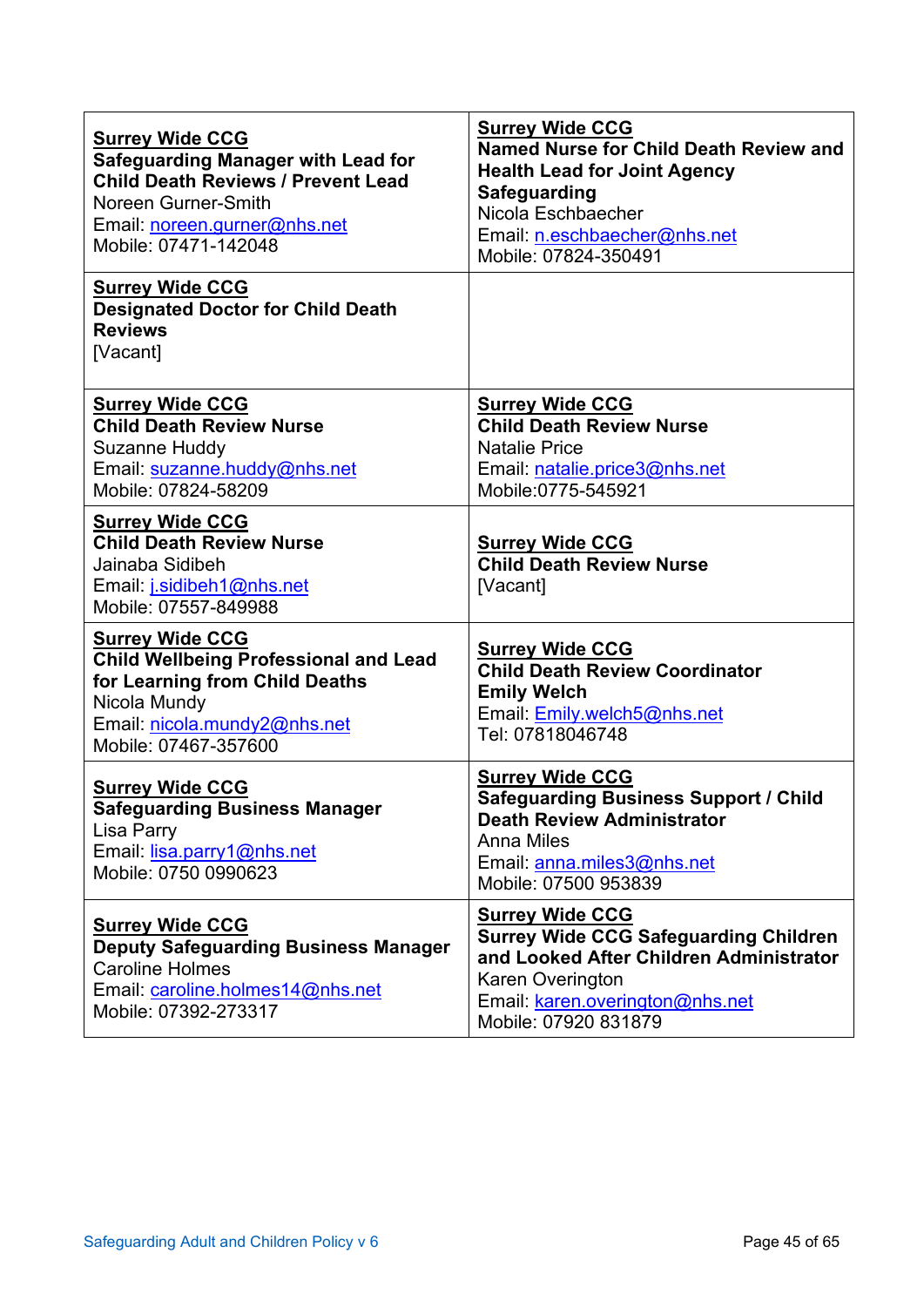# <span id="page-45-0"></span>**12. Appendix 3: Safeguarding Arrangements within NHS Trusts, Foundation Trusts and Private Healthcare Providers**

- 12.1 All provider health organisations are required to have effective arrangements in place to safeguard adults at risk and children and to assure themselves, regulators and their commissioners that these are working.
- 12.2 Key examples of health work to support the safeguarding of adults at risk and children include:
	- Identifying children and families who would benefit from early help. This requires all professionals, including those in universal services and those providing services to adults with children, to understand their role in identifying emerging problems and to share information with other professionals to support early identification and assessment
	- Routine enquiry regarding domestic abuse in adult setting
	- Assessment of impact of adult health problems on children in the household i.e. needs of young carers
- 12.3 Specific arrangements
	- Adhere to National, local SSCP, SSAB policies and procedures
	- A Board executive lead for safeguarding who takes responsibility for governance, systems and organisational focus on safeguarding adults at risk and children.
	- Named Doctor and Nurse safeguarding children (Named Midwife for maternity services) Named Nurse for looked after children and a Lead Professional for safeguarding adults at risk who have a key role in promoting good professional practice within their organisation, and provide advice, expertise and training strategy within their organisation.
	- All providers are required to have an MCA lead who is responsible for providing support and advice to clinicians in individual cases and supervision for staff in areas where these issues may be particularly prevalent and/or complex
	- Safe recruitment including compliance with the Disclosure and Barring system; job descriptions which reflect requirements for staff to have due regard for safeguarding and promoting the welfare of children and adults at risk.
	- A Named Senior Officer (NSO) must be identified who will lead on allegations against staff working with adults at risk and children.
	- Have a training strategy and plan in place informed by a training needs analysis with regard to safeguarding, safe recruitment and specific areas of need such as domestic abuse, child sexual exploitation, FGM and Prevent. Evidence of the effectiveness of all training delivered must be evaluated. The training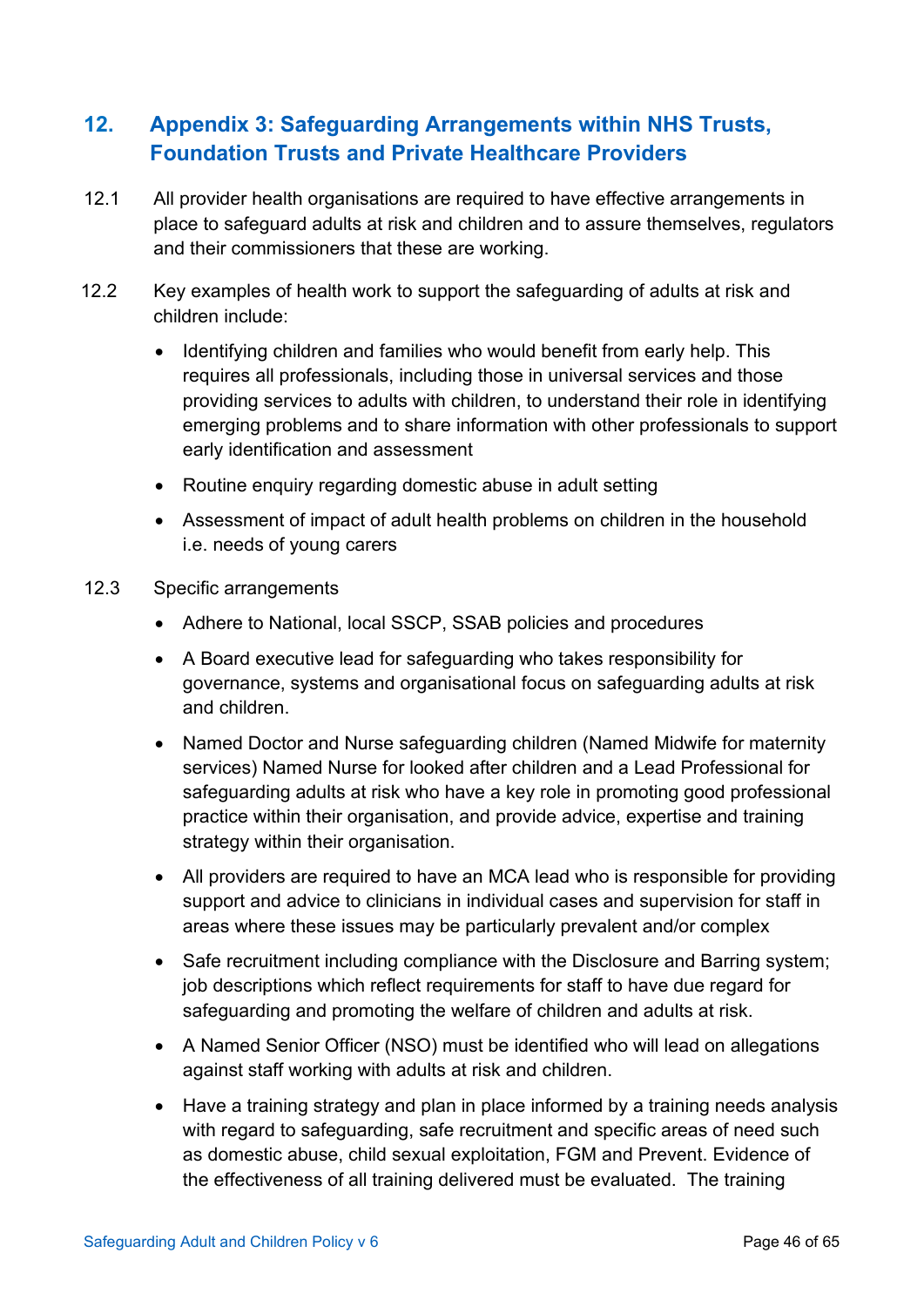programme must comply with the safeguarding children training levels in the Safeguarding Children and Young People: Roles and Competencies for Healthcare Staff intercollegiate document (2019), Looked after children: Knowledge, skills and competences of health care staff Intercollegiate Role Framework (2020), Safeguarding Adults: Roles and competences for health care staff – Intercollegiate Document (2018) and NHS England Prevent Training & Competency Framework 2017.

- Arrangements for the provision of safeguarding adults and children supervision for staff to promote good practice. Named and Lead professionals must access trauma informed safeguarding supervision from the appropriate CCG Designated Safeguarding Professionals.
- Inform appropriate Designated Nurses or Doctor of any serious incidents involving adults at risk and children and confirm that the incident has been reported in accordance with the NHS England and CCG requirements.
- Comply with the SSCP, SSAB and Designated Nurse requests for information or reports in relation to Child Safeguarding Practice Reviews, Safeguarding Adults Reviews or other multi-agency reviews
- Work with the Designated Professionals SSAB and SSCP in developing and implementing an audit programme to provide evidence of improved outcomes for adults at risk and children.
- Ensure staff understand their responsibilities in identifying and respond to risk factors in abuse or neglect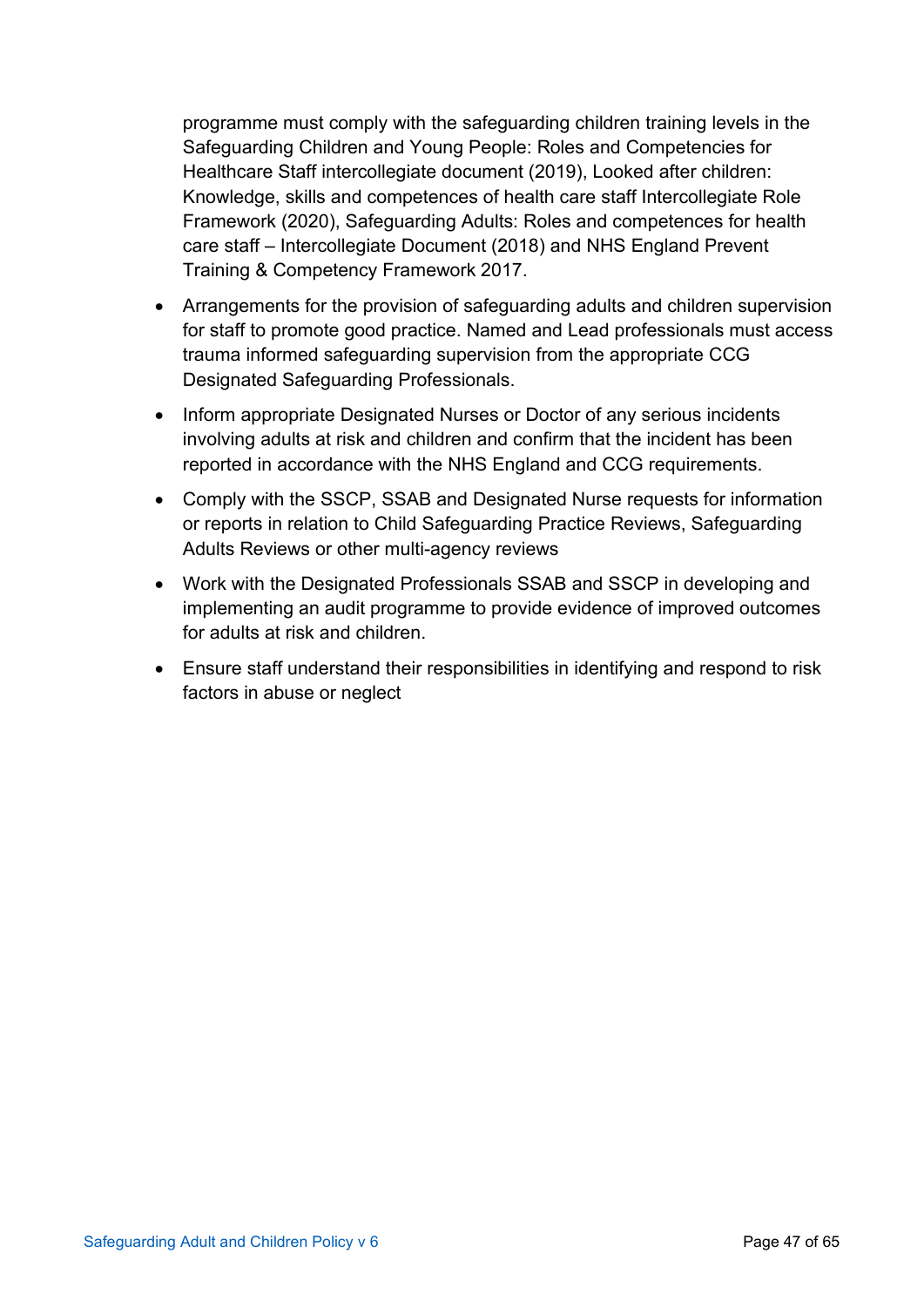# <span id="page-47-0"></span>**13. Appendix 4: Children's Single Point of Access (CSPA) & Multi-Agency Safeguarding Hub (MASH)**

- 13.1 **Surrey Children's Single Point of Access (CSPA)** is the single point of contact **for reporting concerns about the safety of a child or young person**. It aims to improve the safeguarding response for children at risk of abuse or neglect through better information sharing and high-quality and timely responses. It achieves this by co-locating agencies. It brings together Surrey County Council social care workers children, early help services, health workers and police as well as a vast array of virtual partners across Surrey. Its aim is to identify need, risk and harm accurately to allow timely and the most appropriate intervention.
	- The CSPA acts as the front door to children's services in Surrey. It is the conduit for access to services at levels 2, 3 and 4 of Effective Family Resilience
	- It provides residents and people who work with children in Surrey with direct information, advice and guidance about where and how to find the appropriate support for children and families.
	- The CSPA operates Monday to Friday from 9am to 5pm.
	- Surrey children's services request for support form can be accessed via the link: <https://www.surreyscp.org.uk/resources-category/abuseandneglect/>
	- **Phone number:** 0300 470 9100
	- **Email: [cspa@surreycc.gov.uk](mailto:cspa@surreycc.gov.uk)**
- 13.2 Out of hours Emergency duty team
	- **Tel:** 01483 517898
	- **Fax:** 01483 517895
	- SMS number: 07800000388 (for deaf and hard of hearing callers online)
	- **Email: [edt.ssd@surreycc.gov.uk](mailto:edt.ssd@surreycc.gov.uk)**
- 13.3 **The Surrey Multi-Agency Safeguarding Hub (MASH)** is the single point of contact for **reporting concerns about the safety of an adult at risk.** It aims to improve the safeguarding response for adults at risk of abuse or neglect through better information sharing and high-quality and timely responses.
	- The Surrey MASH achieves this by co-locating agencies. It brings together Surrey County Council social care workers adults, early help services, health workers and police as well as a vast array of virtual partners across Surrey. Its aim is to identify need, risk and harm accurately to allow timely and the most appropriate intervention.
	- During office hours, contact the Multi Agency Safeguarding Hub (MASH)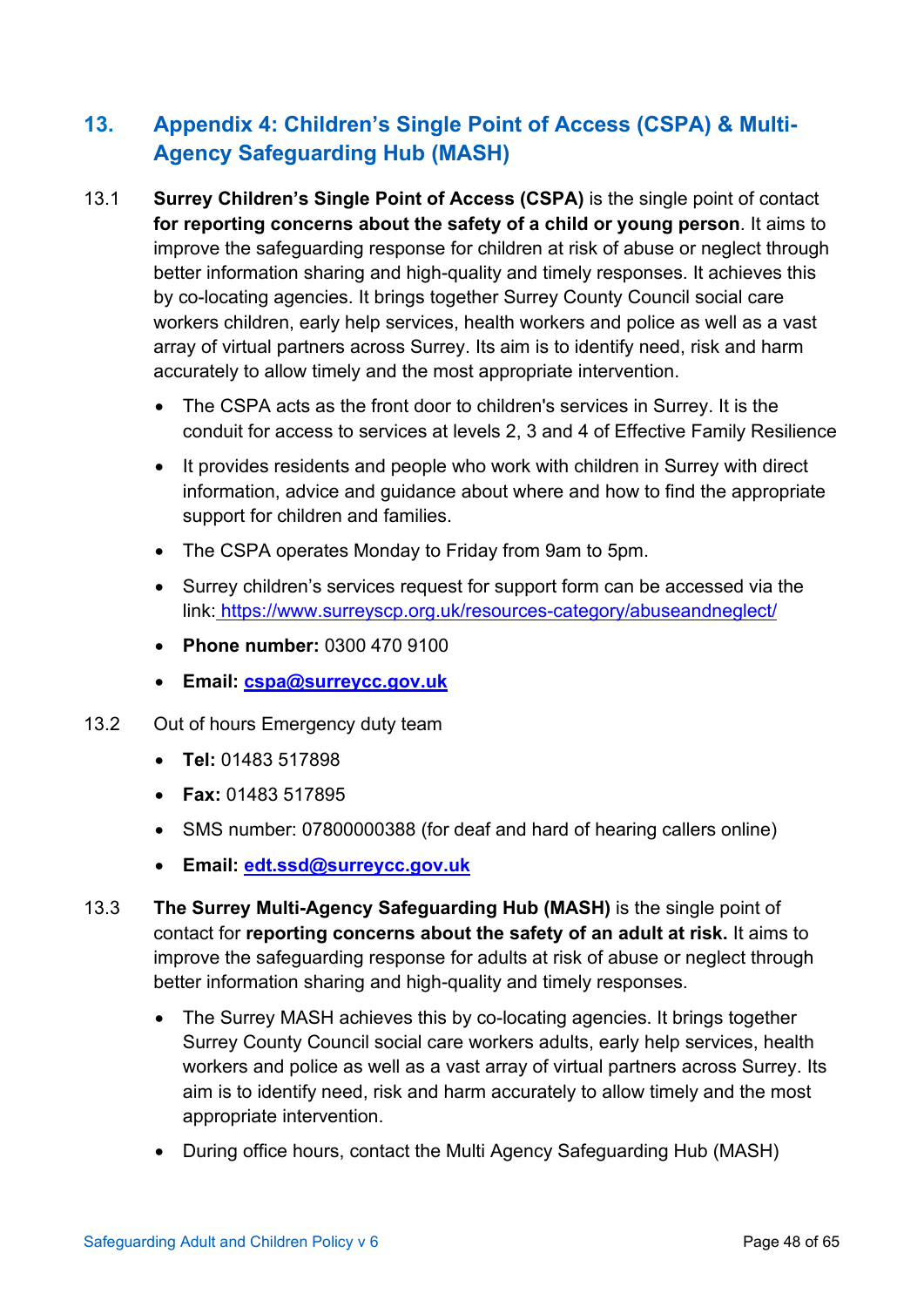- Tel: 0300 470 9100
- **Email:** [ascmash@surreycc.gov.uk](mailto:ascmash@surreycc.gov.uk)
- Or complete the [MASH Referral Form](https://www.surreysab.org.uk/concerned-about-an-adult/) and email to Adults MASH
- Out of hours Adult Social Care Emergency duty team
	- o **Tel:** 01483 517898
	- o **Fax:** 01483 517895
	- o SMS number: 07800000388 (for deaf and hard of hearing callers online)
	- o **Email: [edt.ssd@surreycc.gov.uk](mailto:edt.ssd@surreycc.gov.uk)**
- 13.4 Surrey Police
- 13.4.1 You can contact the police using the non-emergency number, 101, or in an emergency where the safety of a child, young person or adult is at immediate risk, dial 999.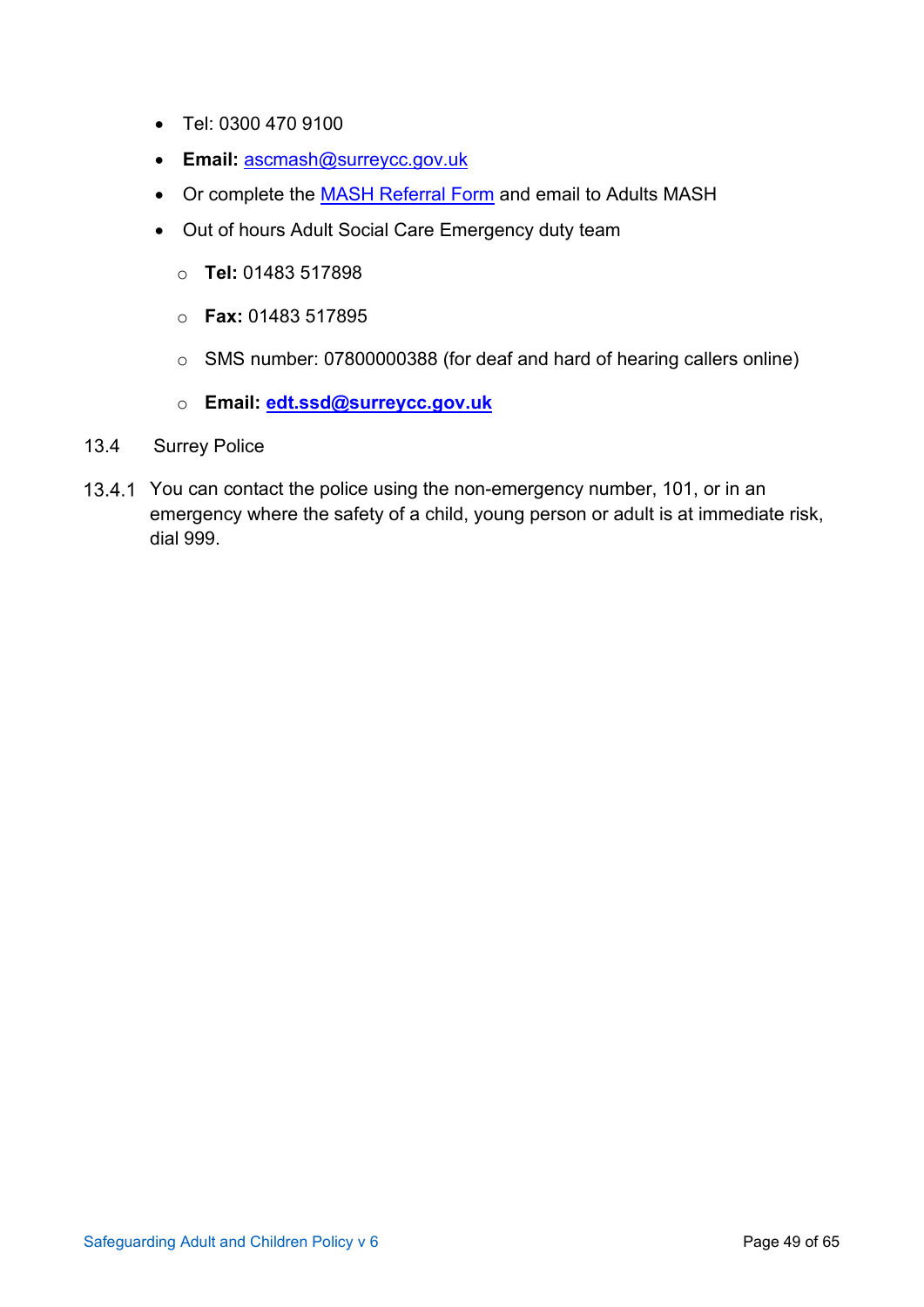# <span id="page-49-0"></span>**14. Appendix 5: Rapid Review Process**

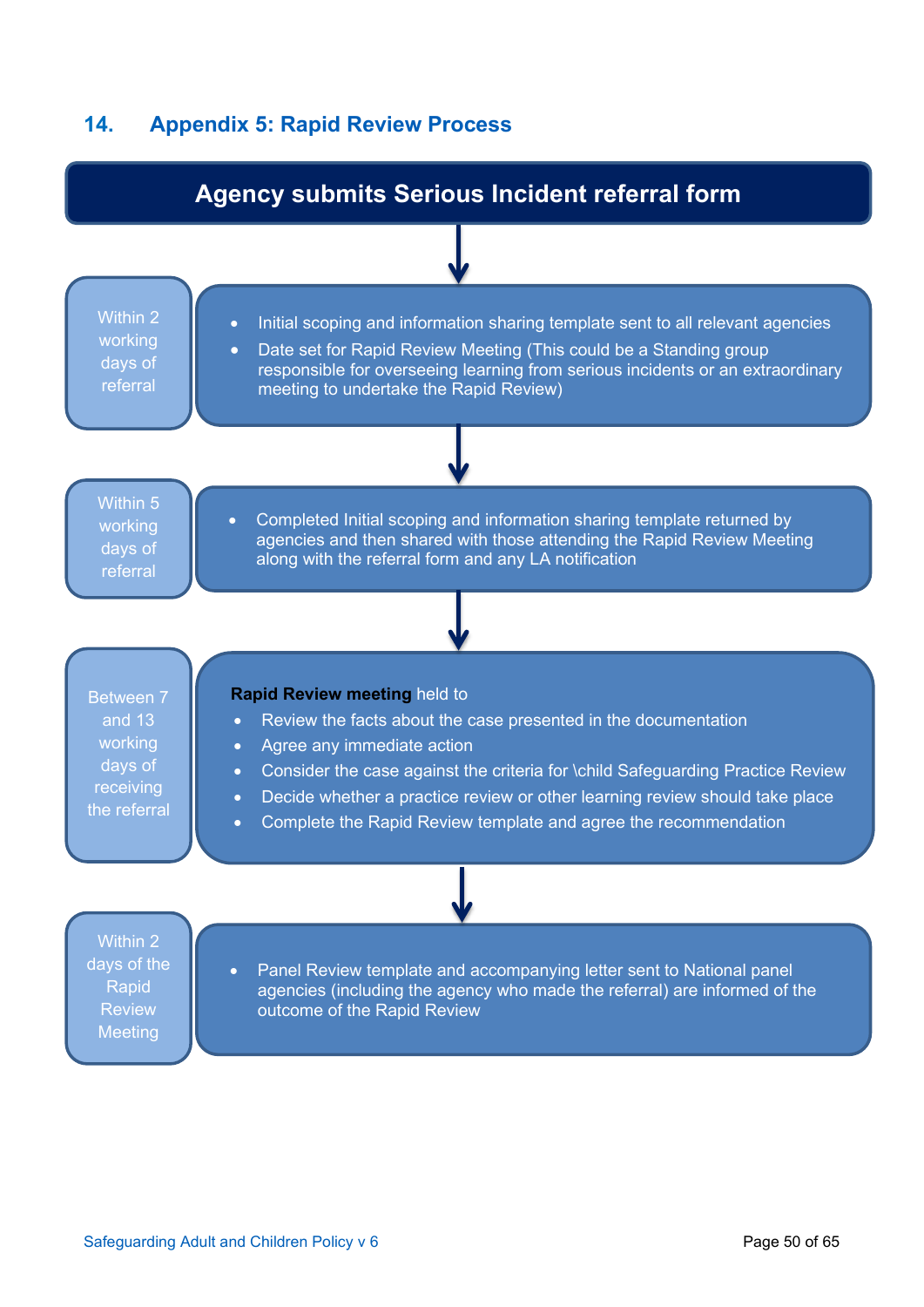

# <span id="page-50-0"></span>**15. Appendix 6: Safeguarding Adult Review Process:**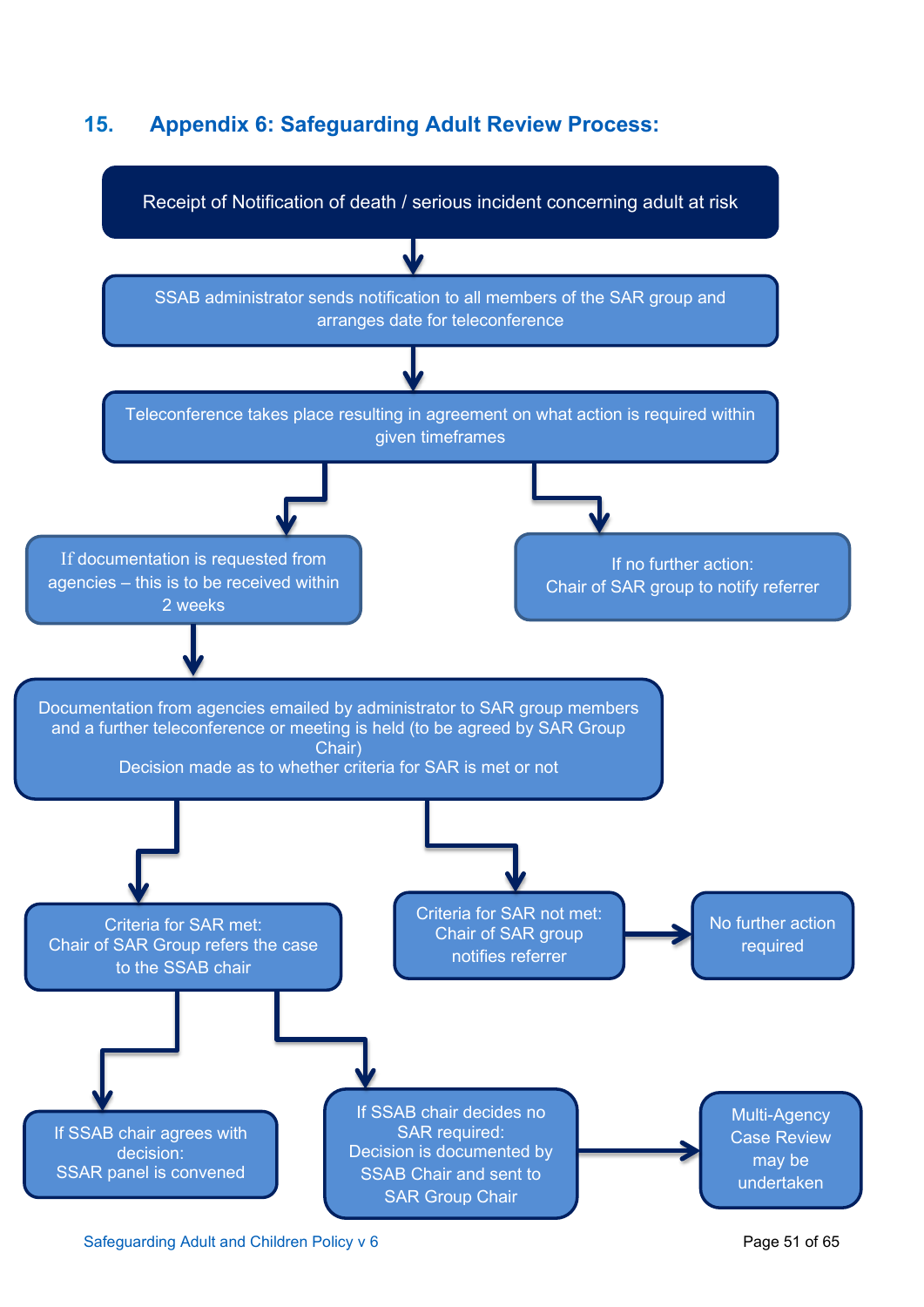# <span id="page-51-0"></span>**16. Appendix 7: Child Death Review Process:**

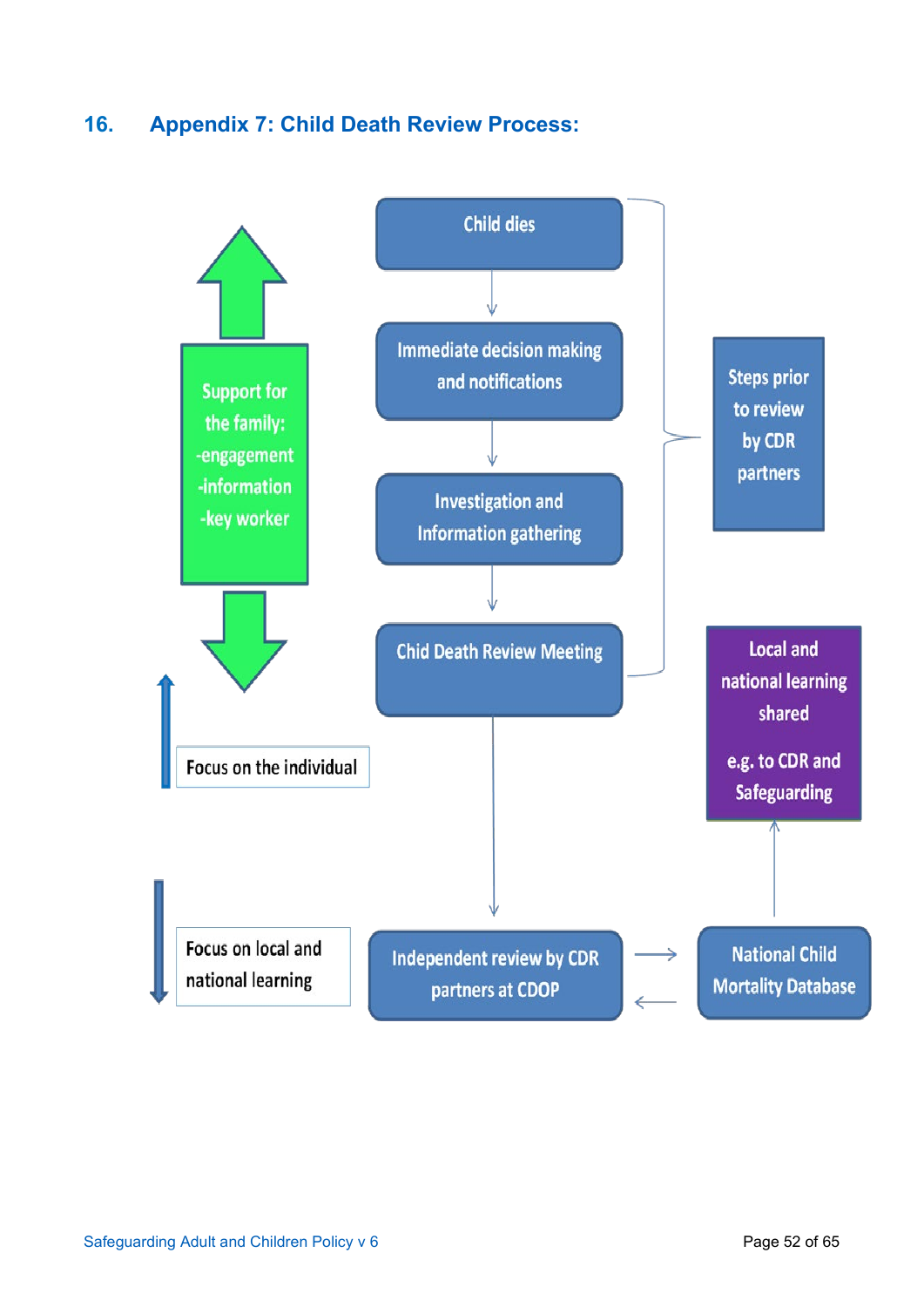# <span id="page-52-0"></span>**17. Appendix 8: Managing Allegations against People who Work with Children**

- 17.1 **Senior Manager** to whom allegations or concerns should be reported to
	- Amanda Boodhoo, Surrey Wide CCG Associate Director Safeguarding
		- o **Email:** [amanda.boodhoo@nhs.net](mailto:amanda.boodhoo@surreypct.nhs.uk)
		- o **Mobile:** 07799622327
- 17.2 **Deputy Senior Manager** to who reports should be made in the absence of the designated senior manager or where that person is the subject of the allegation or concern
	- Linda Cunningham/Rachael Redwood, Surrey Wide CCG Designated Nurses for Looked after Children / Deputy Designated Nurse Safeguarding Children/

| <b>Email</b>             | <b>Mobile</b> |
|--------------------------|---------------|
| Lindacunningham2@nhs.net | 07748111917   |
| Rachael.redwood@nhs.net  | 07827663746   |

• Helen Milton / Rebecca Eells Surrey Wide CCG Designated Nurses for Safeguarding Adults

| <b>Email</b>                 | <b>Mobile</b> |
|------------------------------|---------------|
| $\vert$ Helen.milton@nhs.net | 07894 599133  |
| reells@nhs.net               | 07392273318   |

#### 17.3 Local Authority Designated Officer (LADO)

- Allegations consultations: Every local authority has a statutory responsibility to have a local authority designated officer (LADO), who is responsible for coordinating the response to concerns that an adult who works with children may have caused them harm.
- **Phone number:** 0300 1231650 Select option 3 LADO. When you contact us you will be directed to the duty LADO
- **LADO referral form** can be accessed via the link below: [https://www.surreyscp.org.uk/professionals/dealing-with-allegations-against](https://www.surreyscp.org.uk/professionals/dealing-with-allegations-against-people-who-work-with-children/)[people-who-work-with-children/](https://www.surreyscp.org.uk/professionals/dealing-with-allegations-against-people-who-work-with-children/)
- **Email:** LADO business support: **[LADO@surreycc.gov.uk](mailto:LADO@surreycc.gov.uk)**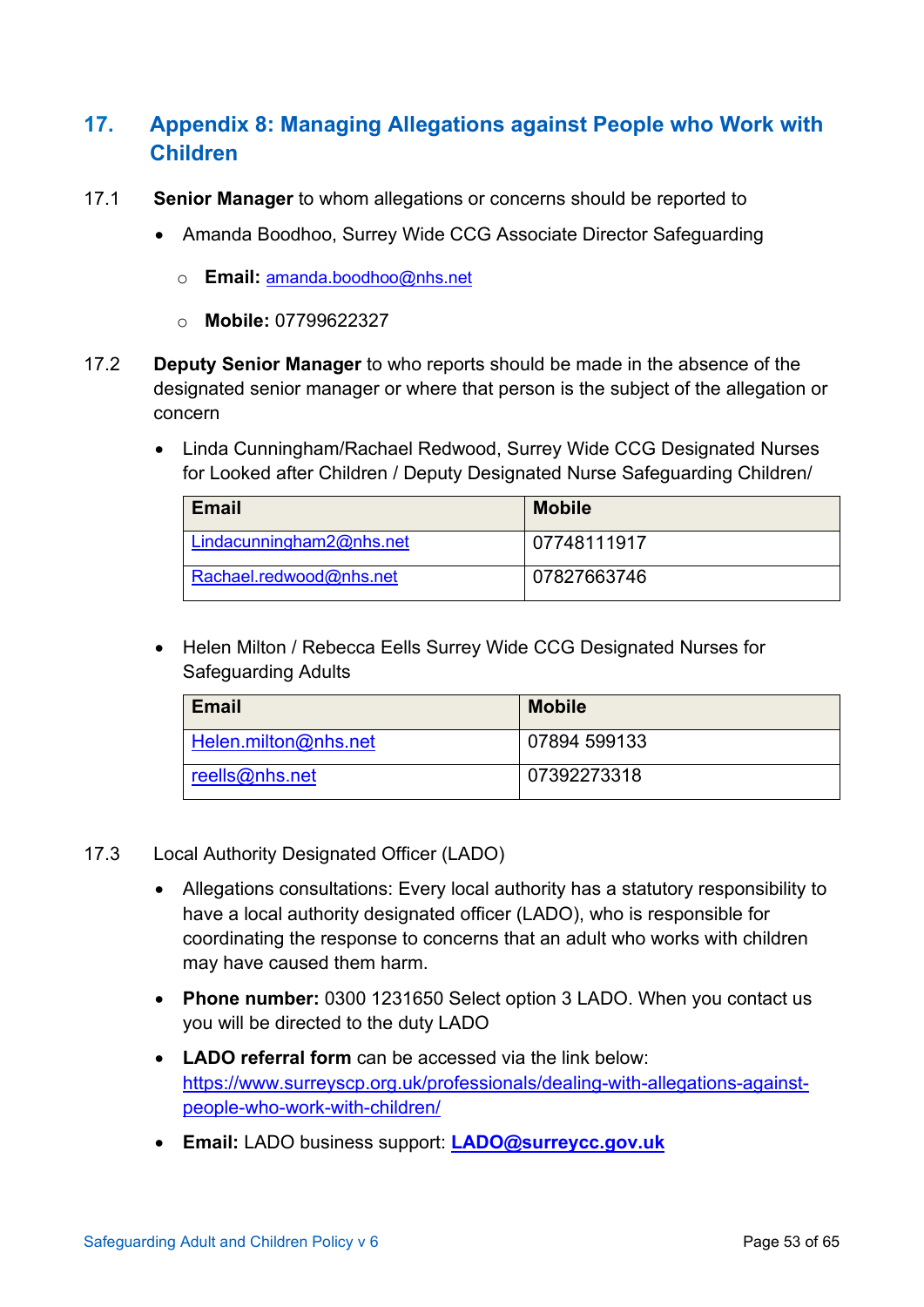- 17.4 Surrey Children's Single Point of Access (CSPA) operates Monday to Friday from 9am to 5pm.
	- **Phone number:** 0300 470 9100
	- **Email: [cspa@surreycc.gov.uk](mailto:cspa@surreycc.gov.uk)**
	- emails are dealt with during normal office hours
- 17.5 Surrey County Council Emergency duty team (Out of Hours Service)
	- **Tel:** 01483 517898
	- **Fax:** 01483 517895
	- SMS number: 07800000388 (for deaf and hard of hearing callers online)
	- **Email: [edt.ssd@surreycc.gov.uk](mailto:edt.ssd@surreycc.gov.uk)**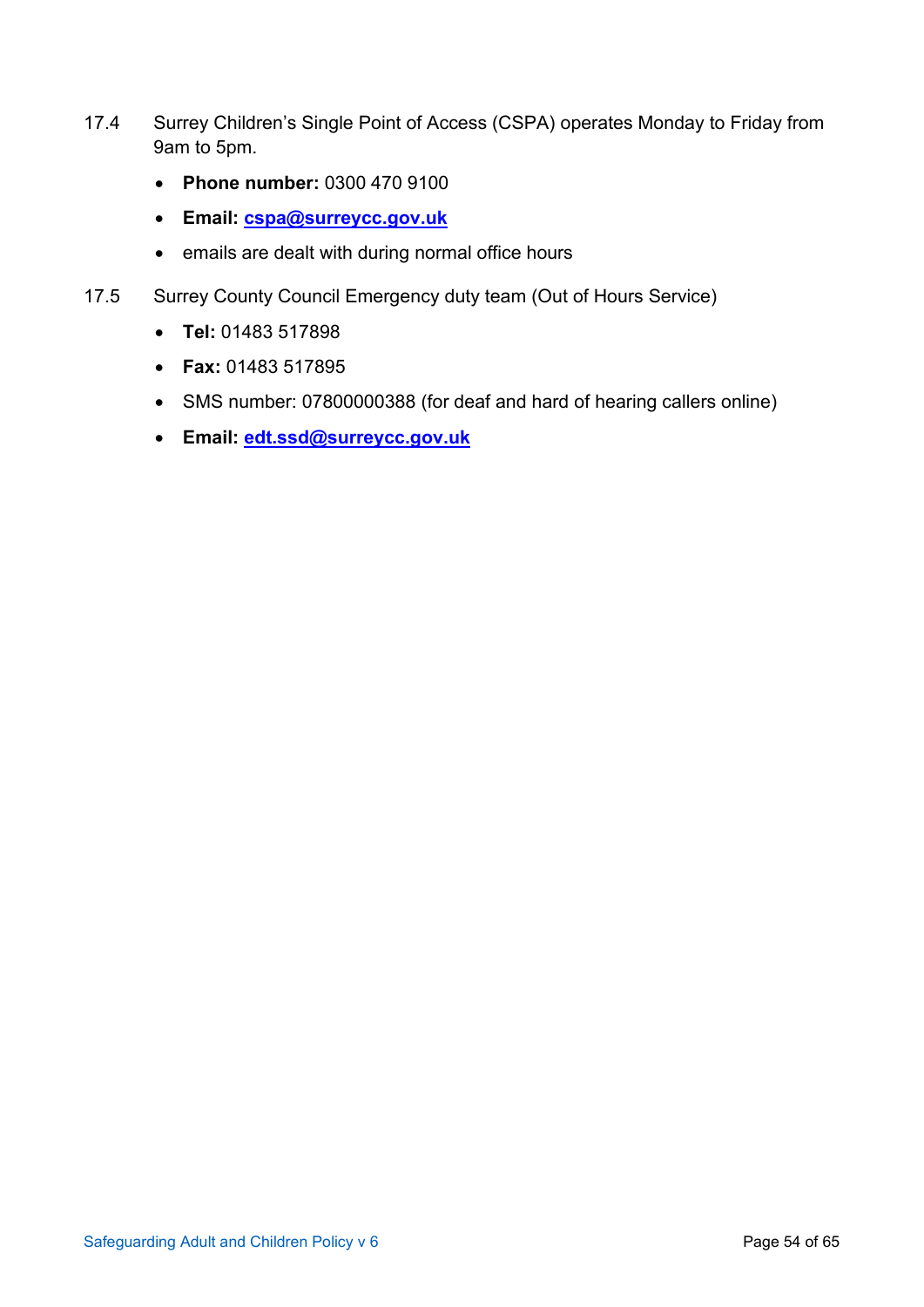# <span id="page-54-0"></span>**18. Appendix 9: Local and National Safeguarding Issues for Children and Adults**

#### **Effective Family Resilience/Think Family/Trauma Informed Care**

The Family Resilience/Think Family model is the approach to safeguarding in Surrey. It promotes the importance of a whole-family approach and recognises providing early help is more effective in promoting the welfare of children than reacting later.

- No wrong door: Contact with any service offers an open door into a system of joinedup support. This is based on more coordination between adult and children's services.
- Early help means providing support as soon as a problem emerges, at any point in a child's life, from the foundation years through to the teenage years
- ▶ Looking at the whole family: Services working with both adults and children take into account family circumstances/responsibilities and consistently consider the needs of any children who might be at risk of harm when in contact with a service user.
- ▶ Providing support tailored to need: Working with families to agree a package of support best suited to their particular situation. Professionals should seek, hear and act on the voice of the child; children are asked about their views and feelings.
- Building on family strengths: Practitioners work in partnerships with families recognising and promoting resilience and helping them to build their capabilities
- A trauma-informed approach to care requires that workers develop true partnerships with clients while maintaining healthy personal boundaries. The goal of this partnership should be to empower clients to come up with their own solutions to problems. Focusing on client generated solutions is a much more effective way for clients to learn healthy coping skills than are strategies that rely on the worker controlling the client and their choices.

Further information can be accessed on the Surrey Safeguarding Children Partnership (SSCP) website: [Categories Effective Family Resilience –](https://www.surreyscp.org.uk/resources-category/effectivefamilyresiliencelevelsofneed/) Levels of Need; Surrey [Safeguarding Children Partnership \(surreyscp.org.uk\)](https://www.surreyscp.org.uk/resources-category/effectivefamilyresiliencelevelsofneed/)

#### **Child Criminal Exploitation (CCE)**

#### **Contextual Safeguarding**

Contextual Safeguarding is an approach to understanding, and responding to, young people's experiences of significant harm beyond their families. It recognises that the different relationships that young people form in their neighbourhoods, schools and online can feature violence and abuse. Parents and carers have little influence over these contexts, and young people's experiences of extra-familial abuse can undermine parentchild relationships. Therefore, children's social care practitioners, child protection systems and wider partnerships need to engage with individuals and sectors who do have influence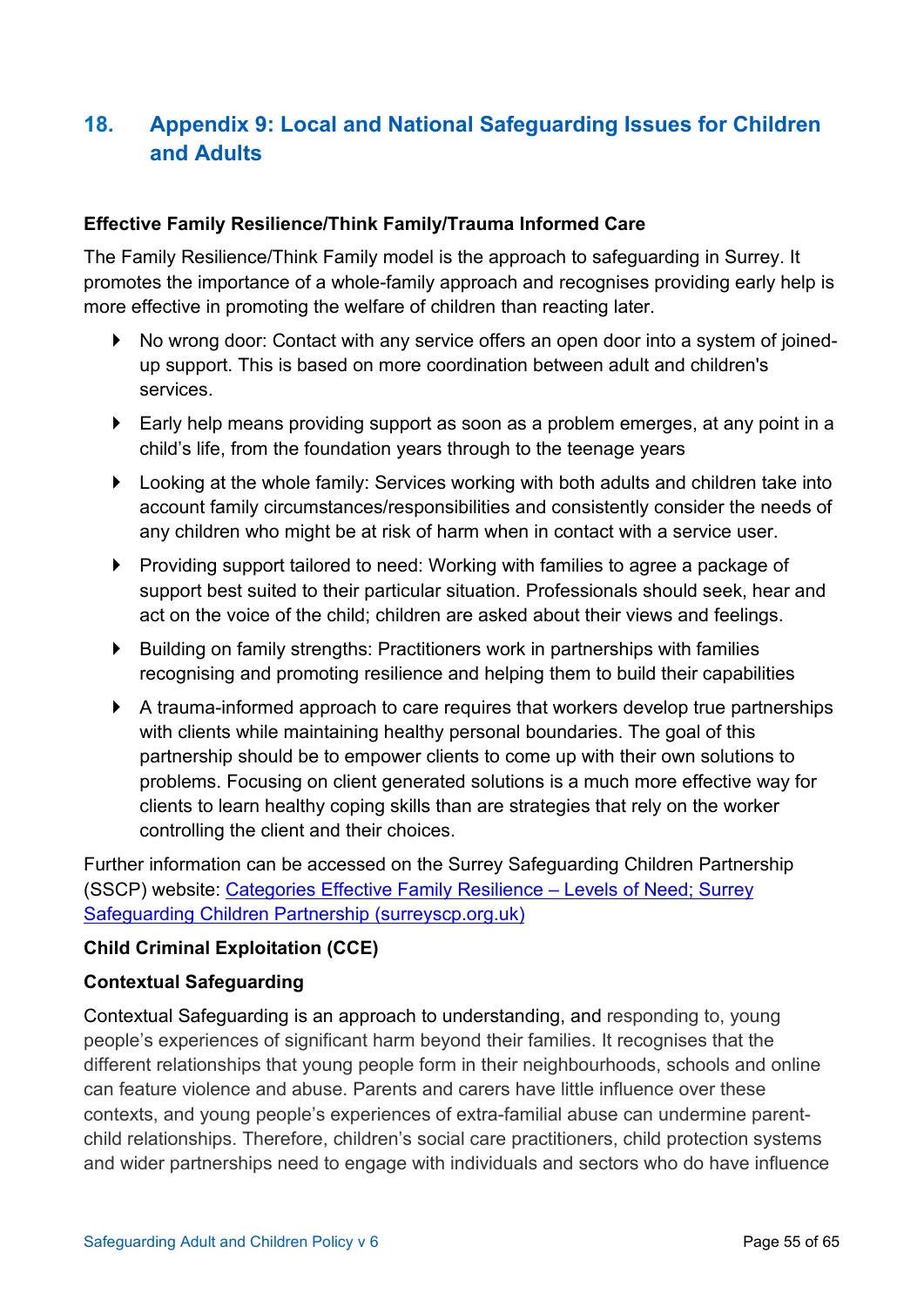over/within extra-familial contexts, and recognise that assessment of, and intervention with, these spaces are a critical part of safeguarding practices Contextual Safeguarding, therefore, expands the objectives of child protection systems in recognition that young people are vulnerable to abuse beyond their front doors

Further information can be accessed on the Surrey Safeguarding Children Partnership (SSCP) website:

## [Categories Contextual Safeguarding; Surrey Safeguarding Children Partnership](https://www.surreyscp.org.uk/resources-category/contextual-safeguarding/)  [\(surreyscp.org.uk\)](https://www.surreyscp.org.uk/resources-category/contextual-safeguarding/)

## **Child Criminal Exploitation (CCE)**

As well as threats to the welfare of children from within their families, children may be vulnerable to abuse or exploitation from outside their families. These extra-familial threats might arise at school and other educational establishments, from within peer groups, or more widely from within the wider community and/or online. These threats can take a variety of different forms and children can be vulnerable to multiple threats, including: exploitation by criminal gangs and organised crime groups such as county lines; societal violence, trafficking, online abuse; sexual exploitation and the influences of extremism leading to radicalisation. Extremist groups make use of the internet to radicalise and recruit and to promote extremist materials. Any potential harmful effects to individuals identified as vulnerable to extremist ideologies or being drawn into terrorism should also be considered.

Assessments of children in such cases should consider whether wider environmental factors are present in a child's life and are a threat to their safety and/or welfare. Children who may be alleged perpetrators should also be assessed to understand the impact of contextual issues on their safety and welfare.

Interventions should focus on addressing these wider environmental factors, which are likely to be a threat to the safety and welfare of a number of different children who may or may not be known to local authority children's social care.

Assessments of children in such cases should consider the individual needs and vulnerabilities of each child. They should look at the parental capacity to support the child, including helping the parents and carers to understand any risks and support them to keep children safe and assess potential risk to child. Local arrangements for reducing the risk of CCE include the Risk Management Meetings (RMM) These meetings are held to share information and intelligence to develop a detailed profile of Child criminal exploitation in Surrey. The CCG representation is provided through the Designated Doctor for Safeguarding Children and Designated Nurse Looked After Children.

CCGs will also need to ensure that its commissioned services have in place effective arrangements to identify and support young people at risk of CCE.

Further information can be accessed on the Surrey Safeguarding Children Partnership (SSCP) website:

<https://www.surreyscp.org.uk/resources-category/criminal-exploitation-ce/>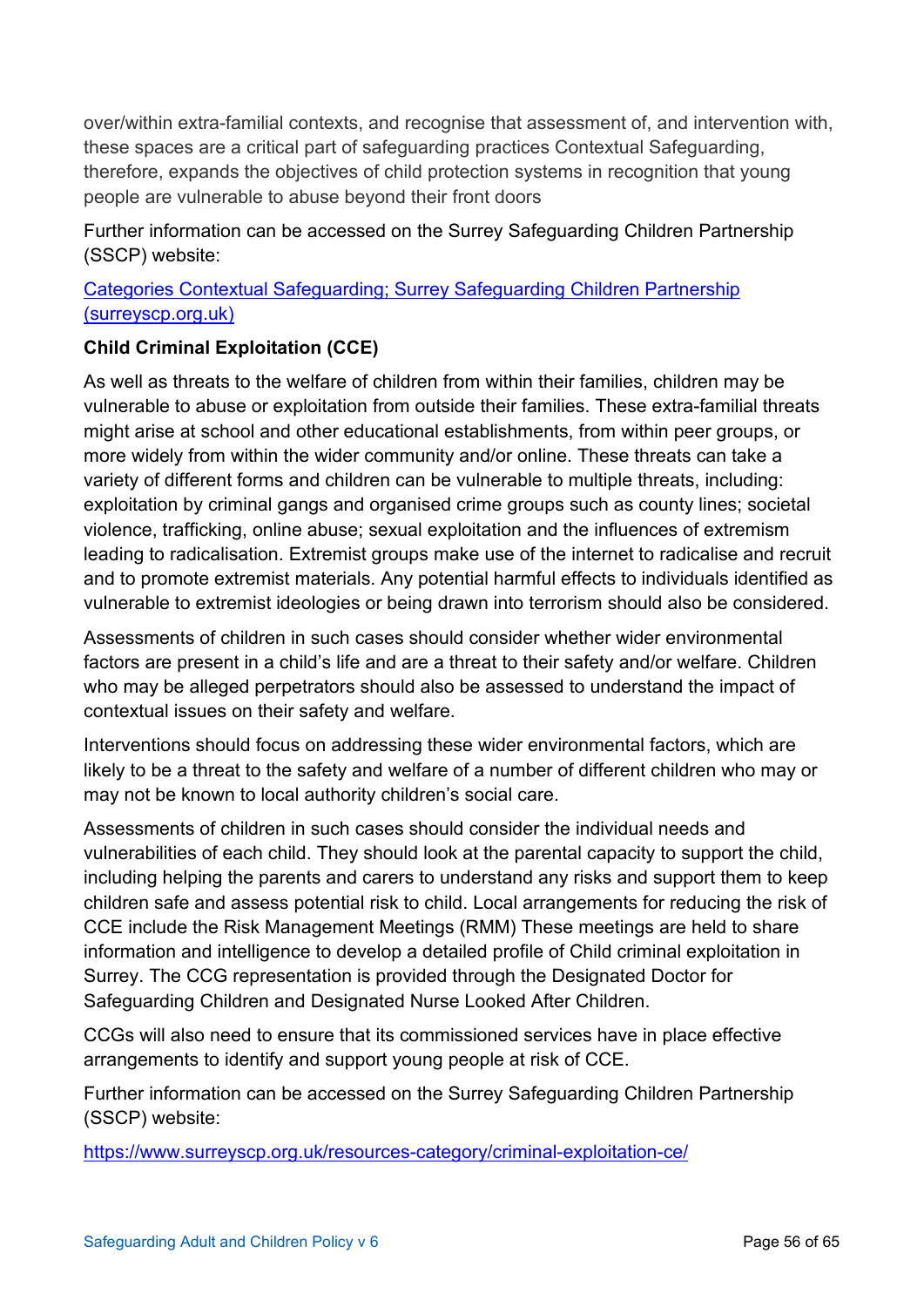**Child sexual exploitation (CSE)** is a form of sexual abuse. There is increasing awareness nationally and locally of the risks posed to children from sexual exploitation, missing from care person does not recognise the coercive nature of the relationship and does not see himself or herself as a victim of exploitation. Local arrangements for reducing the risk of CCE include the Risk Management Meetings (RMM) These meetings are held to share information and intelligence to develop a detailed profile of Child criminal exploitation in Surrey. The CCG representation is provided through the Designated Doctor for Safeguarding Children and Designated Nurse Looked After children.

CCGs also need to ensure that its commissioned services have in place effective arrangements to identify and support young people at risk of CSE. The CCG's identified lead officer for CSE is the Designated Doctor for Safeguarding Children.

Further information on CSE and can be accessed on the Surrey Safeguarding Children Partnership (SSCP) website:

Further information can be accessed on the Surrey Safeguarding Children Partnership (SSCP) website:

[Categories Child Sexual Exploitation \(CSE\); Surrey Safeguarding Children Partnership](https://www.surreyscp.org.uk/resources-category/cse/)  [\(surreyscp.org.uk\)](https://www.surreyscp.org.uk/resources-category/cse/)

## **Modern Slavery and Human trafficking**

Children/adults are recruited, moved or transported and then exploited, forced to work or sold.

Children/adults are trafficked for sexual exploitation, benefit fraud, forced marriage, domestic servitude (cleaning, childcare, cooking); forced labour in factories or agriculture and criminal activity such as pickpocketing, begging, transporting drugs, working on cannabis farms, selling pirated DVDs and bag theft.

Many children/adults are trafficked into the UK from abroad, but children/adults can also be trafficked from one part of the UK to another.

Further information on Modern Slavery and Human Trafficking and can be accessed on the Surrey Safeguarding Children Partnership (SSCP) website:

Further information can be accessed on the Surrey Safeguarding Children Partnership (SSCP) website:

<https://www.surreyscp.org.uk/resources-category/mds/>

<https://www.surreyscp.org.uk/resources-category/trafficking/>

#### **Serious Youth Violence Gangs/County Lines**

Groups of children often gather together in public places to socialise, and peer association is an essential feature of most children's transition to adulthood. Groups of children can be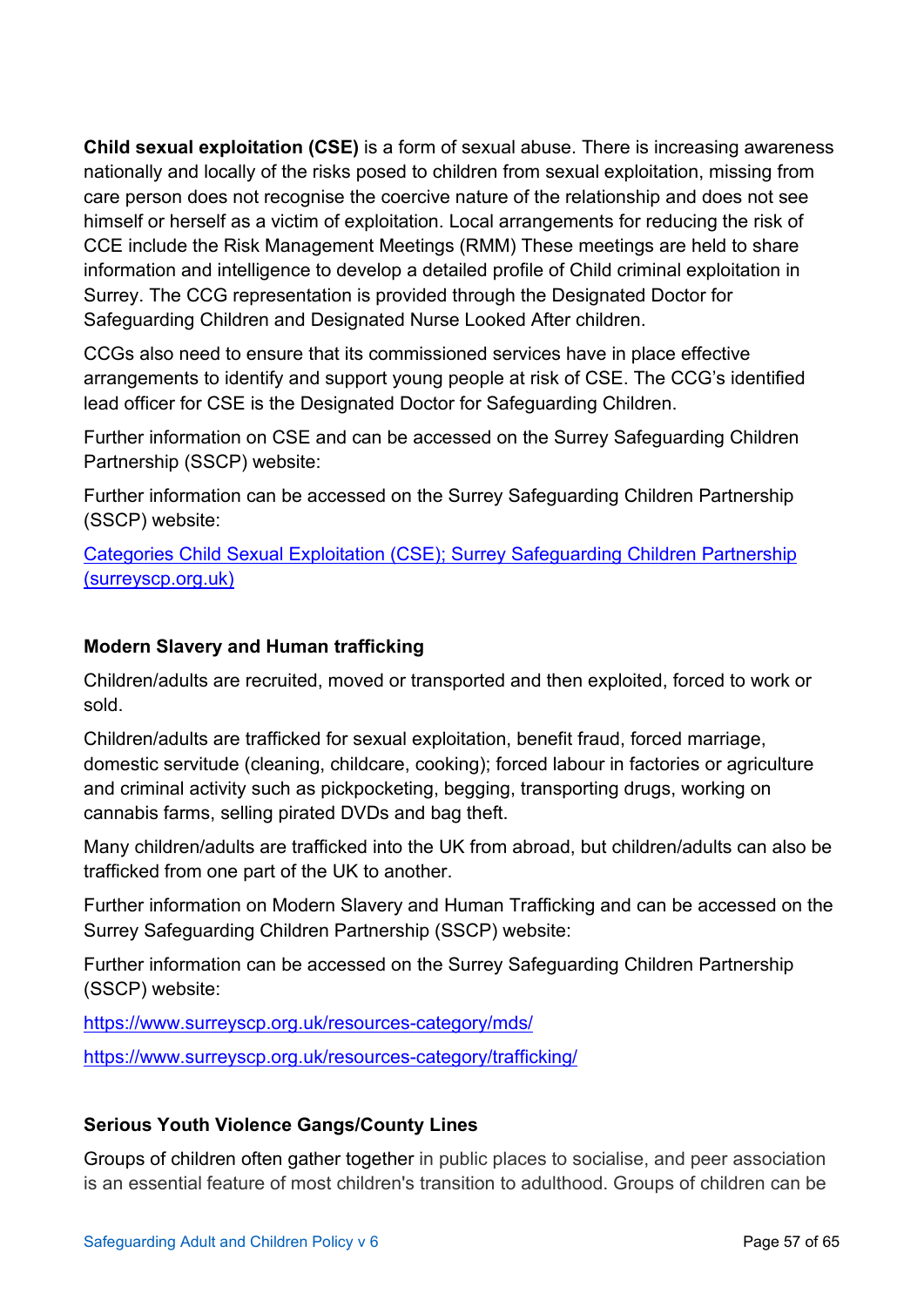disorderly and/or anti-social without engaging in criminal activity and defining a gang is difficult, however it can be broadly described as a relatively durable, predominantly streetbased group of children who see themselves (and are seen by others) as a discernible group for whom crime and violence is integral to the group's identity. Violence is a way for gang members to gain recognition and respect by asserting their power and authority in the street, with a large proportion of street crime perpetrated against members of other gangs or the relatives of gang members. Youth violence, serious or otherwise, may be a function of gang activity. However, it could equally represent the behaviour of a child acting individually in response to his or her particular history and circumstances.

**County lines** (also known as 'going country') is a tactic used by individuals, or more commonly by groups/criminal gangs to establish a drug dealing operation in an area outside of their usual localities. This typically involves gangs moving their operations from large urban cities out into more remote rural areas – particularly coastal towns, market towns, or commuter towns close to large cities.

County lines operators often groom and use young people as 'runners', making them carry drugs or money to and from the areas where the operation has been established. Children are also often made to stay over at the location (known as 'the trap' or 'trap house') and made to distribute the drugs in the area.

**Cuckooing**: refers to the process through which county lines operators take over a local property to use as a base for their criminal activity. The operators usually target and exploit vulnerable people.

Further information on Gangs and County Lines and can be accessed on the Surrey Safeguarding Children Partnership (SSCP) website:

<https://www.surreyscp.org.uk/resources-category/county-lines-gangs/>

#### **Radicalisation/Prevent**

Contest is the UK's counter-terrorism strategy that aims to reduce the risk we face from terrorism so that people can go about their lives freely and with confidence. The Prevent strategy is one work stream within this agenda and it aims to stop people becoming terrorists or supporting terrorism. Prevent is different from the other work streams as it operates in the pre-criminal space.

Prevent is about supporting and protecting those people that might be susceptible to radicalisation, ensuring that individuals are susceptible to radicalisation.

There is no single profile of a terrorist and it is not about race, religion or ethnicity. The many contacts staff have with people through their work in the NHS mean that they may well come across someone who is being exploited for terrorism.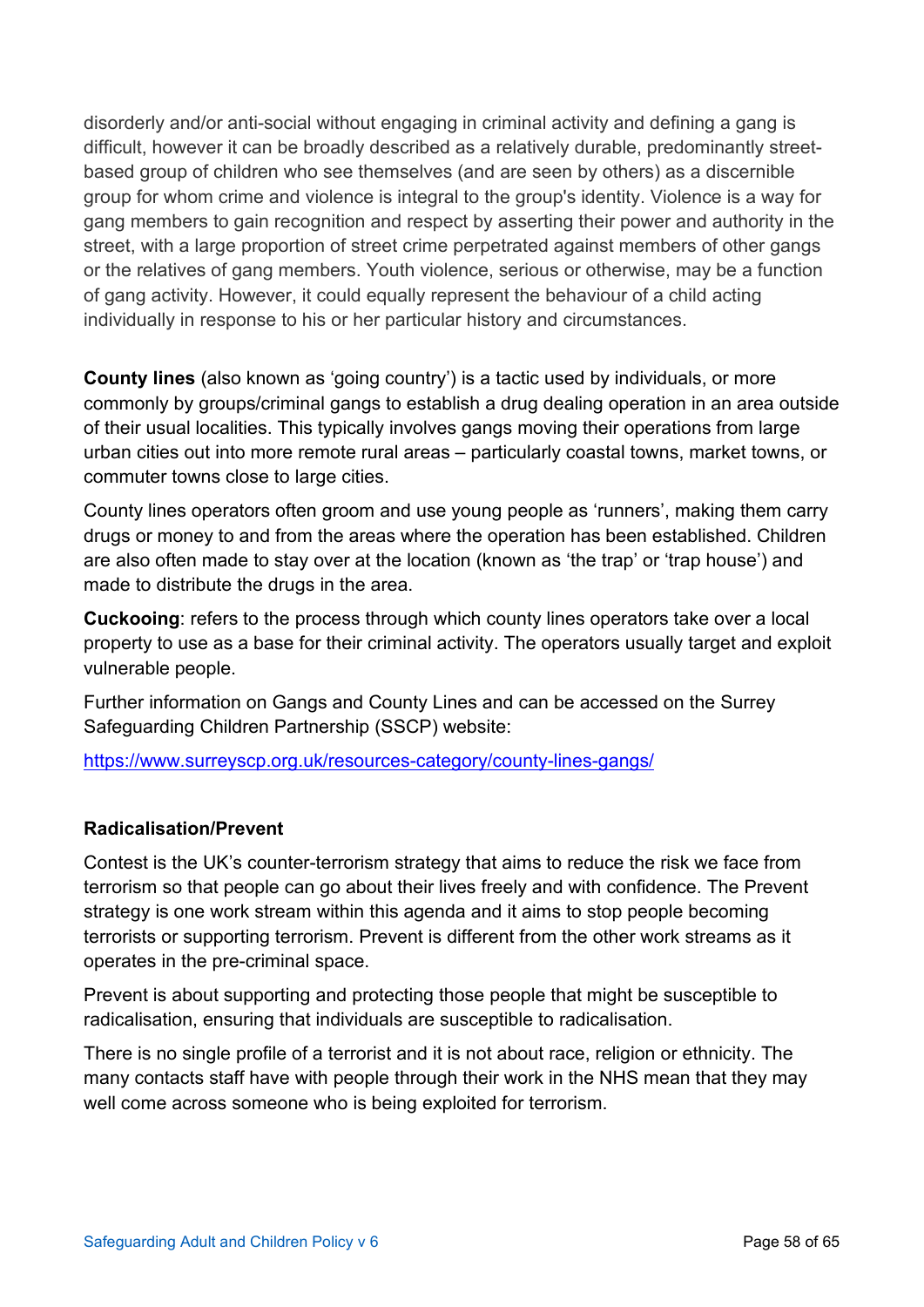There are factors which can make individuals susceptible to the terrorist message, including factors personal to the individual, such as low self-esteem and rejection, and external factors such as foreign policy and group identity.

Radicalisation is a process and not an event and at points through the process it is possible to intervene. Frontline staff in the NHS can potentially make a difference to supporting and redirecting individuals who are being exploited in this way.

The Prevent strategy aims to stop people becoming terrorists or supporting terrorism. The health sector is involved in two key objectives:

- To prevent people from being drawn into terrorism and ensure that they are given appropriate advice and support.
- To work with sectors and institutions where there are risks of radicalisation that we need to address.

Prevent is part of existing safeguarding responsibilities for the health sector, not an additional responsibility. Healthcare workers have the opportunity to refer vulnerable individuals for support in a pre-criminal space by:

- Recognising adults at risk, children and young people who may be at risk of radicalisation;
- Working in partnership to reduce risk and protect the individual and
- Providing adequate and necessary support as part of a proportionate multi-agency response to any concerns.

Further information on Prevent and can be accessed on the Surrey Safeguarding Children Partnership (SSCP) website:

<https://www.surreyscp.org.uk/resources-category/radicalisationandexploitation-prevent/>

## **Female Genital Mutilation (FGM)**

Female genital mutilation (sometimes referred to as female circumcision) refers to procedures that intentionally alter or cause injury to the female genital organs for nonmedical reasons. FGM is an illegal practice that causes significant physical, mental and emotional harm.

In March 2015 the Department of Health published "Commissioning Services to support women and girls with Female Genital Mutilation" sets out some elements that make up a successful and safe service to support women and girls with female genital mutilation (FGM)

Mandatory Reporting duty for FGM came into force as of 31st October 2015 as part of the Serious Crime Act 2015. All regulated health and social care professionals and teachers in England and Wales have a duty to report 'known' (visually identified or verbally disclosed)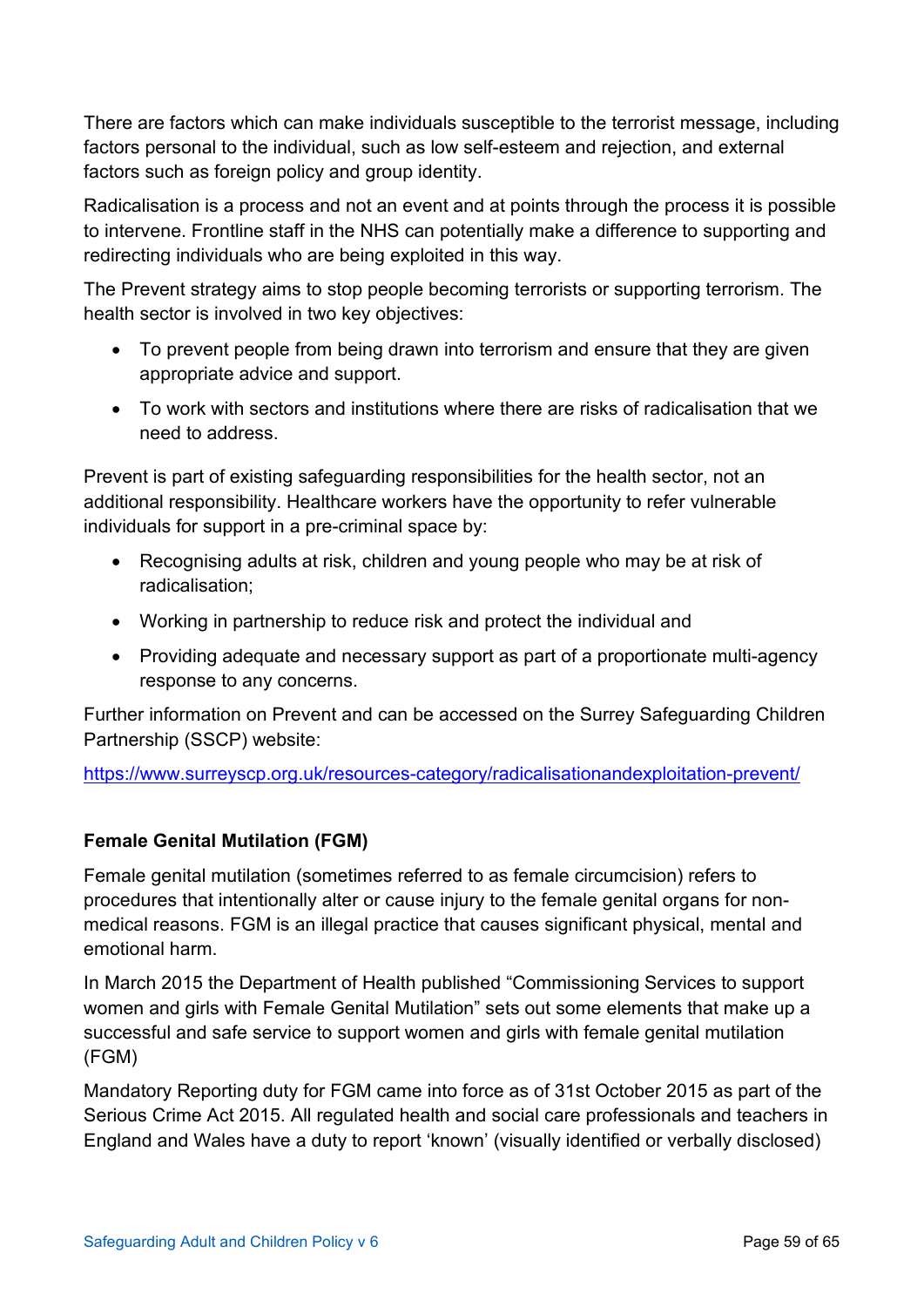cases of FGM in under-18s to the police. The duty will not apply in relation to at risk or suspected cases or in cases where the woman is over 18.

In these cases, professionals need to follow existing local safeguarding procedures. A Department of Health leaflet has been developed that professionals can use with patients and or families, to help when discussing making a report to the police. Please click on the link to view FGM mandatory reporting resources FGM mandatory reporting resources.

<https://www.gov.uk/government/publications/fgm-mandatory-reporting-in-healthcare>

On the 1st April 2016 the government published new national statutory multiagency guidance on FGM. Please click on the link to for full details statutory multi-agency guidance on FGM:

[https://www.gov.uk/government/publications/multi-agency-statutory-guidance-on-female](https://www.gov.uk/government/publications/multi-agency-statutory-guidance-on-female-genital-mutilation)[genital-mutilation](https://www.gov.uk/government/publications/multi-agency-statutory-guidance-on-female-genital-mutilation)

Further information can be accessed on the Surrey Safeguarding Children Partnership (SSCP) website:

<https://www.surreyscp.org.uk/resources-category/harmfultraditionalpractices/>

#### **Domestic Abuse – Coercive Control**

The cross-government definition of domestic violence and abuse is: any incident or pattern of incidents of controlling, coercive, threatening behaviour, violence or abuse between those aged 16 or over who are, or have been, intimate partners or family members regardless of gender or sexuality. The abuse can encompass, but is not limited to: Psychological, physical, sexual, financial and emotional.

The Serious Crime Act 2015 (the 2015 Act) received royal assent on 3 March 2015. The Act creates a new offence of controlling or coercive behaviour in intimate or familial relationships (section 76). The new offence closes a gap in the law around patterns of controlling or coercive behaviour in an ongoing relationship between intimate partners or family members. The offence carries a maximum sentence of 5 years' imprisonment, a fine or both.

Further information can be accessed at:

[https://www.gov.uk/government/uploads/system/uploads/attachment\\_data/file/482528/Contr](https://www.gov.uk/government/uploads/system/uploads/attachment_data/file/482528/Controlling_or_coercive_behaviour_-_statutory_guidance.pdf) olling or coercive behaviour - statutory quidance.pdf

To protect adults who experience domestic abuse and their children will require interagency working and information sharing .The use of Multiagency Risk Assessment Conference (MARAC) process should be part of the multi-agency working framework. The MARAC is an information sharing process that focuses on developing safety planning for adults assessed to be at high risk of domestic violence. The CCG will need to ensure that arrangements are in place across the health economy to support the work of MARACs.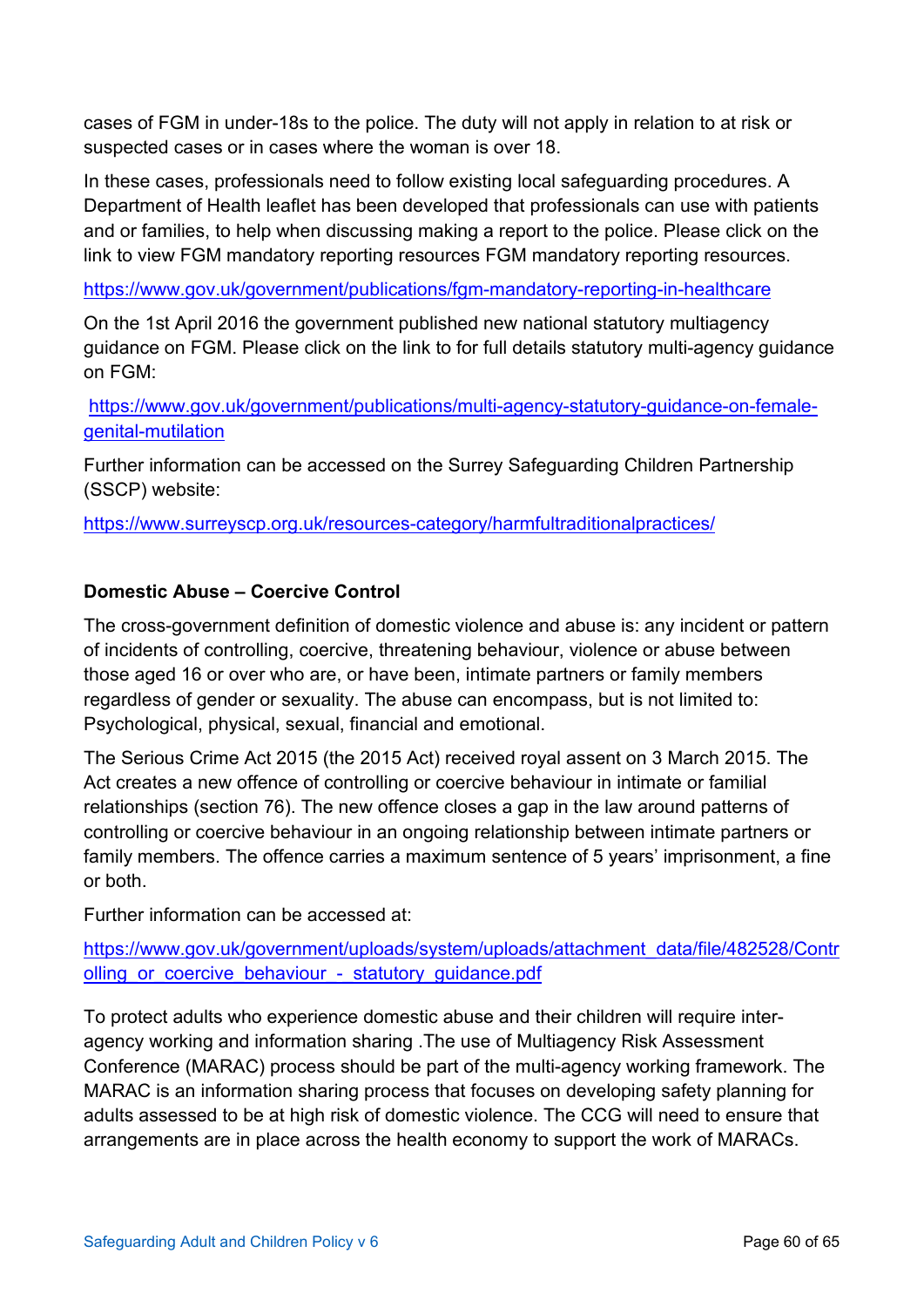The CCG recognises that staff may experience domestic abuse in their personal relationships and will take steps to provide support and onward referral in accordance with the Domestic Abuse Support for Staff Workforce Policy.

Further information on Domestic Abuse/Coercive Control can be accessed on the Surrey Safeguarding Children Partnership (SSCP) website:

<https://www.surreyscp.org.uk/resources-category/domesticabuse/>

**Honour Based Violence** is a form of domestic abuse which is perpetrated in the name of so called 'honour'. The honour code which it refers to is set at the discretion of male relatives and women who do not abide by the 'rules' are then punished for bringing shame on the family. Infringements may include a woman having a boyfriend; rejecting a forced marriage; pregnancy outside of marriage; interfaith relationships; seeking divorce, inappropriate dress or make-up and even kissing in a public place.

**Forced marriage** is where one or both people do not (or in cases of people with learning disabilities or reduced capacity, cannot) consent to the marriage as they are pressurised, or abuse is used, to force them to do so. It is recognised in the UK as a form of domestic or child abuse and a serious abuse of human rights.

The pressure put on people to marry against their will may be:

- physical for example, threats, physical violence or sexual violence
- emotional and psychological for example, making someone feel like they are bringing 'shame' on their family

Financial abuse, for example taking someone's wages, may also be a factor.

[The Anti-social Behaviour, Crime and Policing Act 2014](http://www.legislation.gov.uk/ukpga/2014/12/contents/enacted) made it a criminal offence in England, Wales and Scotland to force someone to marry. (It is a criminal offence in Northern Ireland under separate legislation). This includes:

- taking someone overseas to force them to marry (whether or not the forced marriage takes place)
- marrying someone who lacks the mental capacity to consent to the marriage (whether they are pressured to or not)

Forcing someone to marry can result in a sentence of up to 7 years in prison.

Breaching the terms of a Forced Marriage Protection Order, imposed under the Family Act 1996, can result in a sentence of up to 5 years in prison.

It is also possible for victims or those at risk to apply for a Forced Marriage Protection Order (FMPO). As a civil law measure, an application for a FMPO would be made in the family court. Failure to comply with the requirements or terms set out in a FMPO granted by the Family Court, is a criminal offence and can result in a sentence of up to 5 years in prison.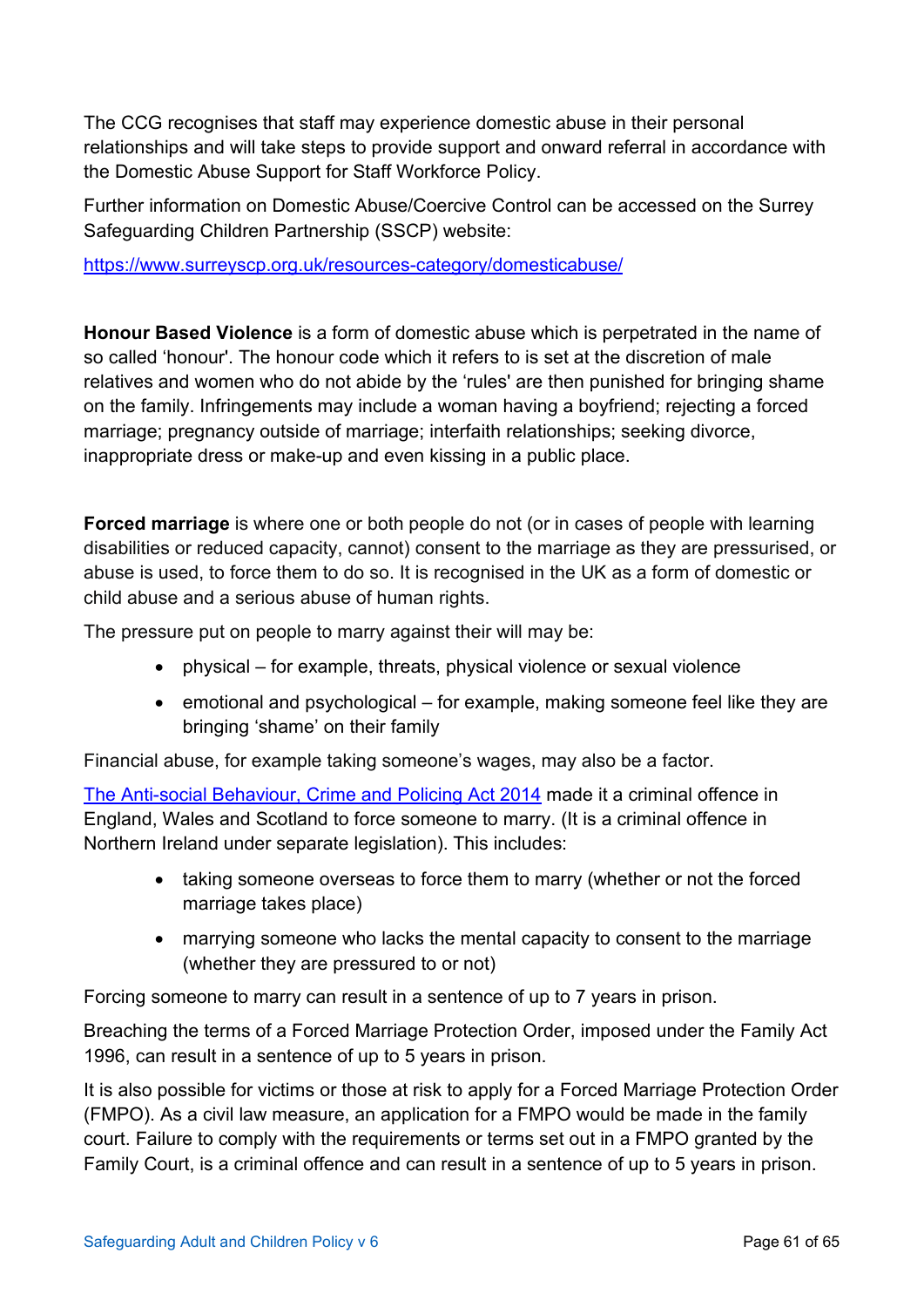In 2017 the government introduced lifelong anonymity for victims of forced marriage to encourage more victims of this hidden crime to come forward.

The government is committed to ensuring that professionals who are made aware of a forced marriage victim have the training and guidance they need to provide effective advice and support. This includes police officers, social workers, teachers, and safeguarding professionals. The Force Marriage Unit (FMU) has created:

- [multi-agency](https://www.gov.uk/government/uploads/system/uploads/attachment_data/file/322307/HMG_MULTI_AGENCY_PRACTICE_GUIDELINES_v1_180614_FINAL.pdf) practice guidelines: handling cases of forced marriage, which provides step-by-step advice for frontline workers, including health professionals, educational staff, police, children's social care, adult social services and local authority housing
- [multi-agency](https://www.gov.uk/government/uploads/system/uploads/attachment_data/file/322310/HMG_Statutory_Guidance_publication_180614_Final.pdf) statutory quidance for dealing with forced marriage, which provides guidance for all persons and bodies who exercise public functions in relation to safeguarding and promoting the welfare of children and vulnerable adults

## **Internet/Social Media and Online Safety**

Online abuse is any type of abuse that happens on the internet. It can happen across any device that's connected to the web, e.g. computers, tablets and mobile phones. It can happen anywhere online, including: social media, text messages and messaging apps, emails, online chats, online gaming and live streaming sites.

Children and young people may experience cyberbullying, grooming, sexting, sexual abuse, sexual exploitation or emotional abuse.

Children can be at risk of online abuse from people they know, as well as from strangers. Online abuse may be part of abuse that is taking place in the real world (for example bullying or grooming). Or it may be that the abuse only happens online (for example persuading children to take part in sexual activity online).

Children can feel like there is no escape from online abuse – abusers can contact them at any time of the day or night, the abuse can come into safe places like their bedrooms, and images and videos can be stored and shared with other people.

Further information on Online Safety and can be accessed on the Surrey Safeguarding Children Partnership (SSCP) website:

<https://www.surreyscp.org.uk/resources-category/online-safety/>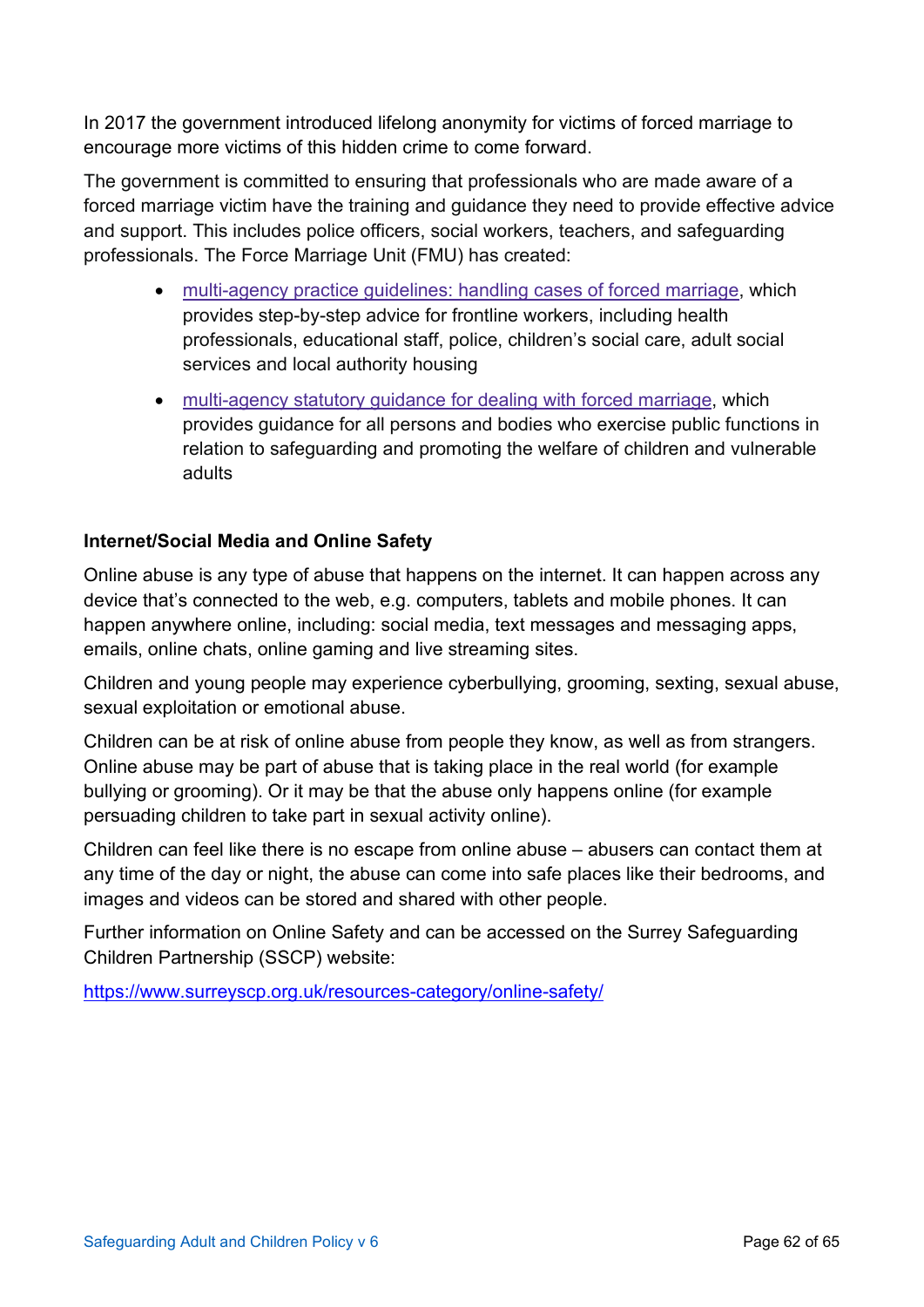# <span id="page-62-0"></span>**19. Appendix 10: Procedural Document Checklist for Approval**

| Title of document being reviewed: |                                                                                                                                                       | Yes/No/<br><b>Unsure</b> | <b>Comments/</b><br><b>Details</b>                                                                 |  |  |
|-----------------------------------|-------------------------------------------------------------------------------------------------------------------------------------------------------|--------------------------|----------------------------------------------------------------------------------------------------|--|--|
| A                                 | Is there a sponsoring director?                                                                                                                       | Yes                      |                                                                                                    |  |  |
| 1.                                | <b>Title</b>                                                                                                                                          |                          |                                                                                                    |  |  |
|                                   | Is the title clear and unambiguous?                                                                                                                   | Yes                      |                                                                                                    |  |  |
|                                   | Is it clear whether the document is a guideline,<br>policy, protocol or standard?                                                                     | Yes                      |                                                                                                    |  |  |
|                                   | <b>Rationale</b>                                                                                                                                      |                          |                                                                                                    |  |  |
| 2.                                | Are reasons for development of the document<br>stated?                                                                                                | Yes                      |                                                                                                    |  |  |
|                                   | <b>Development Process</b>                                                                                                                            |                          |                                                                                                    |  |  |
| 3.                                | Do you feel a reasonable attempt has been made<br>to ensure relevant expertise has been used?                                                         | Yes                      |                                                                                                    |  |  |
|                                   | Is there evidence of consultation with<br>stakeholders and users?                                                                                     | Yes                      |                                                                                                    |  |  |
|                                   | <b>Content</b>                                                                                                                                        |                          |                                                                                                    |  |  |
| 4.                                | Is the objective of the document clear?                                                                                                               | Yes                      |                                                                                                    |  |  |
|                                   | Is the target group clear and unambiguous?                                                                                                            | Yes                      |                                                                                                    |  |  |
|                                   | Are the intended outcomes described?                                                                                                                  | Yes                      |                                                                                                    |  |  |
| 5.                                | <b>Evidence Base</b>                                                                                                                                  |                          |                                                                                                    |  |  |
|                                   | Is the type of evidence to support the document<br>identified explicitly?                                                                             | Yes                      |                                                                                                    |  |  |
|                                   | Are key references cited?                                                                                                                             | Yes                      |                                                                                                    |  |  |
| 6.                                | <b>Approval</b>                                                                                                                                       |                          |                                                                                                    |  |  |
|                                   | Does the document identify which<br>committee/group will approve it?                                                                                  | Yes                      |                                                                                                    |  |  |
| 7.                                | <b>Dissemination and Implementation</b>                                                                                                               |                          |                                                                                                    |  |  |
|                                   | Is there an outline/plan to identify how the<br>document will be disseminated and implemented<br>amongst the target group? Please provide<br>details. | Yes                      | To be cascaded<br>via CCG's<br>Communications<br>Team and<br>displayed on public<br>facing website |  |  |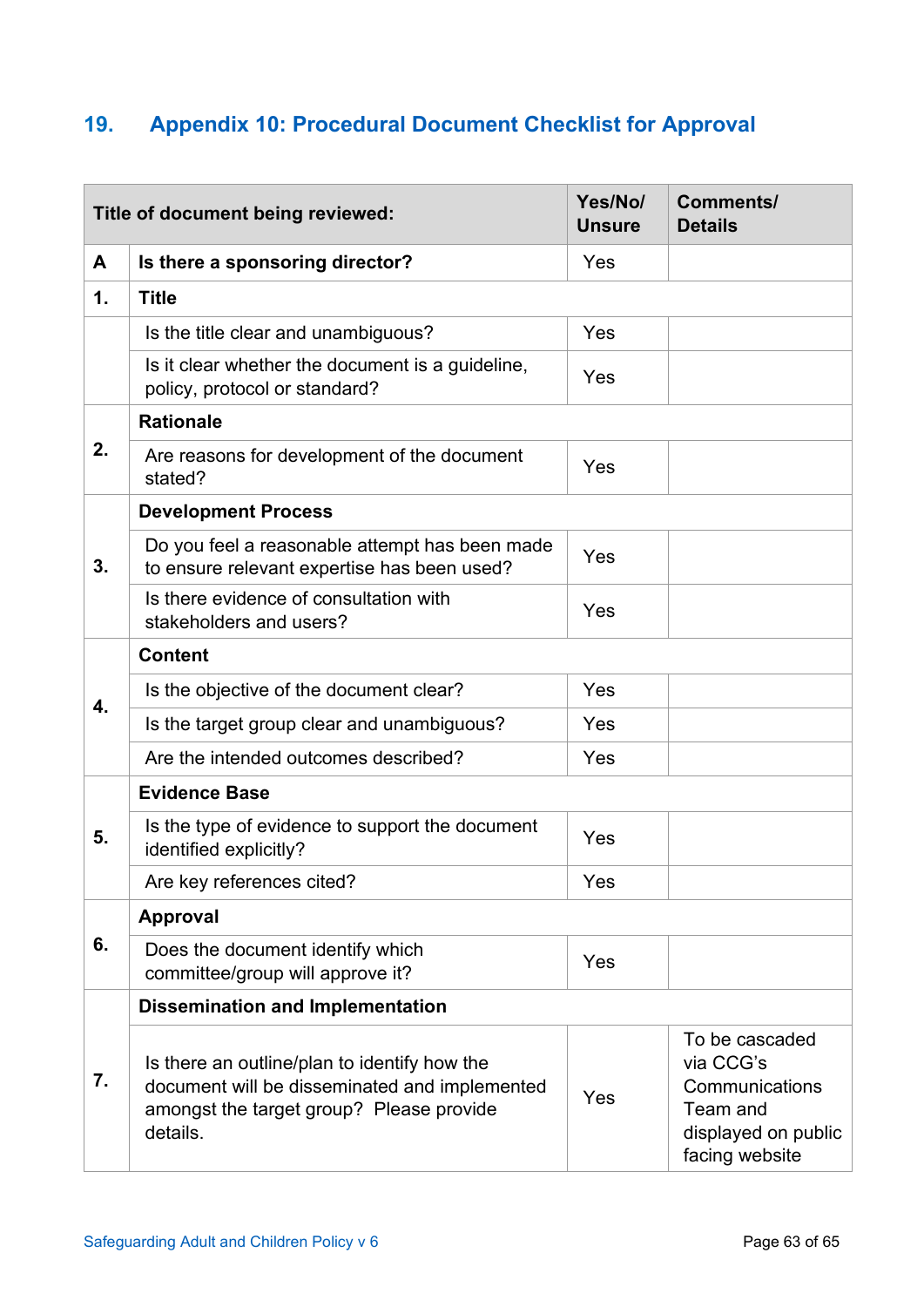| Title of document being reviewed: |                                                                                                                                                                                 | Yes/No/<br><b>Unsure</b> | Comments/<br><b>Details</b>   |     |                                                                                              |
|-----------------------------------|---------------------------------------------------------------------------------------------------------------------------------------------------------------------------------|--------------------------|-------------------------------|-----|----------------------------------------------------------------------------------------------|
|                                   | <b>Process for Monitoring Compliance</b>                                                                                                                                        |                          |                               |     |                                                                                              |
| 8.                                | Have specific, measurable, achievable, realistic<br>and time-specific standards been detailed to<br>monitor compliance with the document?<br>Complete Compliance & Audit Table. |                          |                               | Yes | Managers are to<br>ensure their staff<br>they are aware of,<br>and adhere to, the<br>Policy. |
| 9.                                | <b>Review Date</b>                                                                                                                                                              |                          |                               |     |                                                                                              |
|                                   | Is the review date identified?                                                                                                                                                  |                          |                               | Yes |                                                                                              |
| 10.                               | <b>Overall Responsibility for the Document</b>                                                                                                                                  |                          |                               |     |                                                                                              |
|                                   | Is it clear who will be responsible for<br>implementing and reviewing the documentation<br>i.e. who is the document owner?                                                      |                          | Yes                           |     |                                                                                              |
| <b>Approval</b>                   |                                                                                                                                                                                 |                          |                               |     |                                                                                              |
| Name                              | <b>Executive Director</b>                                                                                                                                                       |                          | Signed off on<br>(date)       |     |                                                                                              |
| Name                              | <b>Committee Chair</b>                                                                                                                                                          |                          | Signed off on<br>(date)       |     |                                                                                              |
|                                   | On behalf of the<br><b>Committee name</b>                                                                                                                                       |                          | Approved on<br>(meeting date) |     |                                                                                              |